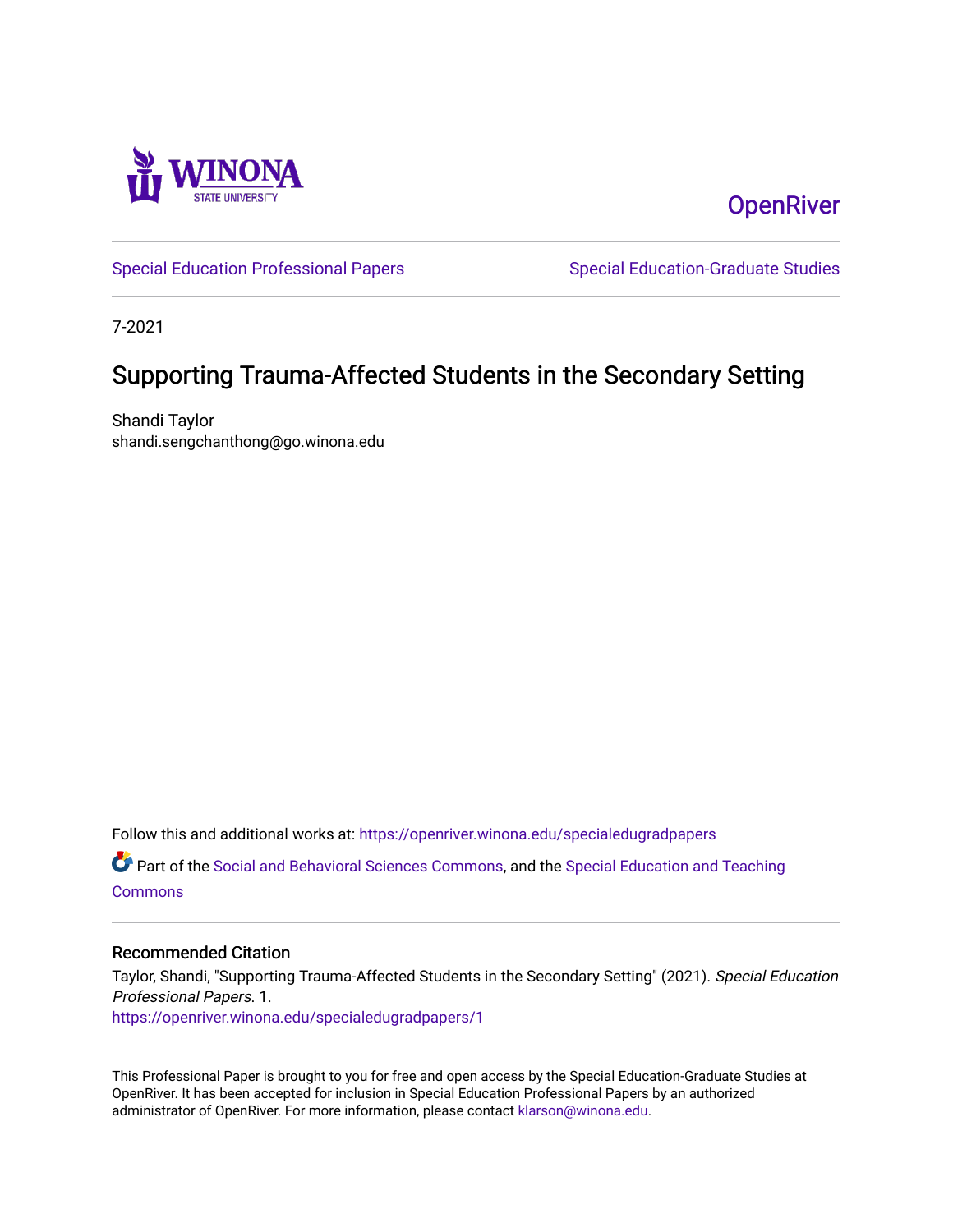# **Supporting Trauma-Affected Students in the Secondary Setting**

Shandi K. Taylor

Department of Special Education, Winona State University

SPED 698: Professional Paper

May 28, 2021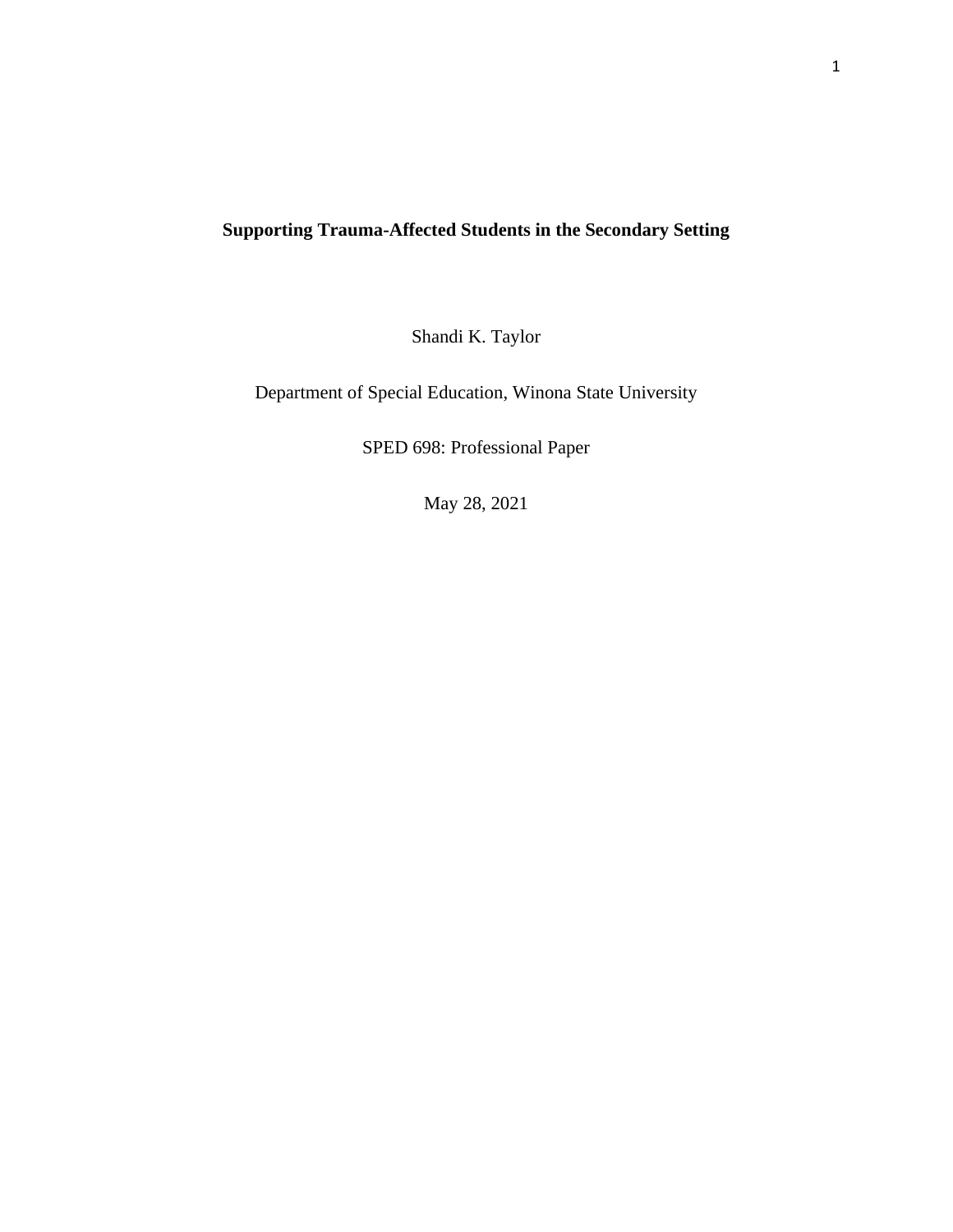#### ABSTRACT

This study used a survey format to understand the trauma-informed strategies and approaches that secondary teachers at one Midwest high school used when working with trauma-affected students. Specifically, the focus was on how teachers build relationships with students, teach coping skills, and implement individual supports when working with trauma-affected students. Teachers provided answers by answering multiple choice questions with the option to select multiple options for each question. The study found that most teachers use a variety of relationship building strategies with students. However, it also found that many of the general education teachers and special education teachers in settings I and II did not implement traumainformed approaches in the areas of teaching coping skills or using individual supports with students. The study found that special education teachers in setting III tended to implement trauma-informed strategies more frequently in all three areas when they were working with trauma-affected students. Based on the information, researchers should focus on educating general education and special education teachers in settings I and II on ways to support traumaaffected youth. These teachers should be trained specifically in the areas of coping skills and individual supports to use with trauma-affected students.

*Keywords*: trauma-informed practices, trauma-affected students, CBITS, classroom-based practices, teaching coping skills, relationship building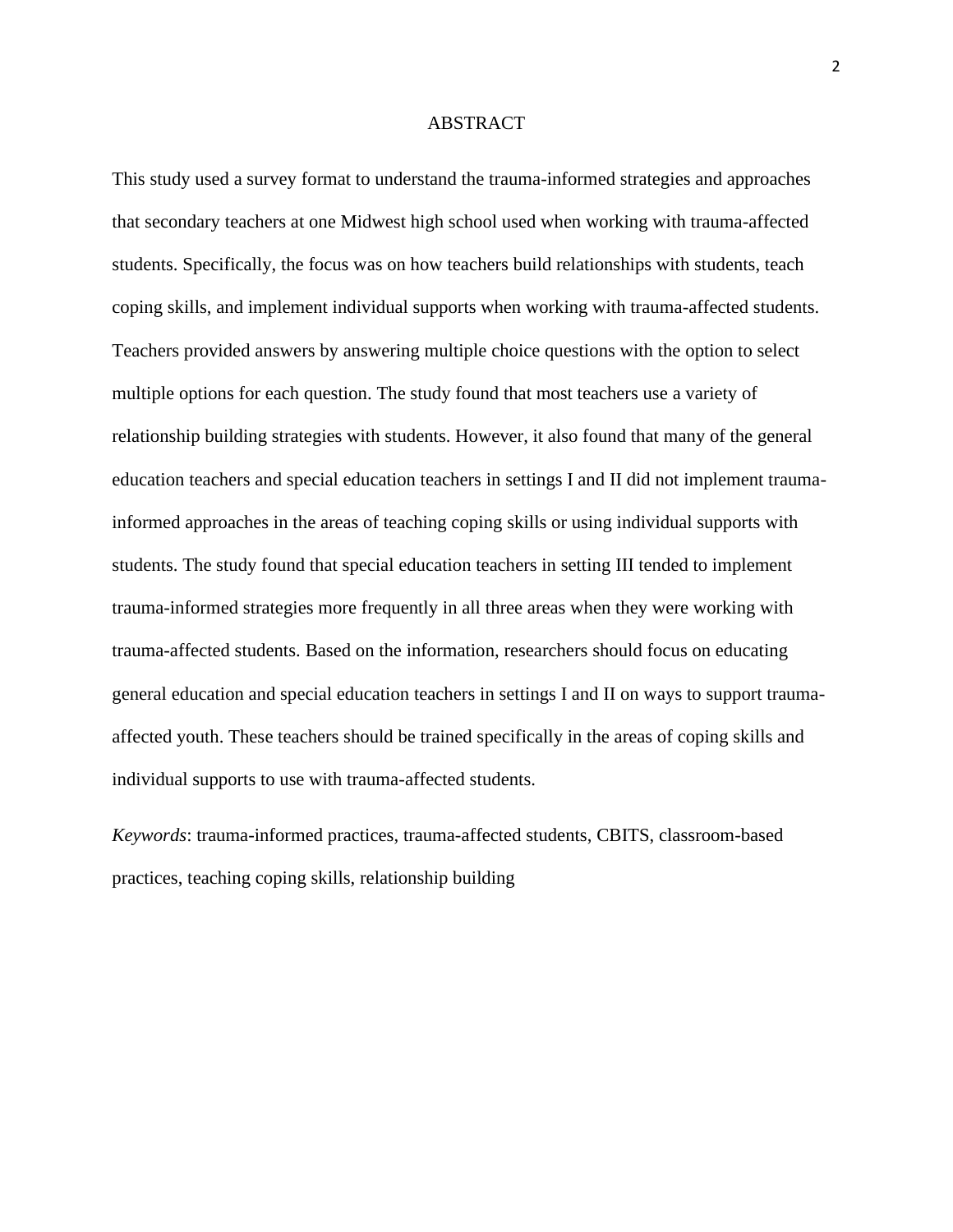# TABLE OF CONTENTS

| <b>ABSTRACT</b>                       | $\overline{2}$ |
|---------------------------------------|----------------|
| <b>LIST OF TABLES</b>                 | 4              |
| <b>CHAPTER 1 INTRODUCTION</b>         | 5              |
| <b>CHAPTER 2 REVIEW OF LITERATURE</b> | 16             |
| <b>CHAPTER 3 METHOD</b>               | 37             |
| <b>CHAPTER 4 RESULTS</b>              | 43             |
| <b>CHAPTER 5 DISCUSSION</b>           | 50             |
| <b>REFERENCES</b>                     | 57             |
| APPENDIX A: CONSENT FORM              | 61             |
| APPENDIX B: INITIAL EMAIL             | 63             |
| APPENDIX C: FOLLOW-UP EMAIL           | 64             |
| APPENDIX D: FINAL EMAIL               | 65             |
| APPENDIX E: SCHOOL AGREEMENT LETTER   | 66             |
| APPENDIX F: SURVEY QUESTIONS          | 67             |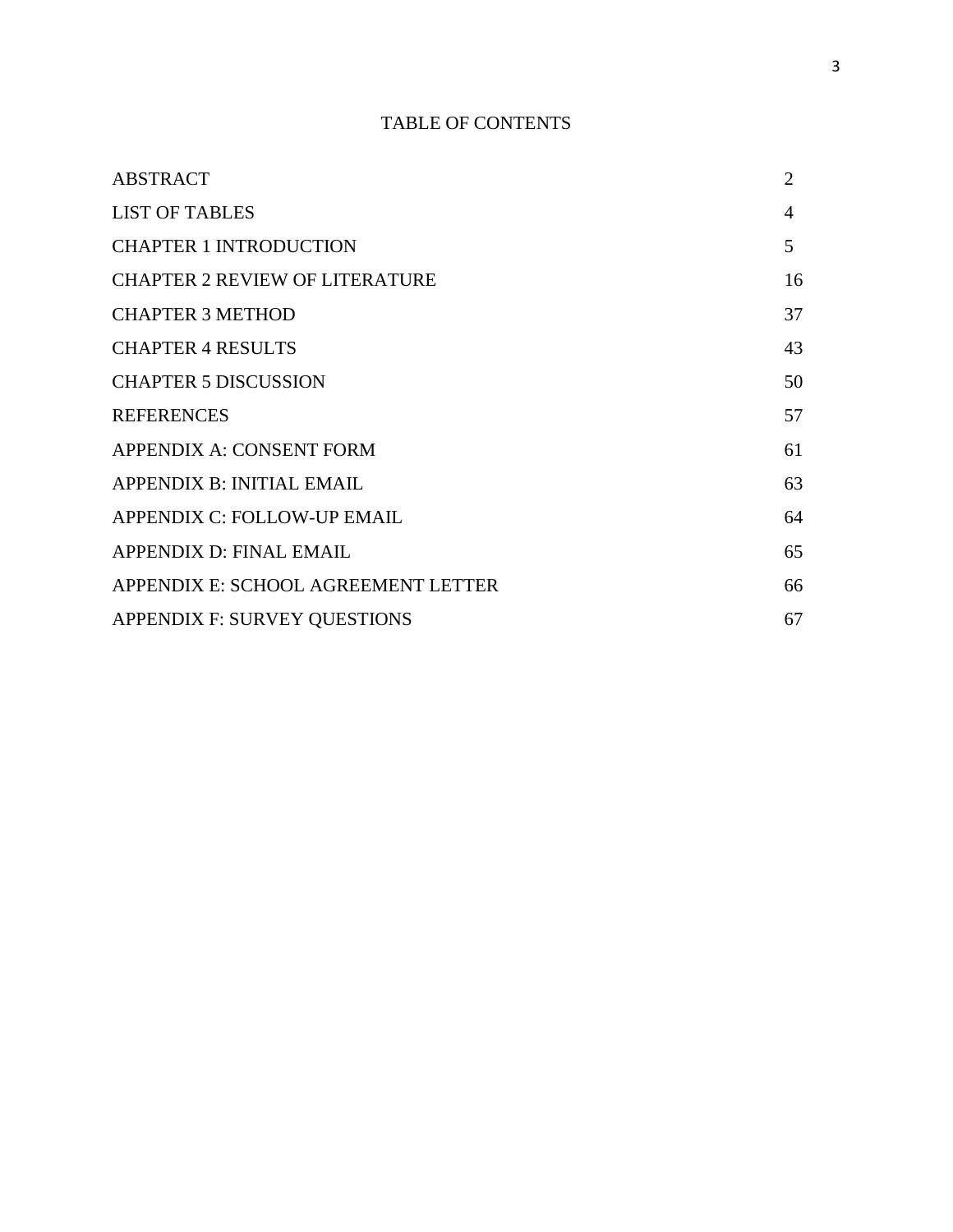# LIST OF TABLES

| TABLE 1: ETHNIC BREAKDOWN OF STUDENTS        |    |
|----------------------------------------------|----|
| <b>TABLE 2: YEARS OF TEACHING EXPERIENCE</b> | 40 |
| TABLE 3: WAYS TEACHERS BUILD RELATIONSHIPS   | 46 |
| TABLE 4: WAYS TEACHERS TEACH COPING SKILLS   | 47 |
| TABLE 5: INDIVIDUALLY SUPPORTING STUDENTS    | 49 |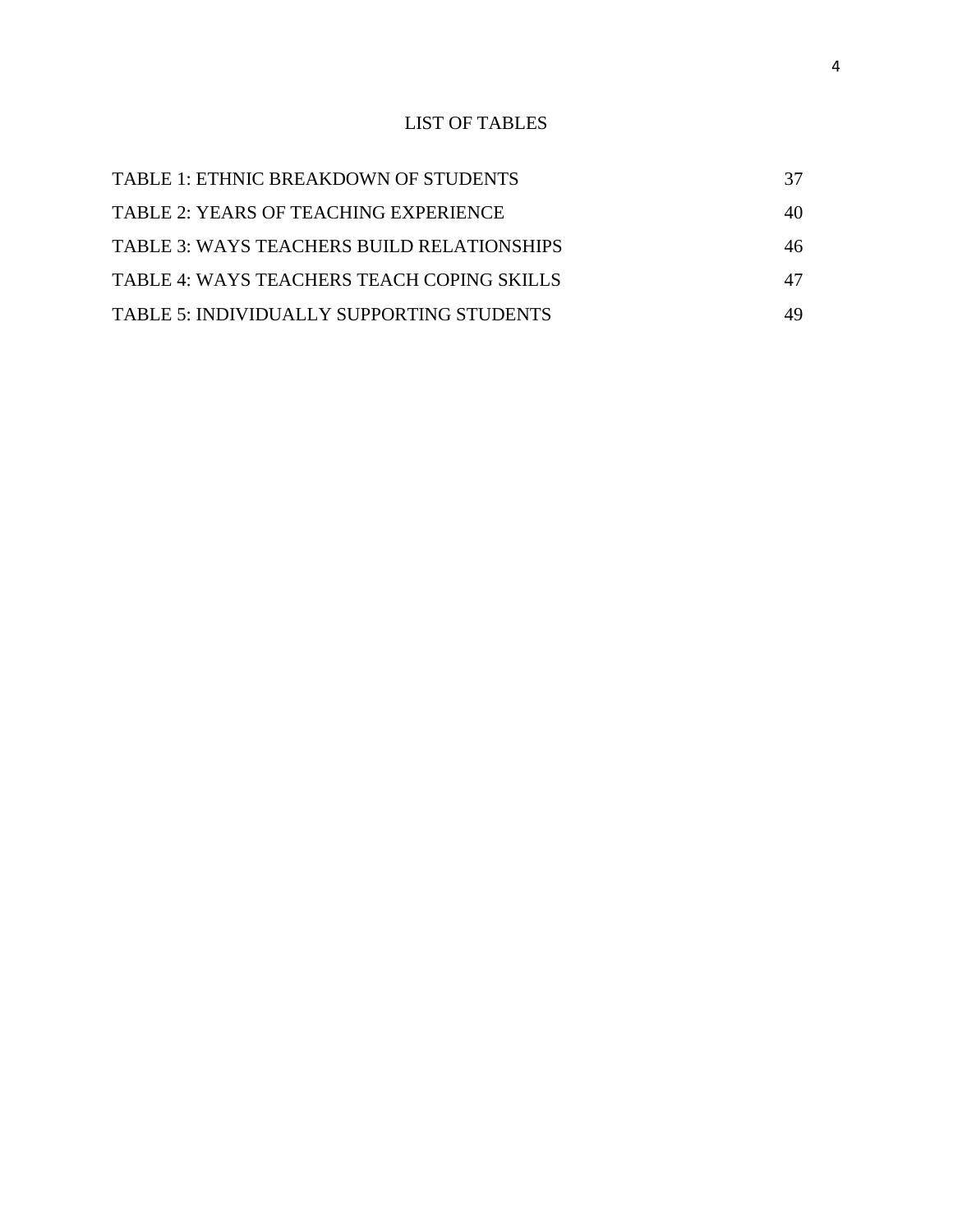#### **Chapter 1: Introduction**

Trauma-informed schools are designed to support trauma-affected students within the school system (Stokes & Brunzell, 2019). Schools are able to support trauma-affected students by educating teachers on the approaches and strategies that are available to assist students affected by trauma in the classroom setting (Alisic et al., 2012). These strategies can vary from school-to-school with some schools implementing cognitive behavioral therapy (CBT) approaches while others use positive behavioral interventions and supports (PBIS) or classroom management strategies (Allison & Ferreira, 2016; Austin, 2003; Rolfsnes & Idsoe, 2011; Thompson & Trice-Black, 2012; Wiest-Stevenson & Lee, 2016). In order to support students within the school setting, trauma-informed schools look at students who have had a single incidence of trauma as well as students who continue to experience trauma in their lives (Goodkind et al., 2010). While trauma-informed schools are available to support elementary and secondary school students, this paper focuses on the approaches and strategies designed to support secondary students. By specifically looking at how trauma affects high school students, schools can then determine appropriate approaches and strategies to meet the needs of a variety of students who have been exposed to traumatic events.

#### **History of Trauma Support & Education**

When examining the history of trauma-support within education, it is important to understand how schools addressed behaviors displayed by trauma-affected students. In 1994, the Gun Free School Act and zero-tolerance policies were implemented with the intention of creating safer school climates for students (Austin, 2003). Zero-tolerance policies were designed to punish students for bringing weapons to schools or for other offenses that were deemed unsafe. These policies were also designed to send a warning to other potential offenders in order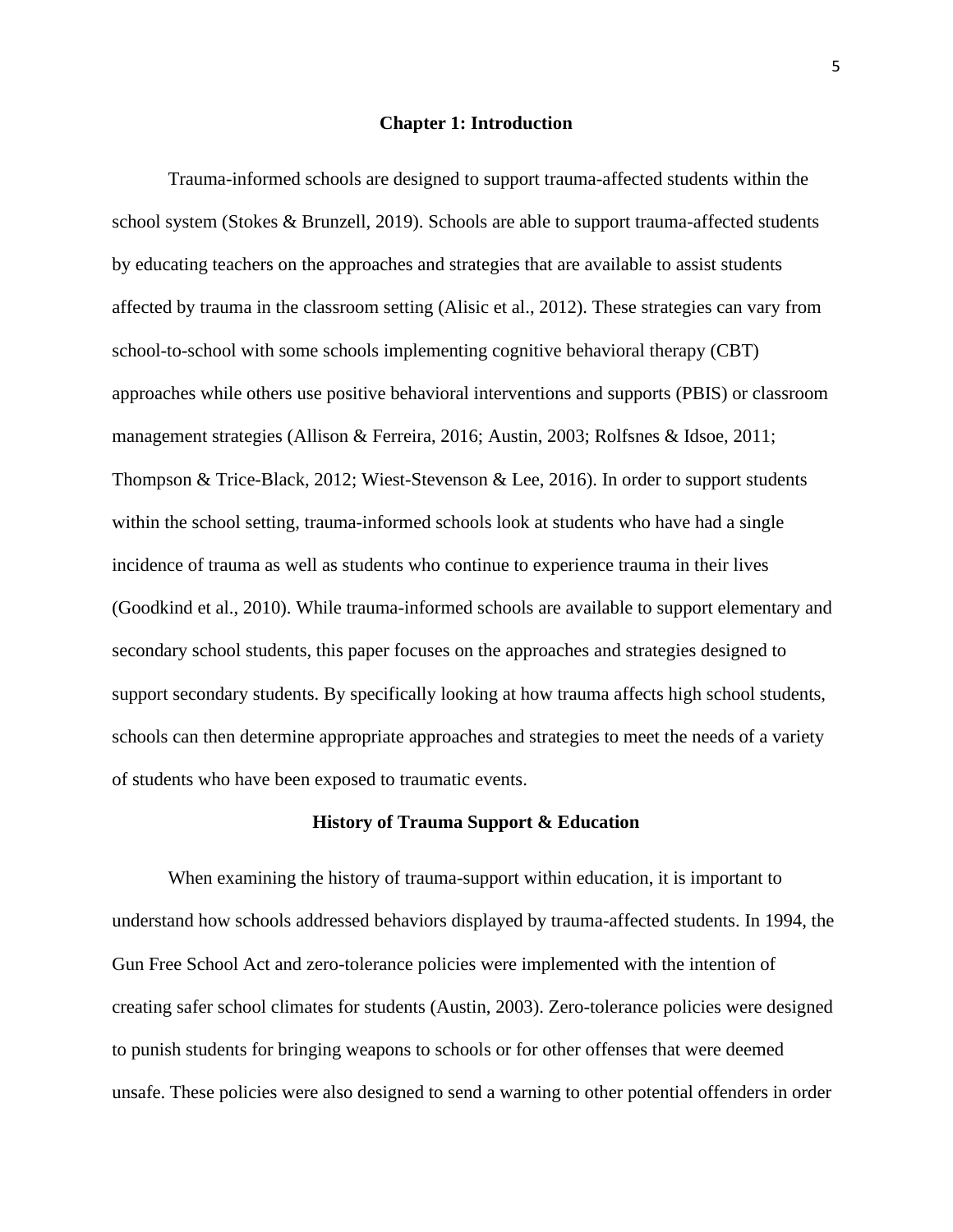to prevent them from committing similar offenses. Although zero-tolerance policies were designed to make schools safer, concerns arose that these strict policies did more harm than good (Austin, 2003). Zero-tolerance policies were often implemented for students who committed minor infractions such as improper clothing attire, classroom disruptions, and poor attendance. These students would then be expelled or suspended from school for the infractions (Crosby et al., 2018). Researchers also found that these policies unfairly discriminated against minority students. African American and Hispanic students were suspended and expelled more frequently than their Caucasian peers (Austin, 2003). Additionally, according to Crosby et al. (2018), students who were expelled and suspended from school were at an increased risk of ending up in prison later in life. This happened because students who were frequently expelled or suspended missed out on valuable education in the areas needed to deal with their difficult behaviors and emotions. These students were not taught the skills that they needed to cope with their intrusive thoughts, aggression, or social skills deficits (Crosby et al., 2018). Although the Gun Free School act and zero-tolerance policies were designed to increase school safety, the policies failed to take into consideration why students were acting out and how schools could support trauma-affected students. Since schools did not know how to support trauma-affected students, these students were not provided with treatment options and classroom policies that may have prevented them from committing future offenses (Austin, 2003).

When schools recognize that zero-tolerance policies do not always work, they are able to implement programs and approaches designed to try to meet the needs of the students (Allison  $\&$ Ferreira, 2016; Wiest-Stevenson & Lee, 2016). Schools need to recognize the fact that many students are exposed to traumatic events while they are growing up (Allison & Ferreira, 2016). According to Allison and Ferreira (2016), approximately 60% of children under the age of 17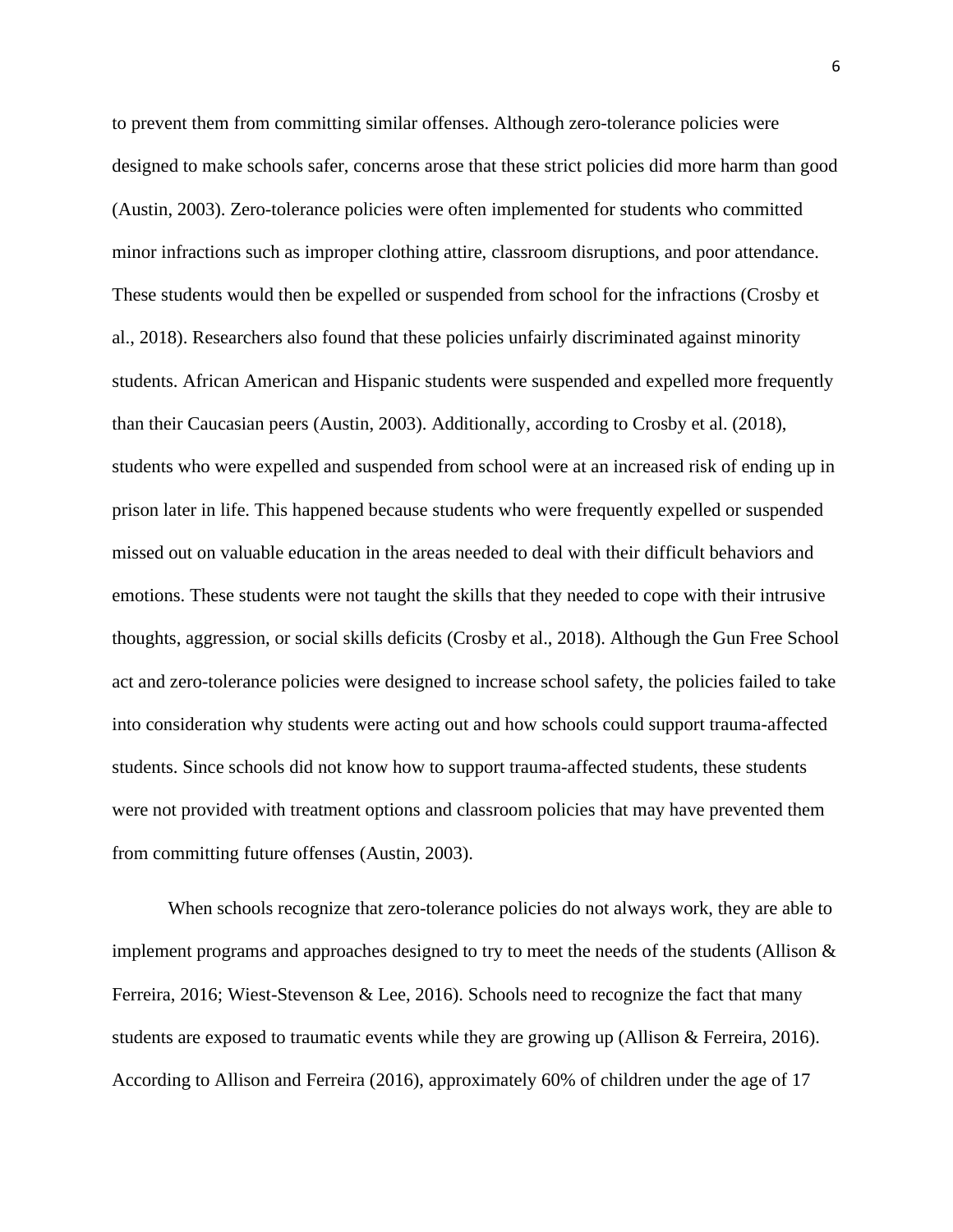have reported some form of exposure to violence, and more than 10% of children reported witnessing five or more violent events within a year. Furthermore, Cavanaugh (2016) also reported that 68% of children will experience at least some form of a traumatic event during their childhood.

Since trauma is known to affect a large number of students within the school system, schools need to examine how trauma can lead to emotional and behavioral problems in students. Thompson and Trice-Black (2012) found that students who experienced domestic violence at home were more likely to experience emotional problems such as sleep disturbances, depression, anxiety, somatic issues, and withdrawal. Furthermore, Allison and Ferreira (2016) discussed the fact that students who were exposed to multiple incidents of crime were more likely to have problems such as experiencing intrusive thoughts, aggression, anxiety, depression, substance abuse, and conduct disorders.

In addition to emotional and behavioral concerns seen in children who witnessed violence, trauma-affected students were also at an increased risk of developing difficulties in school compared to students who were not exposed to trauma (Crosby et al., 2018; Wiest-Stevenson & Lee, 2016). According to Wiest-Stevenson and Lee (2016), students who witnessed four or more traumatic events were more likely than non-traumatized peers to display anti-social tendencies, delinquent behaviors, and concerns with social skills. Students who had been exposed to trauma were also at an increased risk of being absent from school, and they were at an increased risk of dropping out of school (Chafouleas et al., 2019; Crosby et al., 2018). Finally, trauma-affected students were also at an increased risk of developing academic difficulties due to the trauma exposure. For example, they were at an increased risk of developing reading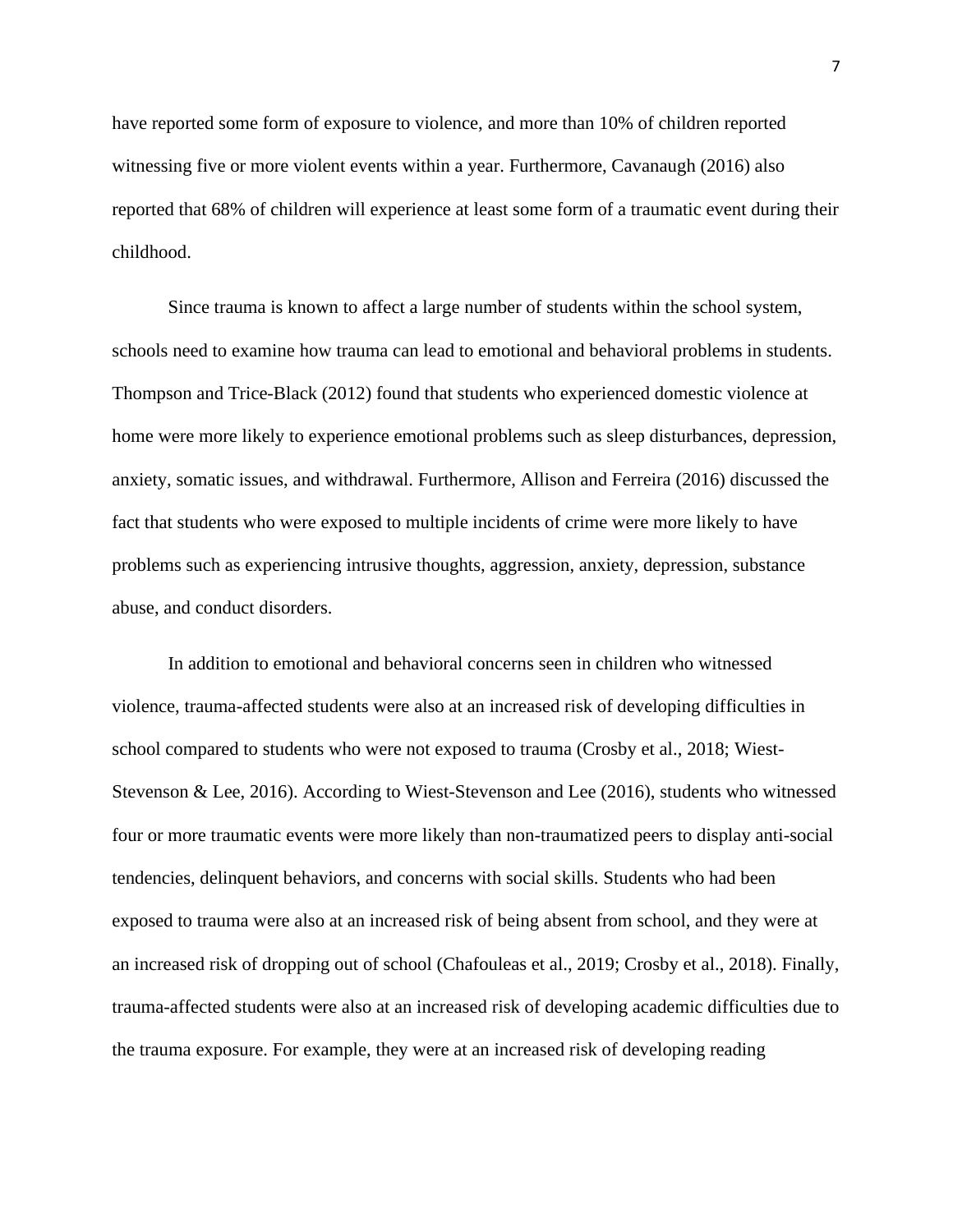disabilities as well as experiencing lower IQ scores and grade point averages (Jaycox et al., 2012).

Considering the potential negative consequences that come from trauma exposure, schools have become an ideal place to support students who have emotional, behavioral, and mental health needs (Brunzell et al., 2016). According to Allison and Ferreira (2016), only 25% of students in the United States that require mental health services were actually receiving services for their mental illnesses. In order to support trauma-affected students, schools have used information about students' trauma and mental health needs to incorporate different traumainformed programs and supports (Thomas et al., 2019). Schools have started offering cognitive behavioral intervention for trauma in schools (CBITS) and group counseling programs as well as classroom-based strategies and approaches for supporting trauma-affected students. These programs have been designed to help trauma-affected students manage their emotions and behaviors and teach students how to cope with the trauma that they have been exposed to (Allison & Ferreira, 2016; Cavanaugh, 2016; Fecser, 2015; Goodkind et al., 2010; Jaycox et al., 2012; Thompson & Trice-Black, 2012; Wiest-Stevenson & Lee, 2016).

#### **Seminal Research Studies**

Although there are several programs and practices designed to support students who have been victims of trauma, these programs are only beneficial if teachers know how to implement them. Thompson and Trice-Black (2012) discussed the importance of educating teachers on how trauma affects students and the programs or strategies that would be most beneficial to meeting the needs of these students. By being aware of the mental health needs of students, teachers were then able to address the student's needs within the school setting. Programs such as PBIS, school-discipline and safety, and emotional or social learning practices have been built into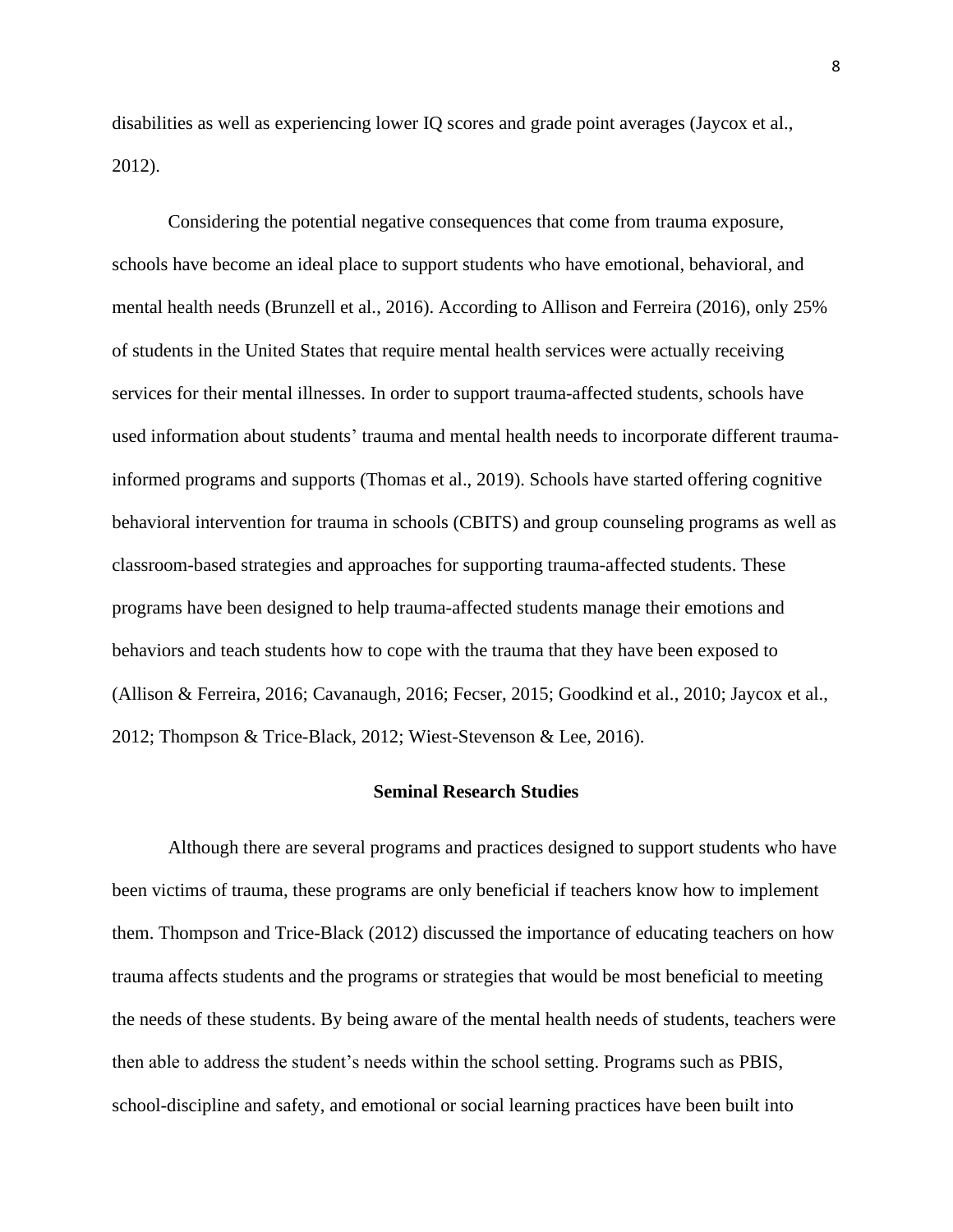schools to support students who have been affected by trauma (Thompson & Trice-Black, 2012). Schools have also implemented interventions such as CBITS, social skills lessons, and group counseling programs to support students who had been exposed to trauma (Allison & Ferreira, 2016; Austin, 2003; Thompson & Trice-Black, 2012). Additional interventions were also created to support students who had experienced trauma such as the Monarch Room; this room provided students with a safe place to go when they needed to de-escalate (Crosby et al., 2018; West et al., 2014). Furthermore, there were also classroom management strategies that teachers implemented to support students; which included teachers working on creating a structured classroom environment, providing students with positive attention, using check in check out, and incorporating the use of peer supports (Austin, 2003; Cavanaugh, 2016; Jaycox et al., 2012).

When implementing classroom management strategies, teachers also needed to be able to address the needs of the students in their classrooms through a variety of trauma-informed school approaches and practices. Cavanaugh (2016) addressed the importance of creating a safe and consistent environment, having positive interactions with students through relationship building, and incorporating a variety of other supports. Fecser (2015) also addressed additional strategies for working with trauma-affected students such as maintaining a confident demeaner, being predictable, building structure, managing seating arrangements, using strategic praise, and breaking assignments into manageable chunks to help students be successful. Additional strategies and approaches included calling on students in a predictable order and giving frequent positive attention (Fecser, 2015). By incorporating positive and structured classroom management strategies, teachers were able to create an environment that was learner friendly (Cavanaugh, 2016; Fecser, 2015).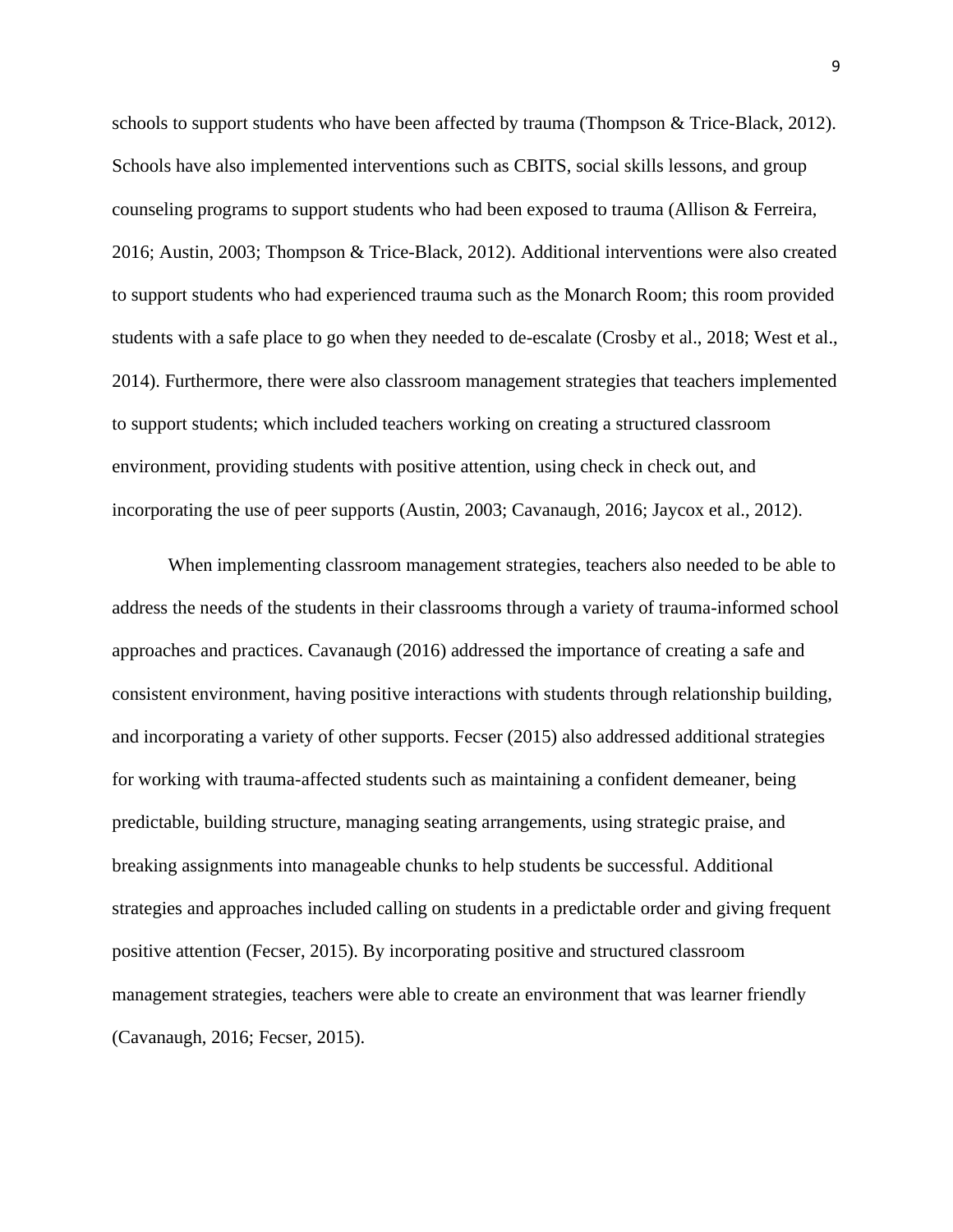In addition to classroom management strategies, PBIS has also been incorporated into specific classroom management strategies. Wiest-Stevenson and Lee (2016) studied how PBIS programs were used to address varying needs of trauma-affected students in the school system and to help teachers manage challenging classroom behaviors. In one trauma-informed school model, the school incorporated PBIS to support students who had a history of trauma. Teachers promoted positive behaviors and rewarded students' positive behaviors in order to build a sense of community. The teachers also provided instruction on a variety of skills, which included teaching students how to use coping skills. Within the area of coping skills, students were taught deep breathing techniques, positive imagery, and the importance of taking small breaks to deal with difficult emotions. The model also looked at the student's needs, and teachers were encouraged to create warm environments within their classrooms. Finally, teachers were encouraged to implement many important trauma-informed practices such as maintaining a routine, giving students control over choices when possible, and clarifying misconceptions (Wiest-Stevenson & Lee, 2016).

Along with the PBIS model, Austin (2003) also talked about the importance of teaching students conflict resolution skills, social skills, and self-esteem building to compensate for some of the student's deficiencies. Stokes and Brunzell (2019) also studied the benefits of teaching students through the use of the trauma-informed positive education model, which increased students' skills in the areas of self-regulation, relationship building, and psychological skills. Psychological skills included being able to use skills such as the growth mindset, positive selftalk, and being resilient (Stokes & Brunzell, 2019). Additionally, researchers also found that it was important to teach students coping strategies to help them deal with the trauma that they had witnessed (Allison & Ferreira, 2016; Brunzell et al., 2015; Wiest-Stevenson & Lee, 2016).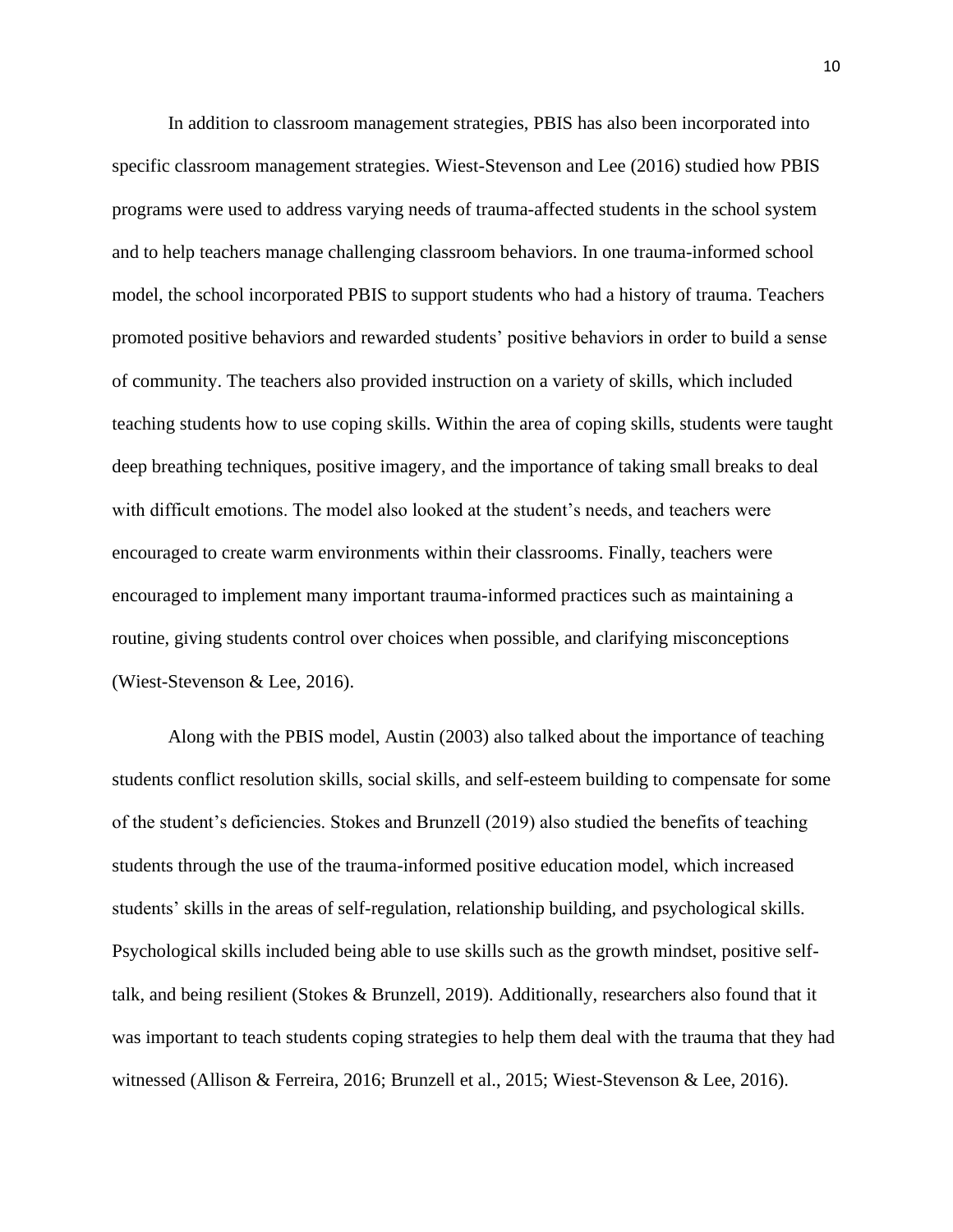Another approach designed to support trauma-affected students was called the Monarch Room. The Monarch room was designed to support court-appointed students, who had a history of trauma in their lives (Crosby et al., 2018). In their study of court-appointed female students, they examined the use of a separate room named the Monarch Room in order to decrease student's rates of expulsions and suspensions. The room was supervised by trauma-informed staff who taught the students de-escalation skills and provided positive supports to students. This room also offered a variety of tools to help the young women de-escalate such as exercise equipment and sensory items. Finally, these young women were also taught problem solving skills and strategies to help them relax and calm down after stressful events.

While it is important to teach students a variety of skills and ways to cope with their trauma, Rolfsnes and Idsoe (2011) found that some of the most effective approaches were ones that incorporated cognitive behavioral therapy (CBT) treatment methods. CBT programs were designed to reduce psychological reactions and help students build resiliency (Jaycox et al., 2012). A specific intervention program that was designed to support trauma-affected students in the school setting was known as CBITS. CBITS programs were designed to provide supports to trauma-affected students by having sessions that teach students a variety of skills. Students were taught coping skills, relaxation techniques, cognitive restructuring, and problem-solving skills (Ngo et al., 2008). Additional treatments taught in CBITS programs included teaching students how to reframe negative and distorted thoughts (Allison & Ferreira, 2016). By teaching students these skills, students were able to learn ways to handle their trauma (Allison & Ferreira, 2016; Ngo et al., 2008).

In addition to the strategies and tools used in CBITS programs, Goodkind et al. (2010) examined the effectiveness of using CBT interventions with American Indian youth. In this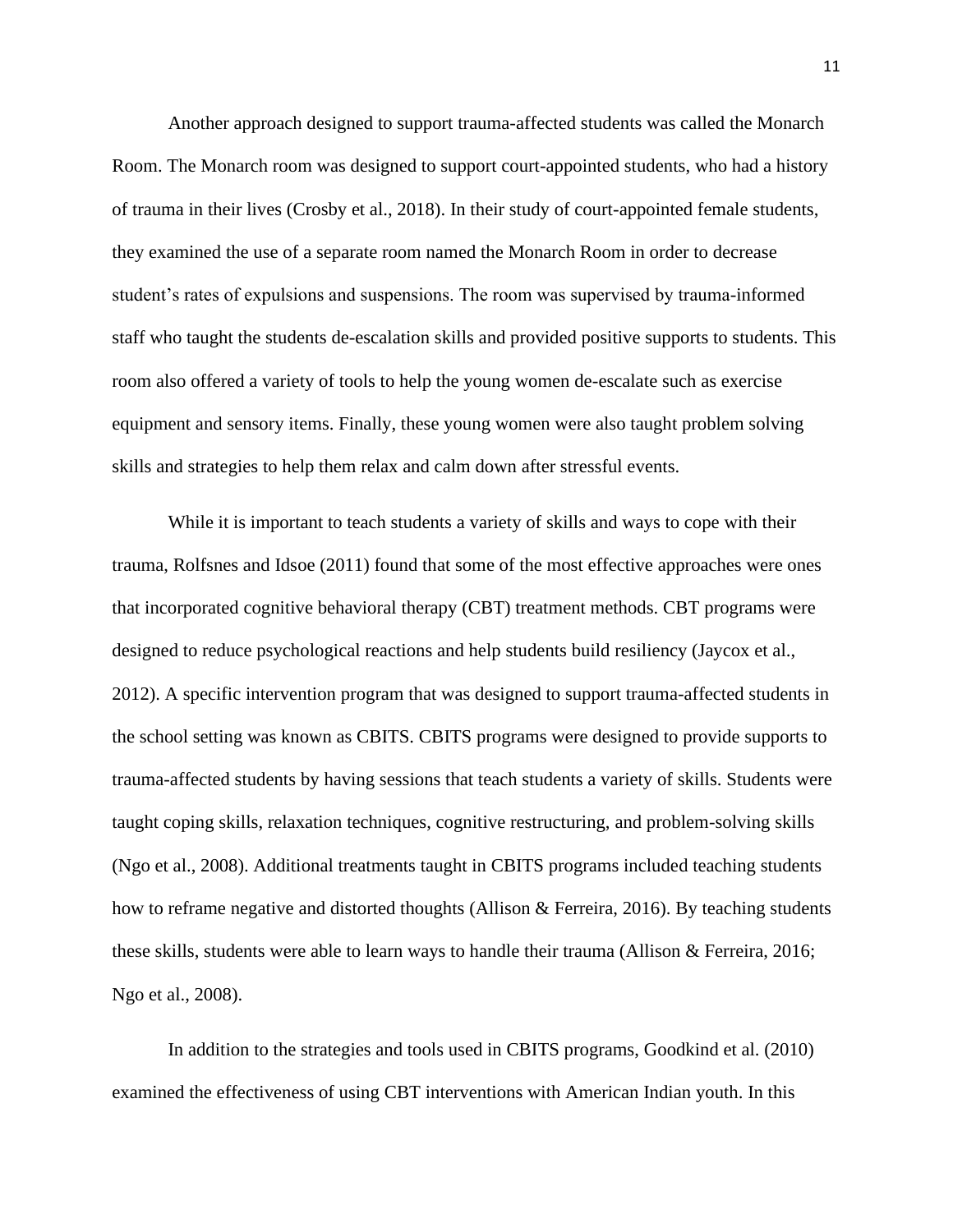study, trauma-affected students were given the option to participate in the CBITS program, and the ones who chose to participate were taught different coping skills and cognitive behavioral strategies and techniques to address their traumatic experiences. Results indicated that the sessions were beneficial during the treatment, but the reductions in avoidant coping strategies were not maintained over time. The researchers suggested that the reason why the avoidant coping strategies returned was likely due to the complexity of the trauma students were exposed to. In order to fix the problem, the duration of the treatment may need to be increased to help students maintain the benefits observed during the program (Goodkind et al., 2010).

### **Problems within Trauma-Informed Schools**

Although schools have been working to support trauma exposed students through various programs and practices, problems still exist in schools when working with trauma-affected students. For these students, their reactions and ways of coping with the traumatic events or events can vary drastically with some students showing no problems at all and behaving appropriately; while other students may act out or exhibit troubling behaviors such as throwing temper tantrums and displaying aggressive behaviors (Allison & Ferreira, 2016). This is problematic because it can be difficult to determine which students need interventions and what ones do not (Chafouleas et al., 2019). Another problem that exists within the field is that teachers often experience burnout (Eyal et al., 2019). This is in part due to the fact that students often struggle with self-regulating their feelings and emotions, and as a result, they may display challenging behaviors within the classroom setting (Stokes & Brunzell, 2019). Since teachers are not frequently taught how to deal with these behaviors, they struggle with knowing the best practices for meeting students' needs in the classroom (Alisic et al., 2012). According to Eyal et al. (2019), aggressive or troubling behaviors displayed by students can also increase the amount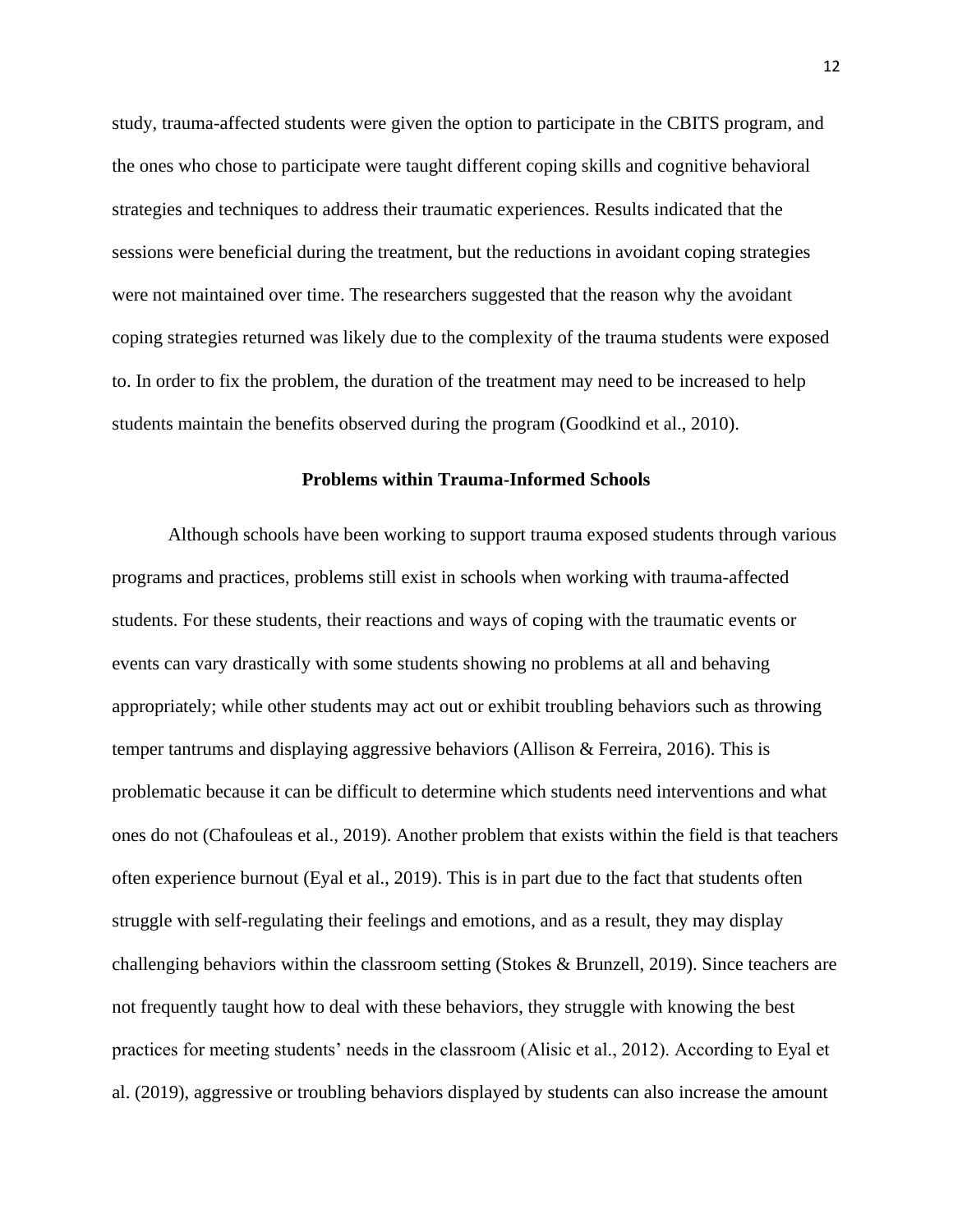of stress that a teacher experiences. Furthermore, teachers may also experience stress and burnout when they "take on" students' trauma due to the fact that they feel powerless in helping students (Alisic et al., 2012; Eyal et al., 2019).

#### **Various Points of View**

When looking at how trauma affects teachers and students, different points of view still exist. Goodkind et al. (2010) asserted that students do not always see a benefit in receiving services to address their trauma, and people in different communities may not see the benefits of addressing the trauma. Parents may be afraid to have trauma-affected students treated for their mental illnesses or trauma exposure due to the negative stigmas associated with mental illnesses (Goodkind et al., 2010).

In addition to the various points of view from students and parents, teachers may view trauma-informed schools as unnecessary because they believe that students need to learn to cope with the trauma on their own (Goodkind et al., 2010). According to Crosby (2015), another problem that exists within the field may be getting the support from administration to support students. If administration does not see the value of educating teachers on best practices for working with students who have experienced trauma, then teachers will not receive the trainings and supports needed to effectively teach trauma-affected students (Crosby, 2015). When looking at trauma and the best practices to support students, it is important to be able to get all teachers trained to work towards this goal.

#### **Purpose**

This research study will focus on trauma-informed schools and the most effective practices utilized within the high school setting to support traumatized students. The purpose of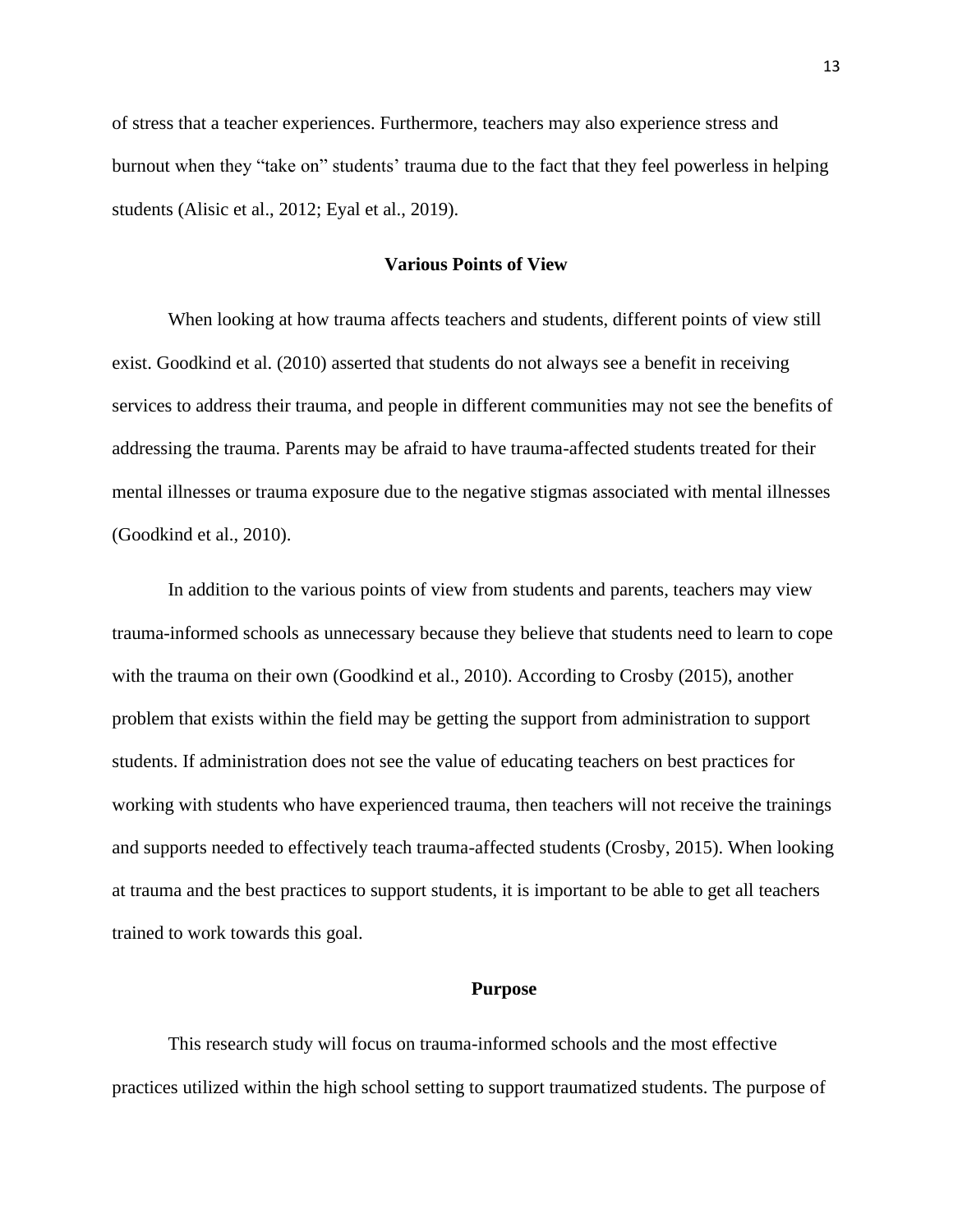the study is to collect quantitative as well as qualitative data on teaching approaches and strategies that teachers use when working with trauma-affected students. By gathering this information, researchers are able to determine what areas teachers show strengths with and where teachers are struggling with providing trauma-affected students with supports. Since many students have experienced trauma in their lives, it is important to gather information on how teachers can effectively support students who have experienced trauma. A survey will be administered to the teachers in order to collect data on the teaching approaches that teachers at one high school use when working with students. The survey will examine key concerns within the research and to gather information about how teachers are able to address and incorporate different trauma-informed strategies within their classes.

#### **Research Question & Rationale**

The research question is how do teachers use different trauma-informed approaches and strategies to support trauma-affected students in general and special education classes. This study will also look at how teachers foster relationship building, teach coping skills, and individually support students with challenging behaviors.

This topic was chosen because it is important to focus on how to support students who have trauma in their backgrounds. Since students are typically the victim of circumstance, schools need to provide students with the resources necessary to cope with the trauma that they have witnessed (Allison & Ferreira, 2016; Chafouleas et al., 2019; Thompson & Trice-Black, 2012). Teachers are able to create safe, supportive, and welcoming classroom environments for students by being accepting, understanding, and compassionate (Cavanaugh, 2016; Fecser, 2015; Stokes & Brunzell, 2019). Since teachers often do not know what students are struggling with the negative effects of trauma, it is also important to educate teachers on how to effectively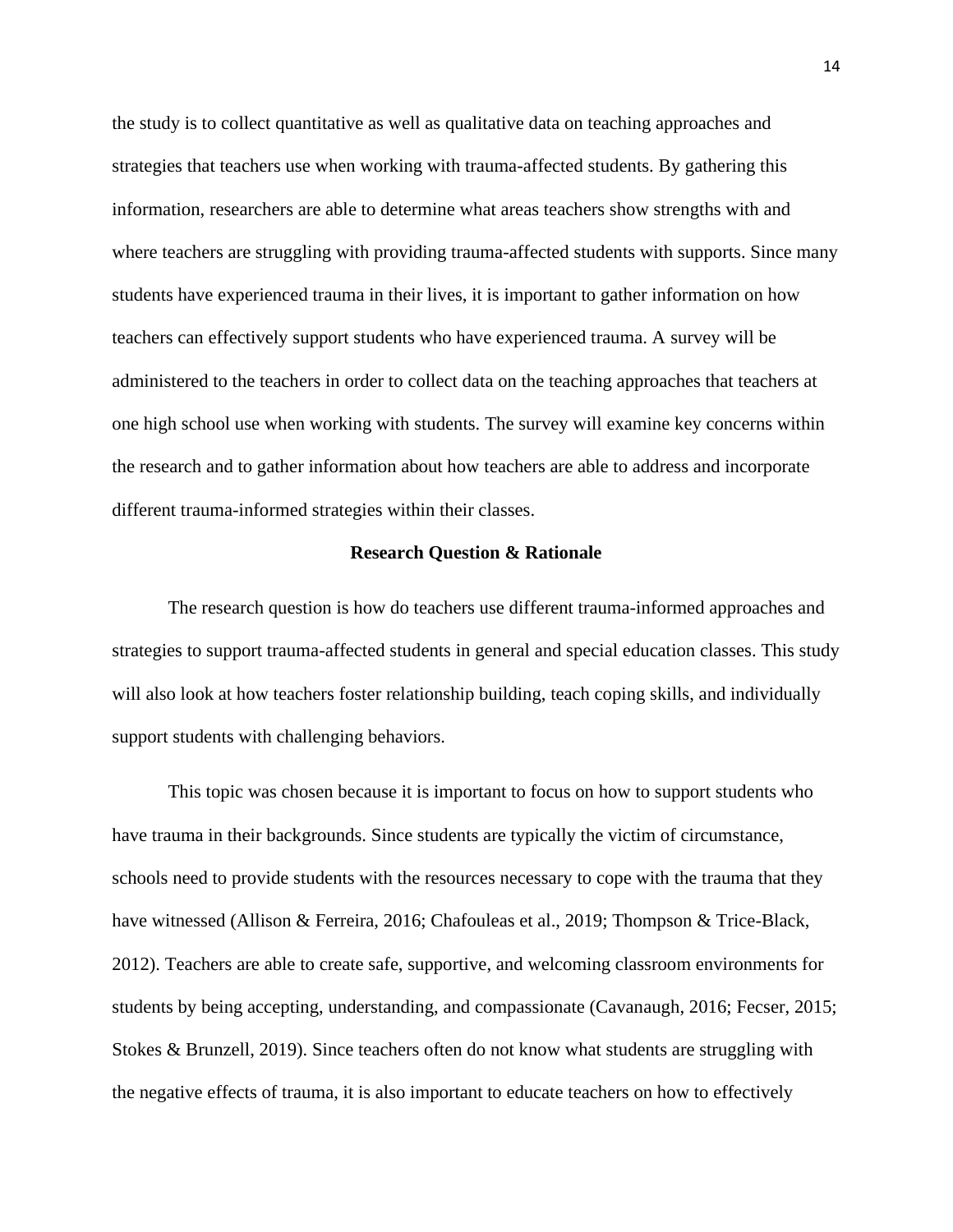interact with a variety of students (Jaycox et al., 2012). Finally, schools need to address the individual needs of students in their schools and classrooms (Cavanaugh, 2016). By adding tools to teachers' toolboxes, teachers will be able to meet the individual needs of students.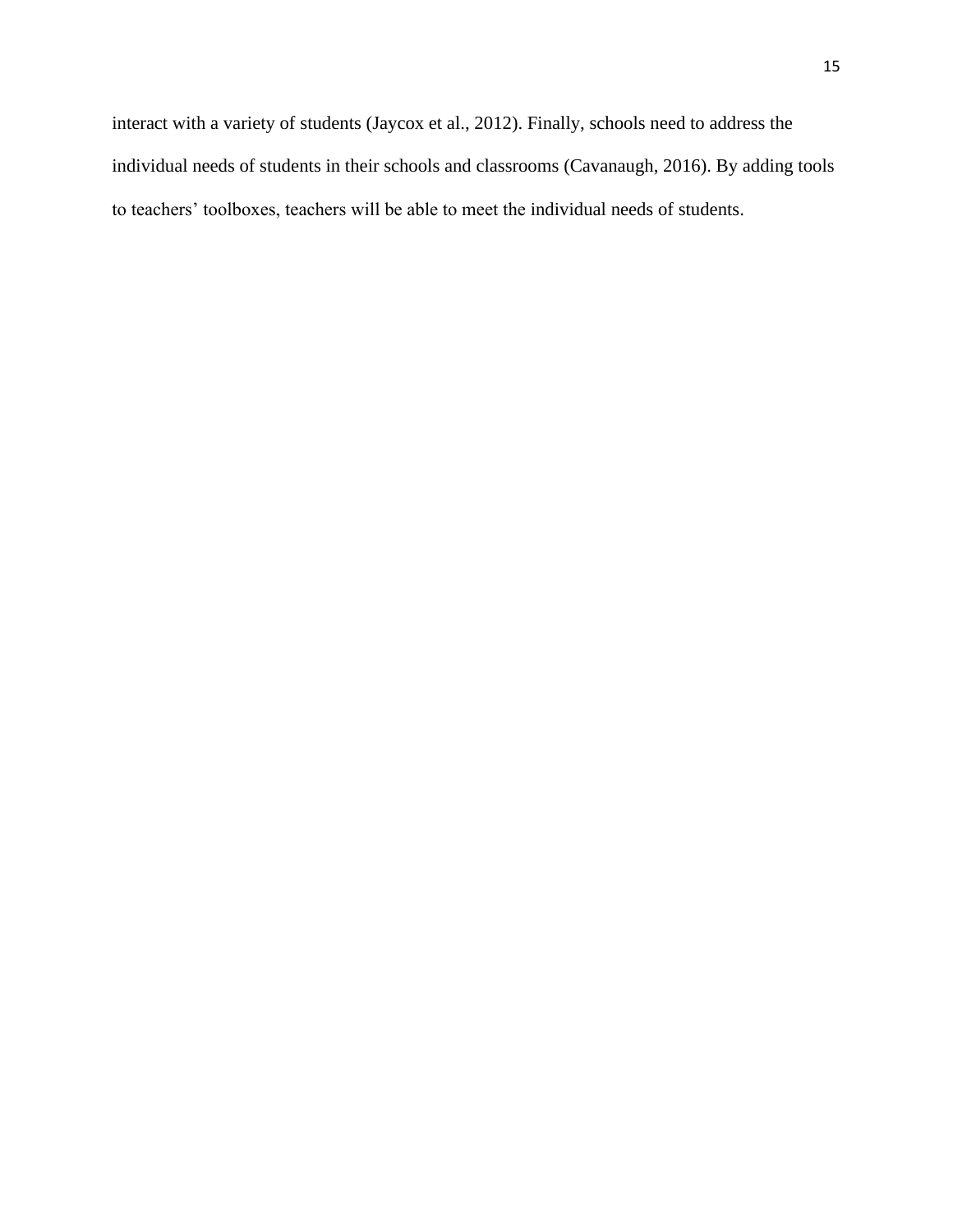#### **Chapter 2: Introduction to Trauma-Informed Education**

The purpose of this study was to understand how do teachers use different traumainformed approaches and strategies to support trauma-affected students in both general education and special education settings. Research was initially conducted on the types of trauma-informed strategies, approaches, and practices that general and special education teachers used to support students. Since the initial search yielded limited results on the use of trauma-informed strategies and approaches, the search was expanded to include the word's PTSD and trauma-affected students. This search generated more results, but most of the articles focused on elementary aged students. As a result, the search terms were narrowed down to include secondary students, which produced more results. After finding several articles and reading through them, another search was conducted on specific trauma-informed programs. These search terms included specific words like CBT for trauma-affected secondary students and Monarch Room. This search produced more results including the specific Cognitive Behavioral Intervention for Trauma in Schools (CBITS) program. While reading through the articles, trauma-informed positive education was also added to the search. A final search was conducted on the history of behavioral approaches used in schools because none of the articles focused on the history. Once enough articles were selected, articles were eliminated if they were focused solely on schoolbased interventions for elementary students. Articles were also eliminated if they did not focus specifically on classroom and school-based interventions, strategies, and approaches. A total of 61 articles were examined. After reading through the abstracts, articles were examined through more in depth in order to determine if they fit the search criteria. Articles were then selected if they addressed trauma-informed approaches and strategies for supporting secondary students and teachers either in the school setting or the classroom setting. They were also selected if they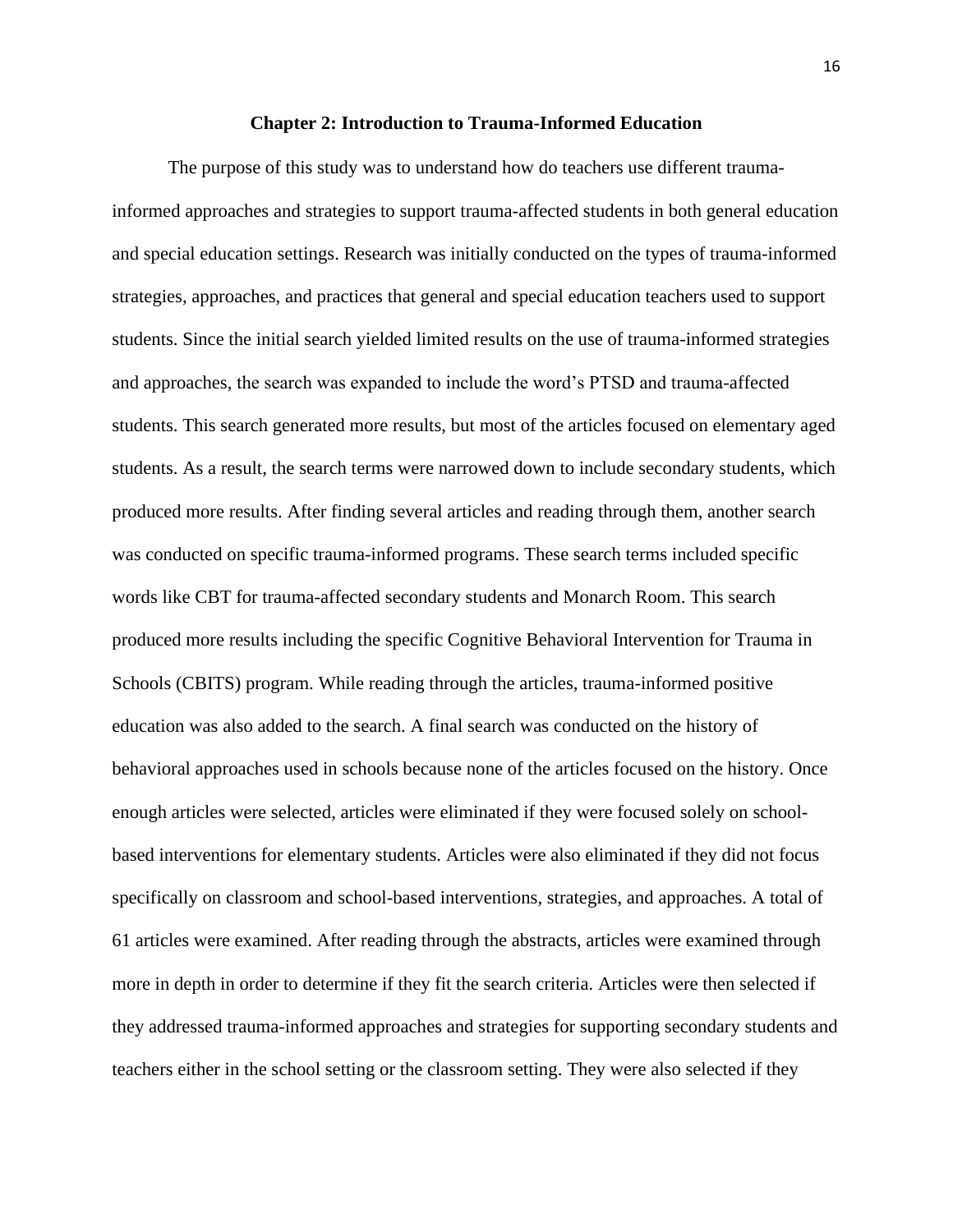provided background information on trauma-informed teaching and the importance of implementation of the programs. In the end, a total of 20 articles were selected for the literature review. The purpose of this literature review was to determine the types of interventions, strategies, and approaches that were available in secondary schools to support trauma-affected students.

#### **Historical Information**

When examining trauma-informed approaches and strategies in schools, it is important to understand the history of trauma. The impact of trauma on individuals went relatively unrecognized before the 1860's (Thomas et al., 2019). Before the 1860's, trauma symptoms seen in soldiers returning from war were often considered the result of moral weaknesses or battle fatigue. This changed during the 1860's when treatments such as talk therapy and rest started to be utilized for soldiers who were returning from war with trauma-related symptoms. As time passed, post-traumatic stress disorder (PTSD) was classified as a mental illness caused by the exposure to a traumatic event such as war (Thomas et al., 2019). PTSD was also found to cause depressive symptoms in individuals; which was often worsened when individuals failed to receive treatment for their symptoms (Allison & Ferreira, 2016). Children with PTSD diagnoses often suffer from behavioral and mental health problems including dissociation, aggression, and struggles with self-regulation (Bruznell et al., 2019). Furthermore, PTSD was found to significantly impact a person's ability to function due to their exposure to a traumatic event (Thomas et al., 2019). Even though PTSD was officially defined in the 1980's, practices and policies still took time to change. Initially, best practices for individuals suffering from trauma and PTSD involved individual and clinical visits with a therapist (Thomas et al., 2019). As time passed, peer supports and group counseling also became popular forms of treatment for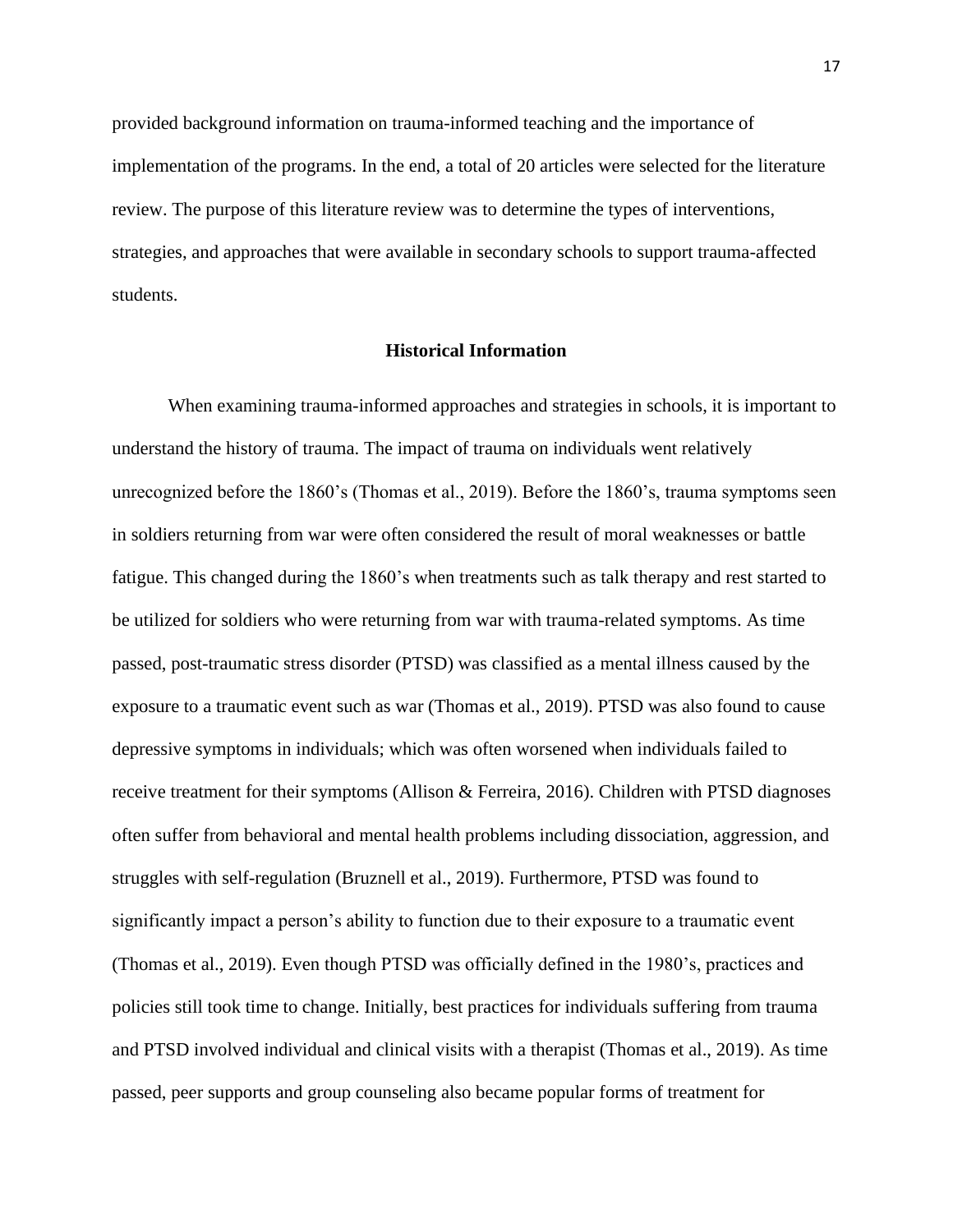individuals exposed to traumatic events (Cavanaugh, 2016; Thomas et al., 2019; Thompson & Trice-Black, 2012).

After recognizing the need to support trauma-affected individuals, the need for traumainformed supports within other fields such as mental health also started to be recognized because several students were being exposed to traumatic events in their lives (Cavanaugh, 2016; Thomas et al., 2019; Wiest-Stevenson & Lee, 2016). According to Wiest-Stevenson and Lee (2016), 25% of students in general had been exposed to at least one traumatic event in their life. Furthermore, nearly two-thirds of the population were exposed to traumatic events (Cavanaugh, 2016; Thomas et al., 2019). As a result, mental health facilities and child welfare systems were some of the first fields to recognize the importance of supporting trauma-affected students (Thomas et al., 2019). Through the recognition of trauma's effects on students in other fields, schools also started to recognize the need to incorporate trauma-informed strategies and approaches to support students (Austin, 2003; Thomas et al., 2019). Consequently, schools adopted trauma-informed practices and interventions to support students who were exposed to traumatic events (Rolfsnes & Idsoe, 2011; Thomas et al., 2019).

#### **History of Behavioral Approaches**

In addition to looking at the history of trauma, it is also important to examine the history of behavioral approaches because trauma-affected students often have emotional and behavioral problems (Thompson & Trice-Black, 2012). According to Austin (2003), The Gun Free School Act of 1994 was implemented with the intent of creating a safe and secure environment for all students. This article discussed students being expelled or suspended for bringing weapons to school or being involved in violent acts. The need for The Gun Free School Act was further reinforced by highly publicized school shootings in Columbine, Colorado and Paducah,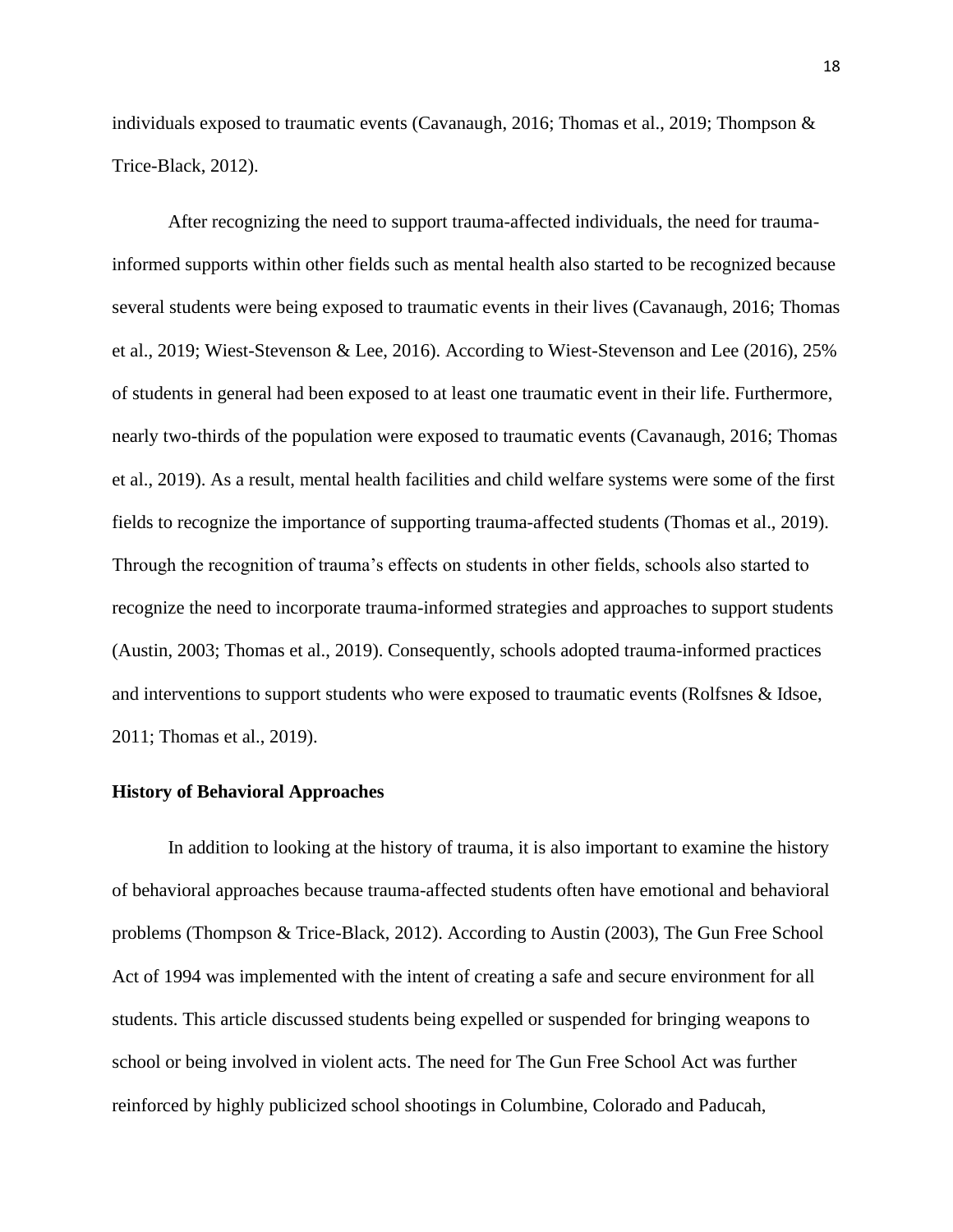Kentucky. These school shootings led government officials and citizens to believe that schools were unsafe (Austin, 2003). As a result, the government believed that stricter policies needed to be implemented in order to keep students safe. By incorporating zero-tolerance policies, schools attempted to send firm warnings to students that violent actions would not be tolerated (Austin, 2003).

Although zero-tolerance policies were initially implemented to ensure student safety, these policies started being used to suspend or expel students for minor infractions that did not interfere with students' safety (Austin, 2003). For example, one high school student was suspended for dying his hair blue; while an elementary student was suspended for bringing a nail clipper to school (Austin, 2003)**.** To make matters worse, these policies were also shown to single out minority students. Students of African American and Latino descent were found to be suspended at higher rates than their Caucasian counterparts (Austin, 2003; Crosby et al., 2018). Crosby et al. (2018) discussed the fact that African American female students were six times more likely to be suspended than Caucasian students. While suspensions and expulsions appeared to lead to discrimination of ethnically diverse students, students who had emotional and behavioral problems were also expelled and suspended at higher rates than students without disabilities (Austin, 2003). With the harsh consequences that students were experiencing, schools started to recognize the importance of trauma-informed approaches (Austin, 2003; Thomas et al., 2019).

#### **Types of Interventions**

In order to support trauma-affected students in school settings, several states incorporated a variety of trauma-informed approaches. One such support that many states incorporated was the use of Positive Behavioral Interventions and Supports (PBIS). PBIS was designed to address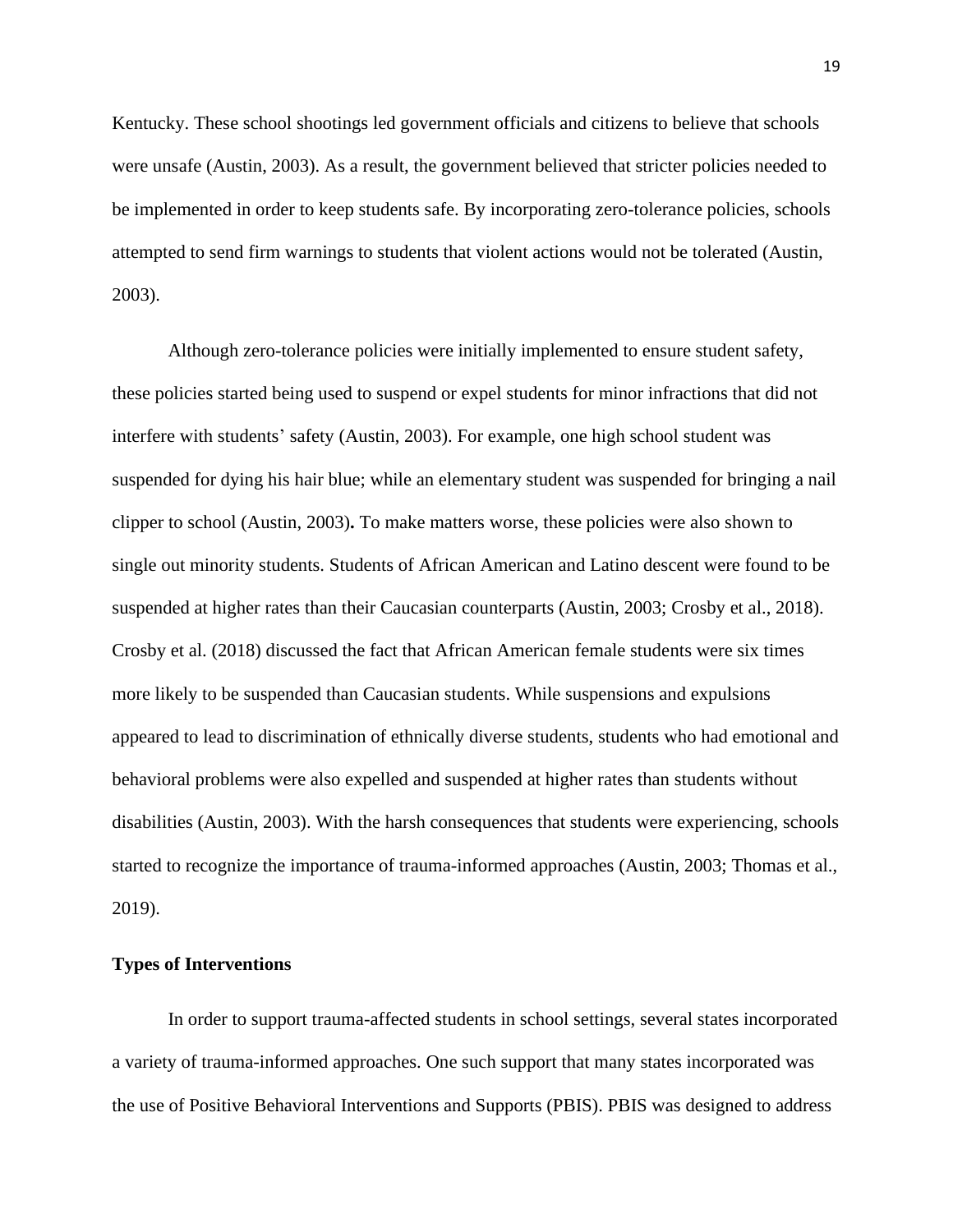student's social and emotional needs as well as discipline concerns (Thomas et al., 2019). Another common intervention for trauma-affected students was CBITS. CBITS was developed around 1998 to treat ethnically diverse and immigrant youth who were suffering from the negative effects of trauma (Jaycox et al., 2012). The program was originally designed to support students in grades 4 through 8 who had been exposed to traumatic events. However, over time, the program was adapted to support older students who suffered from the negative effects of trauma (Jaycox et al., 2012). The adaption of the program was important because evidence showed that older students often had more exposure to traumatic events than their younger counterparts (Allison & Ferreira, 2016). Furthermore, CBITS was also adapted to support trauma-affected students across different ethnic backgrounds (Goodkind et al., 2010).

In addition to specific programs like PBIS and CBITS, a variety of classroom-based approaches, strategies, and interventions were created to support all trauma-affected students in the school setting (Cavanaugh, 2016; Crosby et al., 2018; Fecser, 2015; Mendelson et al., 2015; West et al., 2014; Wiest-Stevenson & Lee, 2016). One school-wide intervention involved the use of the Monarch Room. This room was designed as a safe place where female court-appointed students could go to de-escalate throughout the school day (Crosby et al., 2018; West et al., 2014). Students who attended this room were provided with strategies and approaches to help them de-escalate (Crosby et al., 2018). Additional strategies were also implemented within the classroom setting to support trauma-affected students. Some of these strategies involved classrooms where teachers incorporated trauma-sensitive approaches by being aware of different triggers, having positive interactions with students, maintaining low stress levels, and using selfregulation and coping skills (Cavanaugh, 2016; Fecser, 2015; West et al., 2014). Not only were supports incorporated for the students, but educators were also provided with knowledge of the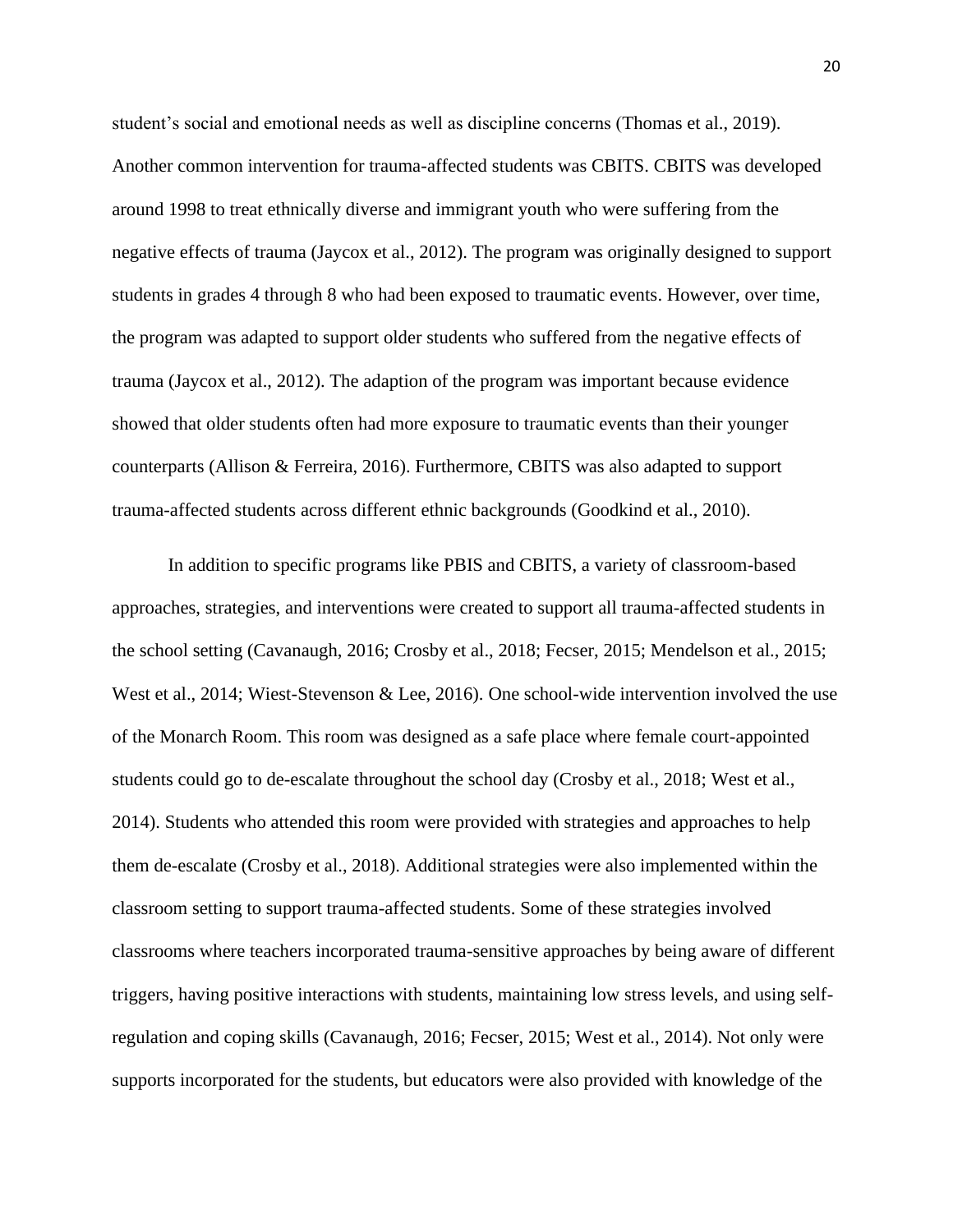impacts of trauma on youth in order to build healthy school systems (Thomas et al., 2019). Furthermore, programs were designed to support teachers' mental health while working with trauma-affected students (Eyal et al., 2019). By providing supports to students and teachers, trauma-affected students within the classroom setting were able to find both social and academic success (Thompson & Trice-Black, 2012).

### **Types of Traumas**

Although an official definition for PTSD was not created until the 1980's, subsequent years provided more specific information about the effects of trauma (Thomas et al., 2019). According to Thomas et al. (2019), the definition of trauma eventually began to expand to include other forms of trauma that people were exposed to. These forms of trauma included forms of personal violence as well as trauma caused by the perception of harm or the threat to the individual (Brunzell et al., 2015). Furthermore, vicarious trauma or compassion fatigue had also been identified in staff members working with traumatized students and adults (Eyal et al., 2019).

Over the years, an increased awareness of trauma led to the identification of different types of trauma that students may experience (Brunzell et al., 2015; Thomas et al., 2019). One type of trauma is known as simple trauma or type I trauma. This form of trauma happens due to a single traumatic event such as being in an automobile accident, natural disaster, or man-made disaster (Brunzell et al., 2015; Rolfsnes & Idsoe, 2011). Another form of trauma is complex or type II trauma also exists. This form of trauma occurs as the result of multiple exposures to traumatic events over an extended period of time (Brunzell et al., 2015; Rolfsnes & Idsoe, 2011; Thomas et al., 2019). For complex trauma, the events may occur as the result of a person becoming severely ill, being severely injured, being the victim of chronic sexual or physical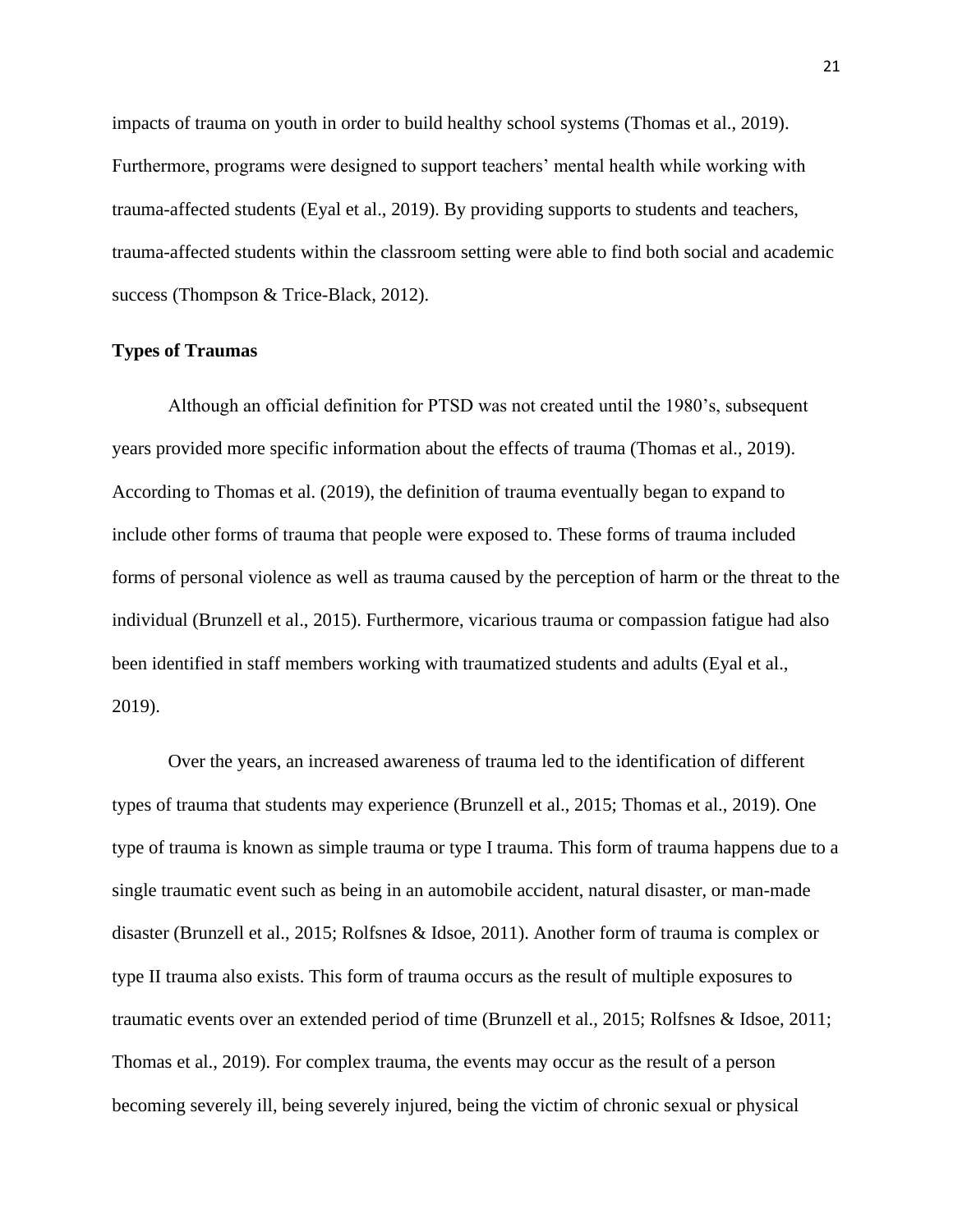abuse, or through the continued exposure to traumatizing events such as war (Brunzell et al., 2015; Rolfsnes & Idsoe, 2011; Thomas et al., 2019). According to Rolfsnes and Idsoe (2011), a combination of the two types of trauma also exists. This form of trauma occurs as the result of a single event that causes prolonged trauma in an individual. An example of this type of trauma would be when a person is physically injured, but the injury leaves the individual permanently paralyzed or disabled.

When looking at the forms of trauma, another type of trauma that exists occurs specifically in children. Adverse childhood experiences (ACEs) were also identified as a form of trauma that children experience while growing up (Brunzell et al., 2015). There were a total of 10 different experiences that were identified that could negatively impact a child's life (Cavanaugh, 2016**)**. These experiences included a variety of situations including violence, abuse, neglect, and household dysfunction (Brunzell et al., 2015; Cavanaugh, 2016). Stokes and Brunzell (2019) asserted that 64% of adults reported experiencing at least one ACE as a child, and 22% of adults reported experiencing three or more ACEs in their childhood. Although ACEs were found to be a cause of students suffering, not all students identified the same situation as traumatic in their childhood (Chafouleas et al., 2019). As a result, treatments and supports may vary depending on the individual student (Wiest-Stevenson & Lee, 2016).

In addition to distinguishing between the direct forms of trauma, one non-direct form of trauma also exists known as vicarious trauma. Vicarious trauma is often referred to as compassion fatigue or secondary trauma because it occurs when teachers are negatively impacted by the trauma their students experienced (Cavanaugh, 2016; Thomas et al., 2019). Teachers working with traumatized students showed difficulties detaching from the traumatic experiences that their students had shared with them (Cavanaugh, 2016). As a result, the trauma negatively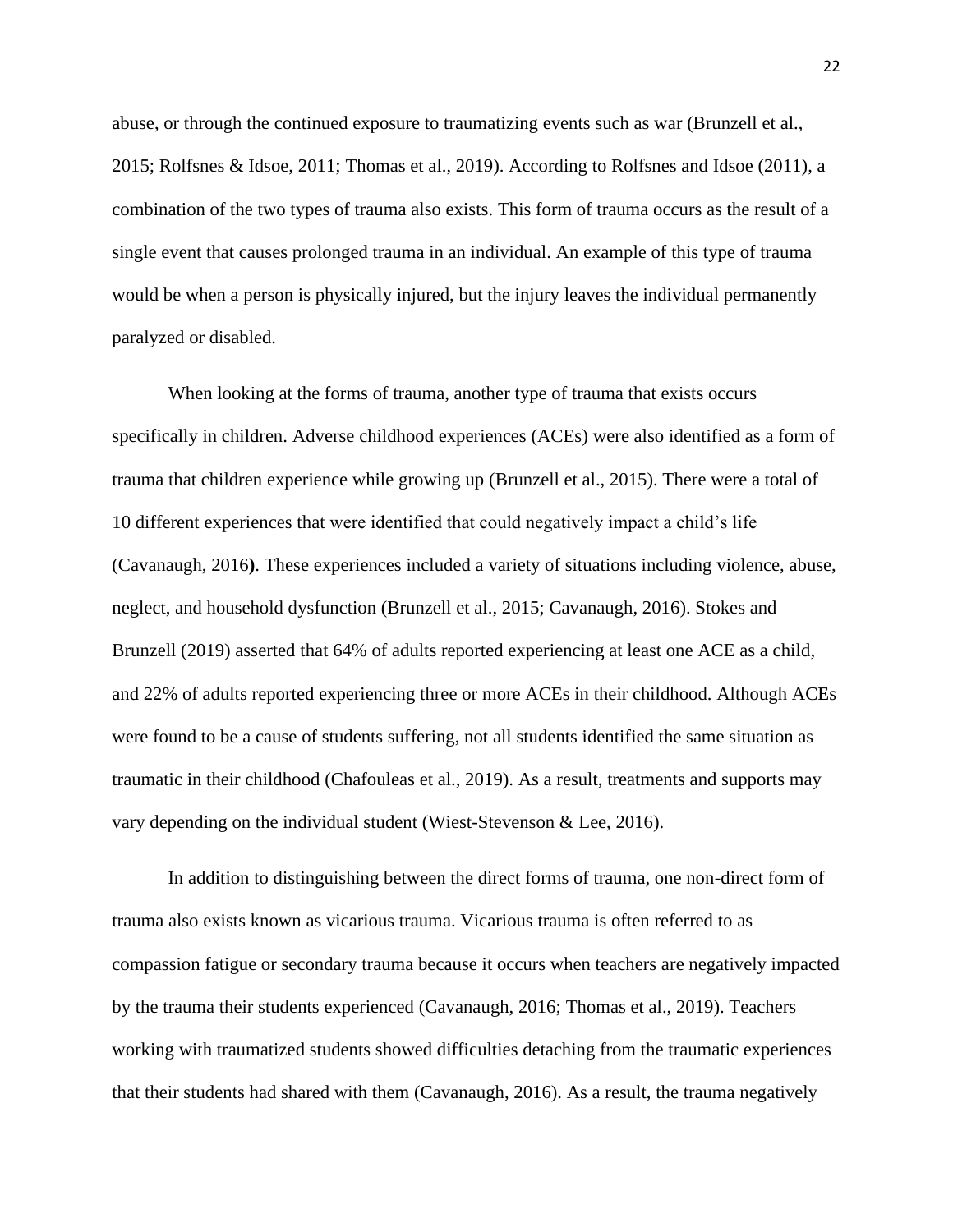affected both the students and teachers. When teachers were affected by vicarious trauma, they became edgy, experienced decreased motivation, and experienced decreased work performance (Eyal et al., 2019). Furthermore, teachers also displayed problems with insomnia, guilt, anxiety, emotional regulation, and concentration (Eyal et al., 2019). Teachers struggling with vicarious trauma often experience stress and burnout, which can result in them leaving the field (Cavanaugh, 2016; Goodkind et al., 2010). Consequently, teachers working with trauma-affected students need to be provided with supports to protect their mental health (Cavanaugh, 2016; Eyal et al., 2019; Goodkind et al., 2010).

#### **Importance of Student-Based Supports**

Regardless of the form of trauma experienced, trauma can negatively impact students and teachers by causing depression, anger, and anxiety (Brunzell et al., 2015; Cavanaugh, 2016; Rolfsnes & Idsoe, 2011; Thomas et al., 2019). When studying students who have been exposed to traumatic events, they are more likely to display negative symptoms. These students were found to have increased rates of depression, anxiety, inattention, and anger issues (Cavanaugh, 2016). Additionally, traumatic events negatively impacted students' educational performance (West et al., 2014). Students who had witnessed domestic violence were more likely to drop out of school, have lower overall IQs, and experience a higher rate of absences (West et al., 2014). Furthermore, students affected by ACE's were also more likely to struggle with building healthy relationships and regulating their emotions (Brunzell et al., 2015). Trauma-affected students were also at an increased risk of struggling with executive functioning skills, self-regulation skills, memory, and comprehension (Mendelson et al., 2015; Thomas et al., 2019). Finally, students exposed to trauma were more likely to struggle with emotional regulation skills, focus, and retention (Mendelson et al., 2015).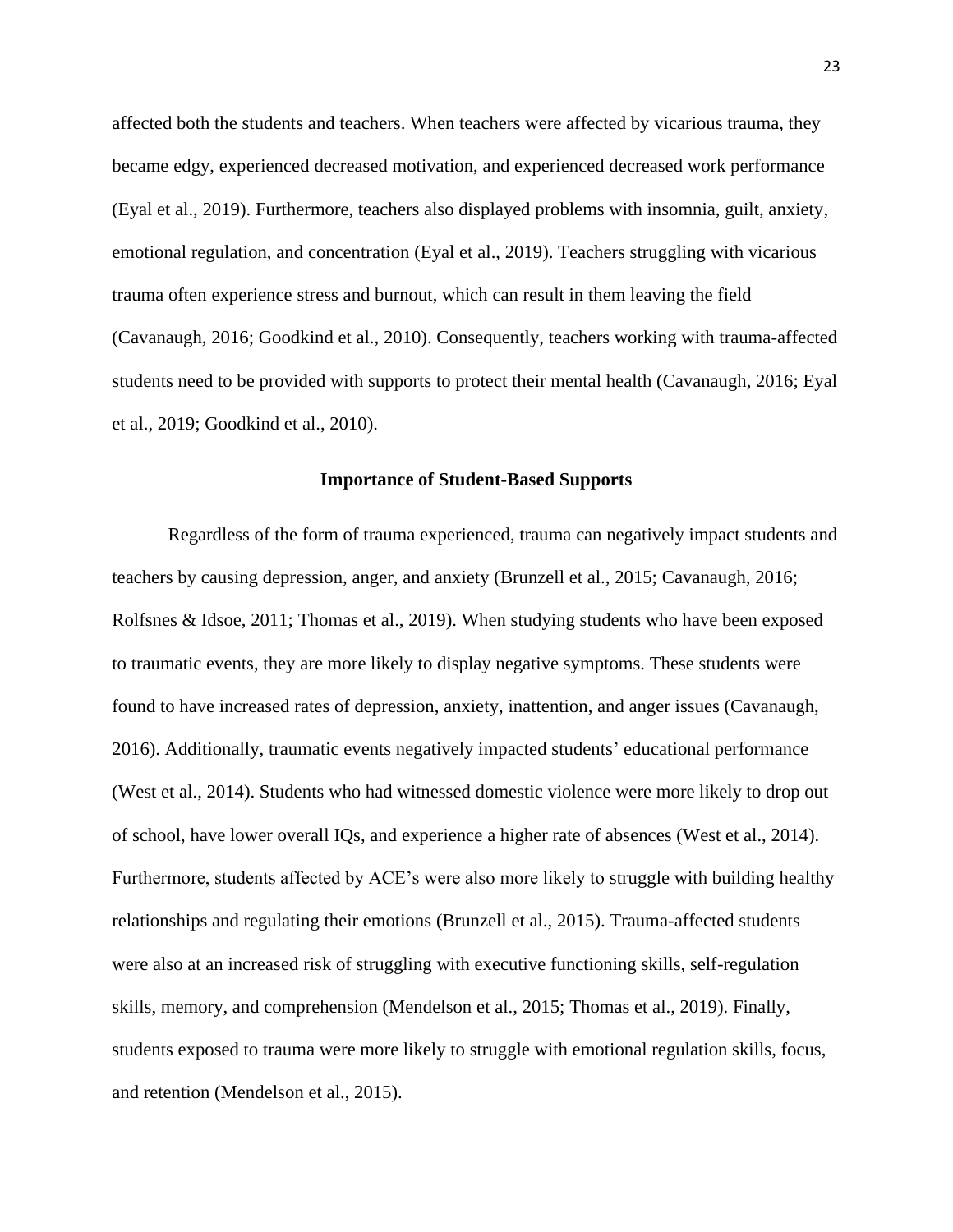Another problem experienced by trauma-affected students was that they were at an increased risk of being referred to special education services (Brunzell et al., 2015; West et al., 2014; Wiest-Stevenson & Lee, 2016). Chafouleas et al. (2019) found that students who had not been exposed to any traumatic events suffered from behavioral or learning problems only 3% of the time. However, as exposure to traumatic events increased so did the rate of behavioral or learning problems. Students who had been exposed to between one and three ACEs were 20.7% more likely to have behavioral or learning difficulties; while students who had been exposed to four or more ACEs were 50.2% more likely to have these problems (Chafouleas et al., 2019). Moreover, Wiest-Stevenson and Lee (2016) found that students who were exposed to four or more traumatic events in their lives were 32 times more likely to be identified as learning disabled. Finally, students exposed to traumatic events were also more likely to be given diagnoses of attention deficit disorder and oppositional defiant disorder (Wiest-Stevenson & Lee, 2016).

In addition to problems in schools and an increase in special education diagnoses, students who had witnessed traumatic events frequently did not receive the supports that they needed to be successful (Allison & Ferreira, 2016; Rolfsnes & Idsoe, 2011). According to Chafouleas et al. (2019), trauma-affected students were at an increased risk of suffering from mental illnesses. Research has shown that more than four million youth suffered from a diagnosable mental illness (Allison & Ferreira, 2016). Even though there were millions of students suffering from mental illnesses, the number of students who received mental health support services outside of school was low (Allison & Ferreira, 2016). Researchers found that only about 25% of children who had a mental illness received the mental health support that they needed (Allison & Ferreira, 2016; Rolfsnes & Idsoe, 2011).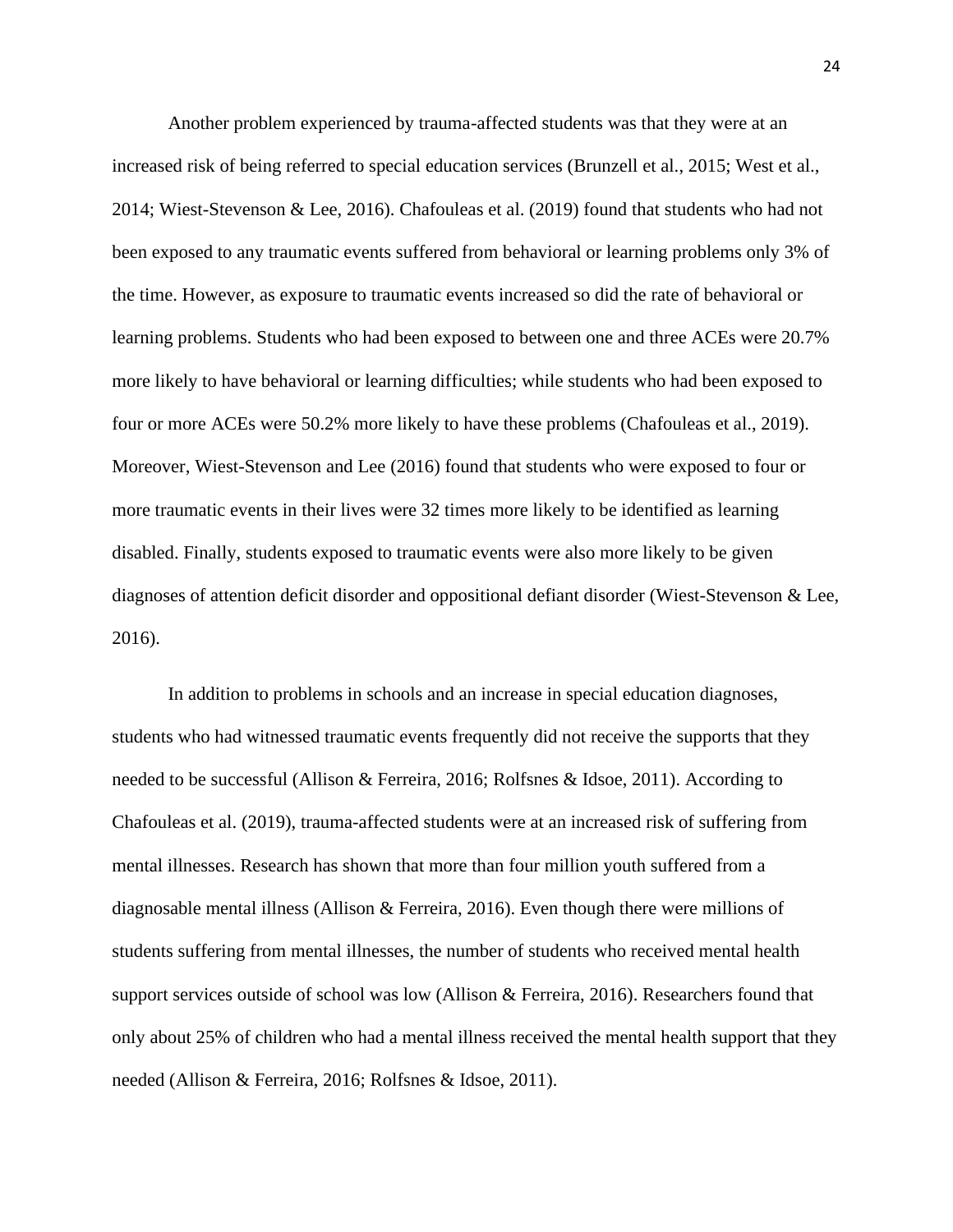#### **School-Wide Trauma Approaches**

In order to support students' mental health needs, the school setting is often viewed as the optimal place for trauma-affected students to receive preventive services and supports (Allison & Ferreira, 2016; Brunzell et al., 2015; Rolfsnes & Idsoe, 2011). By providing students with school-based interventions, they learned how to cope with their trauma (Allison & Ferreira, 2016; Rolfsnes & Idsoe, 2011; Thompson & Trice-Black, 2012). Evidence suggests that students who participated in school-based treatment programs were much more likely to have successful academic and behavioral outcomes than students who failed to participate in these programs (Thompson & Trice-Black, 2012). Furthermore, trauma-affected students who were provided with classroom-based strategies and approaches also showed improvements in their behaviors and skills in the classroom setting (Brunzell et al., 2015; Chafouleas et al., 2019; Mendelson et al., 2015).

#### **School-Wide Interventions**

One of the most successful school-wide programs for high school students involved group counseling (Thompson & Trice-Black, 2012). According to Thompson and Trice-Black (2012), group counseling was seen as a promising treatment approach for trauma-affected students because students viewed the sessions as less threatening than one-on-one treatment options. Students who participated in group counseling sessions were found to experience reduced internalizing and externalizing behaviors (Thompson & Trice-Black, 2012). Group counseling was often successful because students who participated in school-based group therapy sessions were found to be more likely to complete the program than students who were involved in therapy sessions outside of school (Chafouleas et al., 2019). Furthermore, these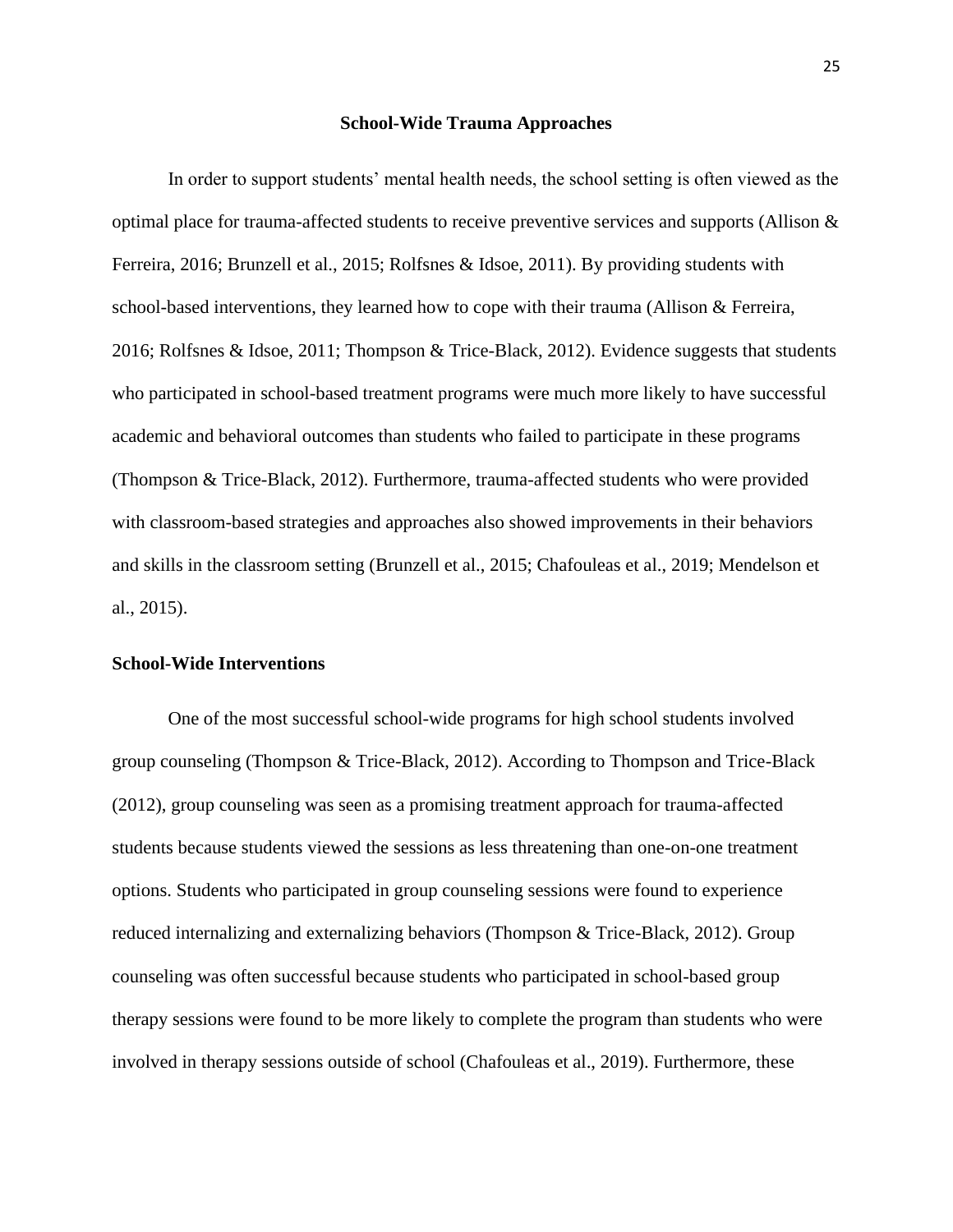sessions also used cognitive behavioral approaches (CBT), which helped students restructure their negative thoughts (Rolfsnes & Idsoe, 2011; Thompson & Trice-Black, 2012).

One specific program designed to support secondary students through group counseling was known as the RAP Club (Mendelson et al., 2015). In a study conducted by Mendelson et al. (2015), the RAP Club consisted of 49 participants in grades 7 and 8 from two different schools in Baltimore. Ninety-four percent of the students were identified as African American with the remaining six percent identified as other. The recruitment process involved sending emails and letters home to parents. Students who entered the intervention program were not screened ahead of time to determine if they had any mental illnesses or had experienced trauma. The RAP Club program incorporated components of CBT and mindfulness in order to support trauma-affected students. Students were taught problem solving and communication skills in order to enhance their self-regulation and decision-making abilities. Additionally, students were taught communication and problem-solving skills while they participated in the program. Students who participated in the intervention showed improvements in the areas of self-regulation, academic and social competence, and acceptance of authority. In general, the RAP Club was found to be effective by the teachers. Even though these teachers found the program to be successful, students who participated in the RAP Club intervention program reported that their skills did not change.

In addition to the RAP Club intervention program, additional group counseling programs were developed to support trauma-affected students (Allison & Ferreira, 2016; Chafouleas et al., 2019; Goodkind et al., 2010; Ngo et al., 2008). CBITS was a program specifically designed to support ethnic minorities in the Los Angeles area who were exposed to stressful and traumatic events (Allison & Ferreira, 2016; Goodkind et al., 2010; Ngo et al., 2008). The program initially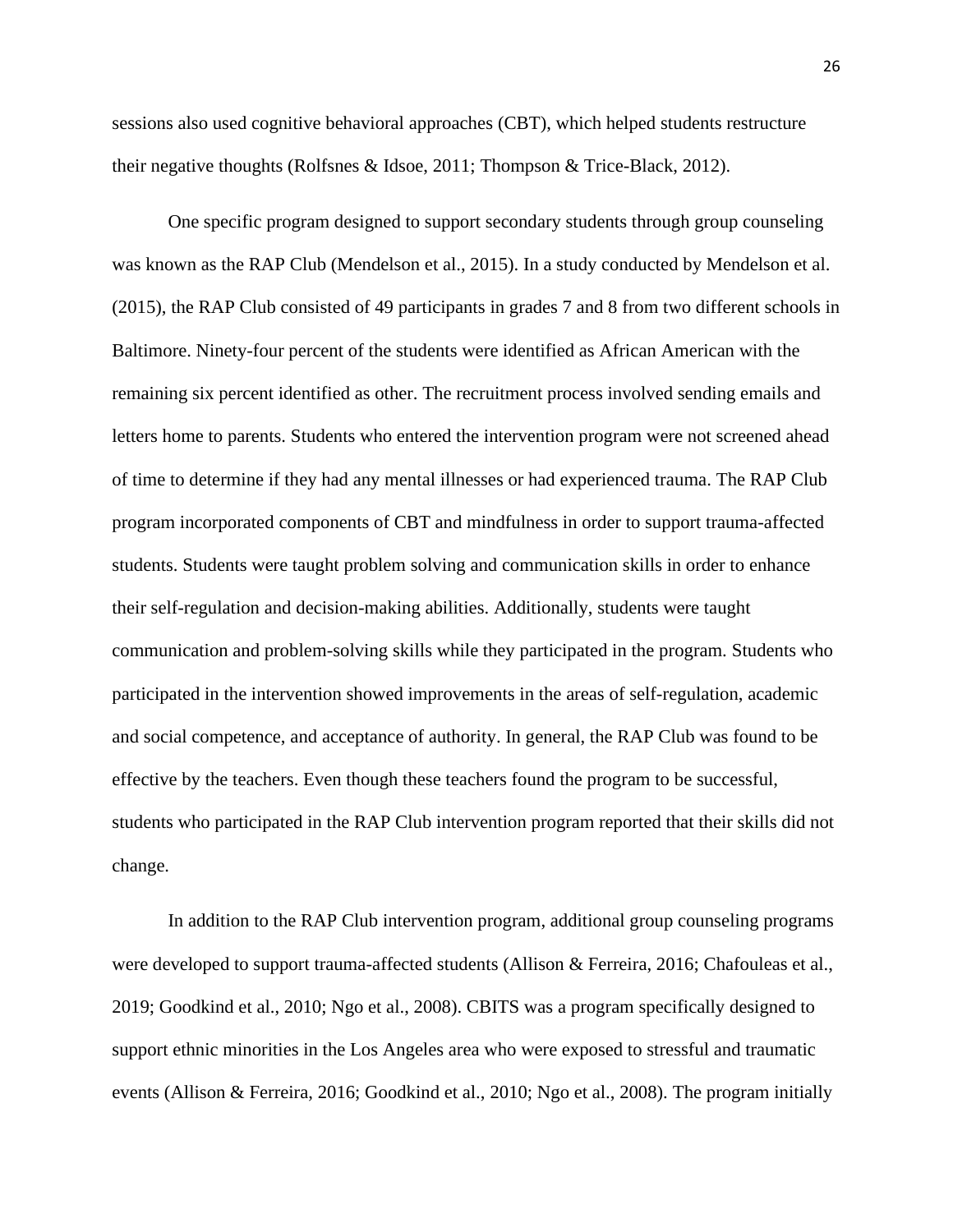started out as a support for students in grades 4 through 8, but it shifted over time to address the needs of students between the ages of 9 and 18 (Allison & Ferreira, 2016; Jaycox et al., 2012). Typically, CBITS programs consisted of 10 hour long sessions that involved between 6 and 8 students (Chafouleas et al., 2019; Jaycox et al., 2012). During the program, parents were also typically invited to participate in one or two psychoeducation sessions (Allison & Ferreira, 2016; Chafouleas et al., 2019). Psychoeducation sessions involved teaching parents and guardians about trauma and the importance of the interventions that were being provided to support trauma-affected students. These sessions were designed to educate parents and guardians about how trauma affected students and how they may support trauma-affected students (Chafouleas et al., 2019). Students who participated in CBITS programs were taught a variety of CBT techniques to help them identify negative thoughts and cope with trauma exposure (Chafouleas et al., 2019). In CBITS sessions, students were taught how to restructure their thoughts, use different relaxation techniques, and use problem-solving skills (Chafouleas et al., 2019; Goodkind et al., 2010). Furthermore, students were also taught how to recognize and manage their feelings of anger, depression, anxiety, and stress (Allison & Ferreira, 2016). When looking at CBITS treatment programs, the programs were generally found to be successful for the students who participated in them (Allison & Ferreira, 2016; Chafouleas et al., 2019; Ngo et al., 2008).

In one CBITS study, 23 New Orleans Latino students in grades 5 through 7 participated in a 10-week treatment program (Allison & Ferreira, 2016). The study found the program to be generally effective for students who were exposed to trauma. However, the researchers found that older students were exposed to significantly more traumatic events than their younger counterparts (Allison & Ferreira, 2016). In a second CBITS study, 229 Native American students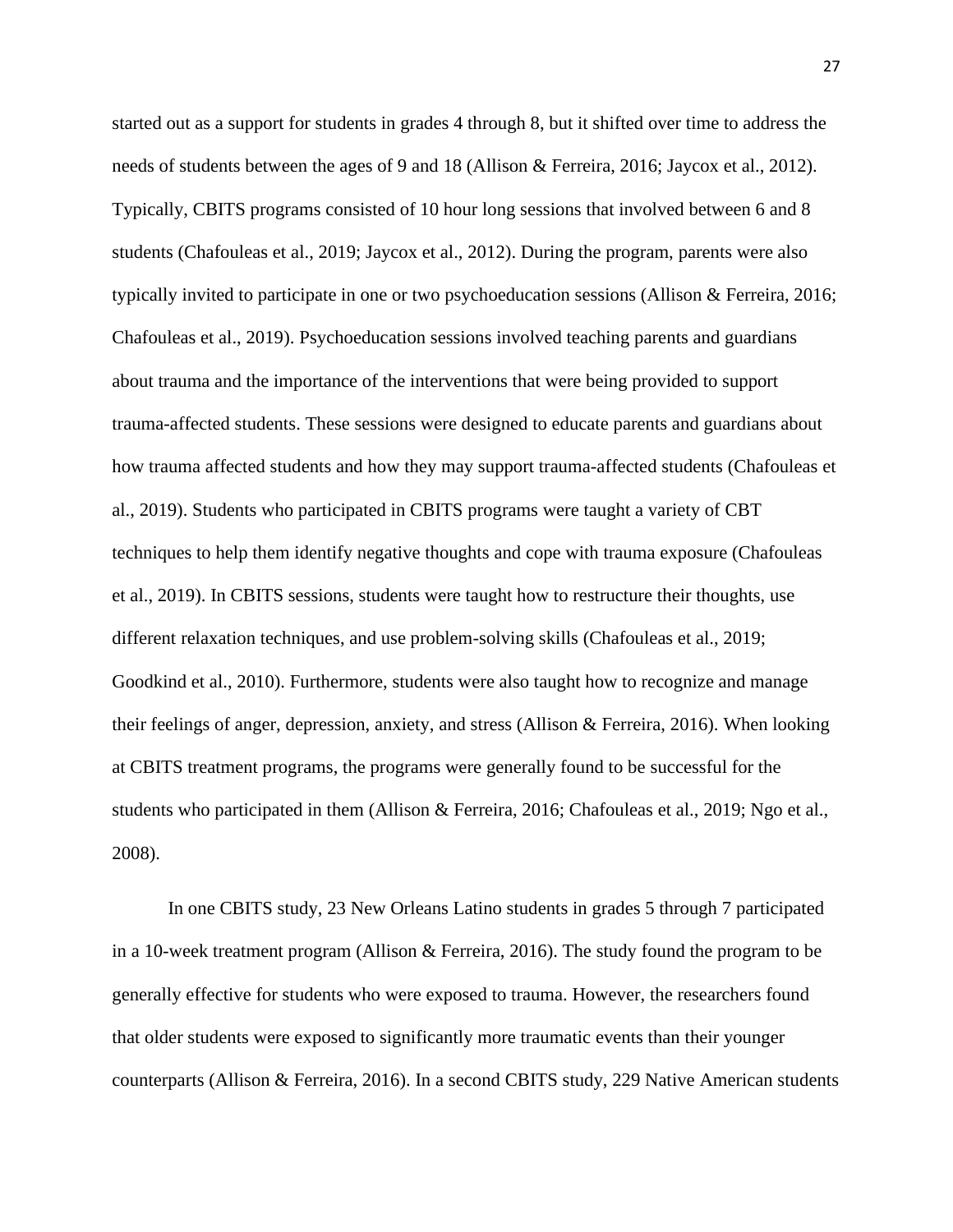in grades 6 through 8 were screened for trauma exposure (Goodkind et al., 2010). Of those 229 students, 104 of the students experienced significant amounts of violence. However, after continued screenings only 24 of the students qualified and participated in the study. The students who participated in the study were found to have decreased symptoms of PTSD, anxiety, and avoidant coping skills. In general, CBITS treatment was found to be effective for this population of students after the initial three months. However, when students were rechecked at the sixmonth mark, they had returned to their baseline levels. These students had returned to using avoidant coping strategies instead of the coping skills that they were taught during the treatment program. As a result, the researchers suggested that longer durations of time may be necessary to support students who were exposed to high levels of trauma (Goodkind et al., 2010). Even though the second study found that students had returned to baseline levels, most researchers found that CBITS was generally effective for trauma-affected students (Allison & Ferreira, 2016; Chafouleas et al., 2019; Jaycox et al., 2012; Ngo et al., 2008).

#### **Classroom-Based Trauma Approaches**

In order to support trauma-affected students in the classroom setting, classroom-based approaches are often necessary because CBITS and RAP club programs may not be effective for all students (Brunzell et al., 2015; Cavanaugh, 2016; Thompson & Trice-Black, 2012). These programs often failed to be effective for all students because they required students or teachers to identify students as being affected by trauma (Allison & Ferreira, 2016; Goodkind et al., 2010; Mendelson et al., 2015). Since students may not volunteer personal information about their trauma in questionnaires and teachers may miss symptoms of trauma, additional classroom-based approaches need to be incorporated in order to support trauma-affected students (Crosby et al.,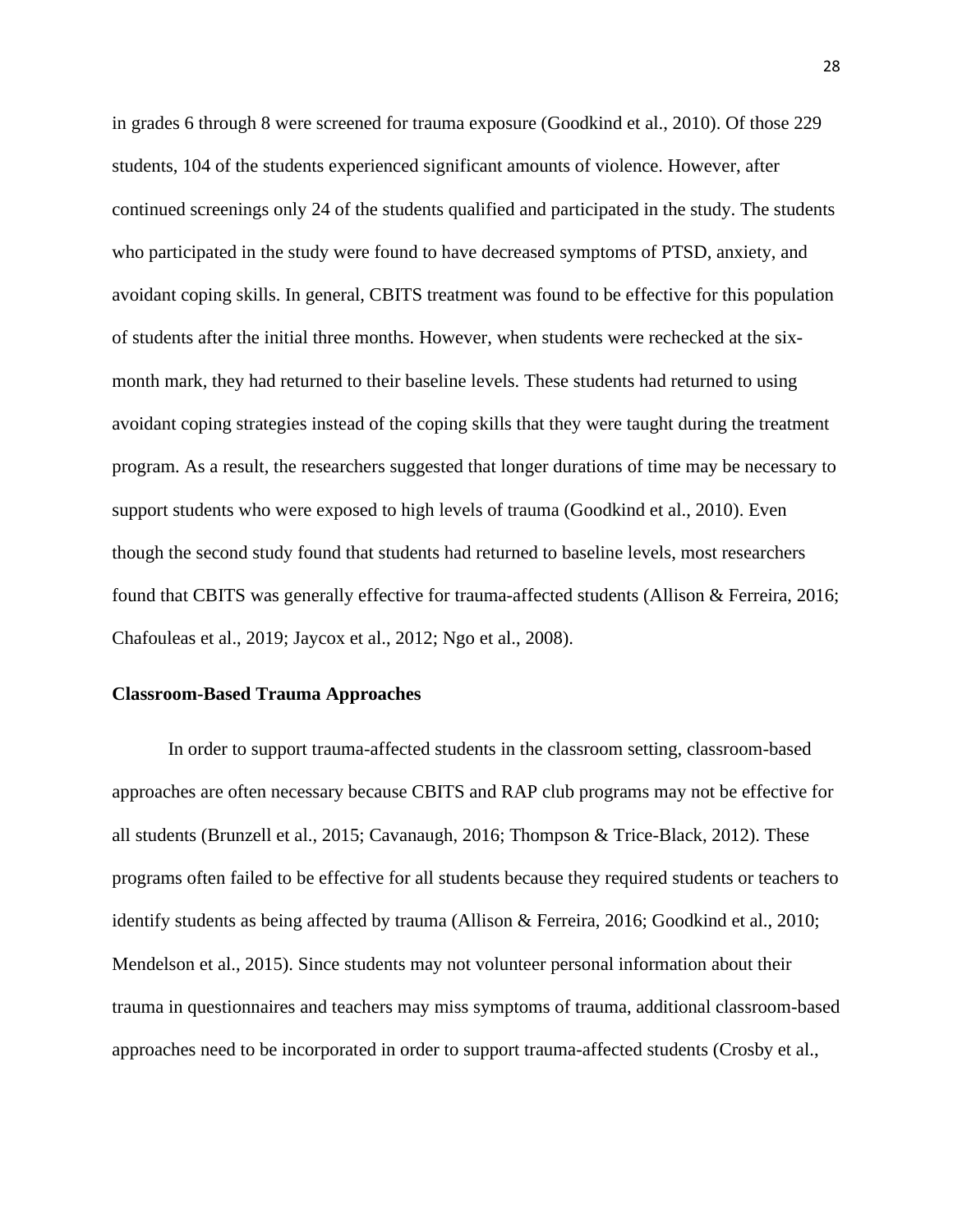2018; Cavanaugh, 2016; Fecser, 2015; Thomas et al., 2019; Thompson & Trice-Black, 2012; West et al., 2014; Wiest-Stevenson & Lee, 2014).

According to researchers, one effective classroom-based intervention is through the use of a de-escalation room known as the Monarch Room. According to Crosby et al. (2018), the Monarch Room was a designated room at a charter school in the Midwest where court-involved female students could go if they were struggling with emotional regulation. In the study, over 50% of the students were at the school through the foster care system, while the other students were there due to Juvenile Delinquency. Seventy-one students attended the Monarch Room for the entire duration of the program. Based on school data, only two of the students who had utilized the Monarch Room were suspended from the school during the study. The remainder of the students who participated in the Monarch Room were able to return to the classroom without getting expelled or suspended. Both qualitative and quantitative data found that the Monarch Room was beneficial to the students. However, the potential of the room becoming a crutch to students was addressed as a concern (Crosby et al., 2018).

In order to support these students, the Monarch Room was supervised by trauma-trained staff who were able to teach students de-escalation skills (Crosby et al., 2018). When students' behaviors interfered with their classroom performance, they were either sent to the room by school staff, or they voluntarily attended the room. While in the room, students were taught skills to help them cope with their stress and regulate their emotions and behaviors before returning to class. Furthermore, they were also provided with a variety of items to help them relax and deescalate after a stressful event. For example, students were provided with de-escalation tools such as exercise equipment and sensory objects. Although the Monarch Room proved to be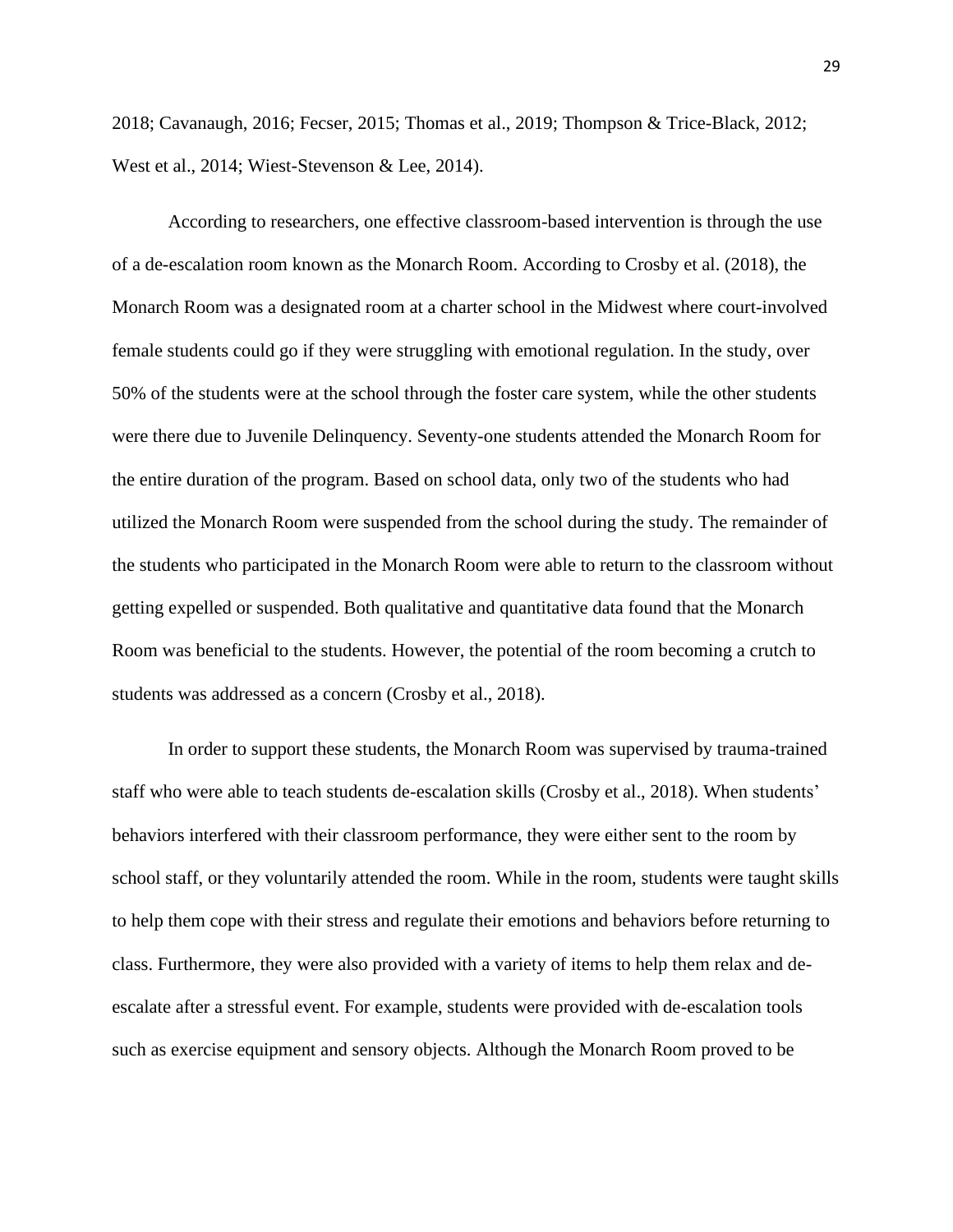effective, other studies were not found regarding the effectiveness of the Monarch Room Intervention or similar types of intervention rooms.

In addition to using a designated room, additional classroom-based strategies and approaches were also considered important for trauma-affected students (Cavanaugh, 2016; Fecser, 2015; Thompson & Trice-Black, 2012; Wiest-Stevenson & Lee, 2016). Since students in the classroom setting were often found to be silently suffering from the effects of trauma, teachers need to incorporate a variety of teaching strategies to support these students (Thomas et al., 2019). According to Wiest-Stevenson and Lee (2016), 60% of children were exposed to some form of trauma growing up. In order to support trauma-affected students, teachers were encouraged to work on creating a safe and secure environment, participate in relationship building, and teach students self-regulation skills (Cavanaugh, 2016; Chafouleas et al., 2019; Fecser, 2015; Thompson & Trice-Black, 2012; Wiest-Stevenson & Lee, 2016).

Since trauma often makes a person feel like the world is no longer safe and secure, teachers need to aim to create a safe and secure environment for all students (Cavanaugh, 2016; Fecser, 2015; Stokes & Brunzell, 2019). Cavanaugh (2016) discussed the importance of creating between three and five school-wide expectations to provide an environment that feels safe to students. By creating a few expectations, trauma-affected students were provided with the consistency in their lives that they often lack (Cavanaugh, 2016; Fecser, 2015; Wiest-Stevenson & Lee, 2016). Additional ways that teachers were encouraged to create a safe and secure environment was by building in consistency or predictability throughout the school day, offering students choices, incorporating scheduled transitions and break times, and informing students about schedule changes (Cavanaugh, 2016; Fecser, 2015; Wiest-Stevenson & Lee, 2016). Teachers were also able to create a safe and secure environment by listing the steps that students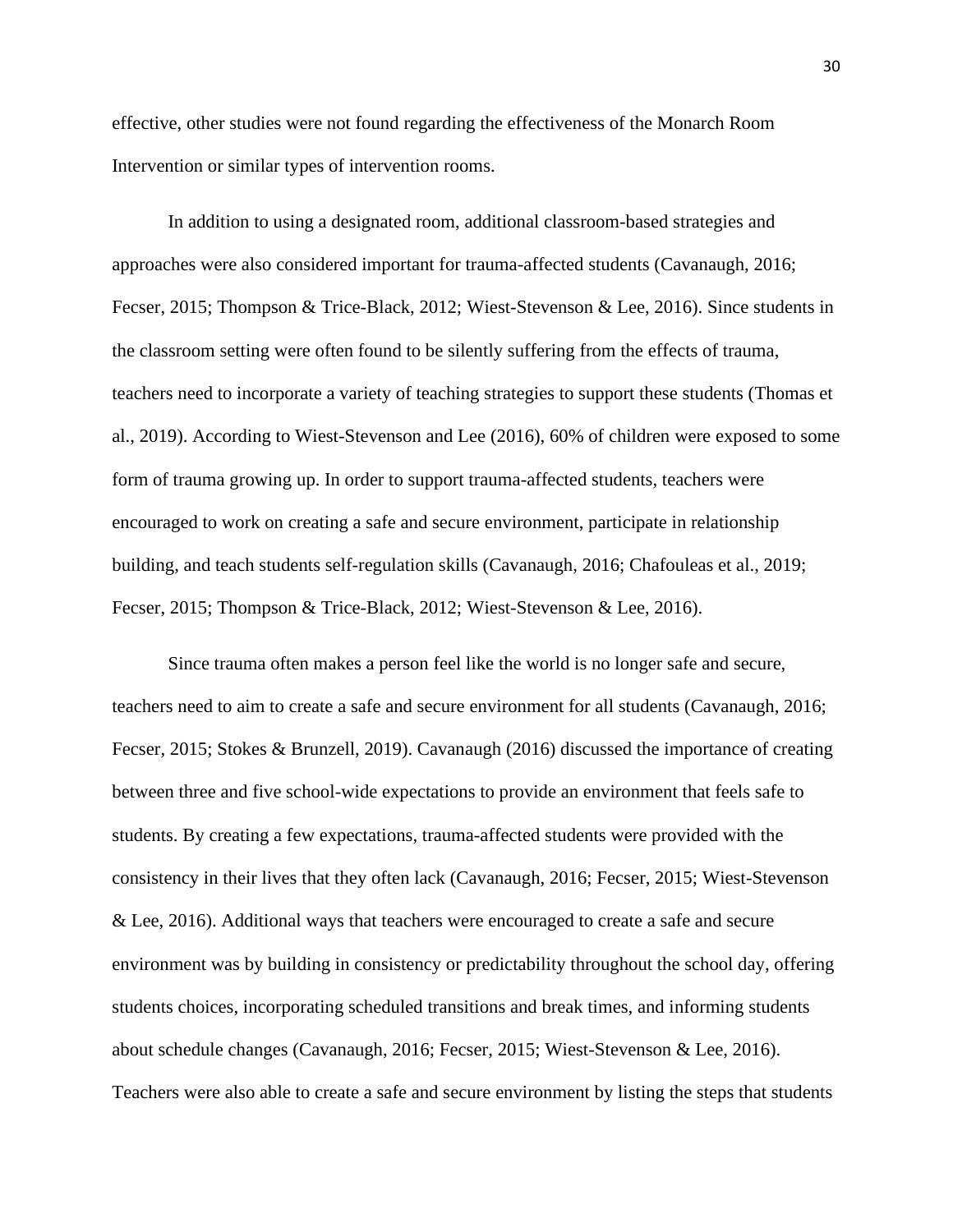needed to take before receiving a desired activity or break (Fecser, 2015). Fecser (2015) also detailed strategies for teachers to use to create a safe and secure classroom environment. These strategies included remaining confident, breaking apart large assignments, monitoring seating charts, using humor, involving students in lessons, and calling on students in a predictable order. Finally, Wiest-Stevenson and Lee (2016) recommended that teachers consider factors such as desk arrangement, lighting, and music selection. By incorporating these strategies, students stress levels often decrease (Cavanaugh, 2016; Fecser, 2015; Wiest-Stevenson & Lee, 2016).

While creating a safe and secure classroom environment is crucial for supporting traumaaffected students, trauma-informed teachers also need to work on building positive relationships (Cavanaugh, 2016; Fecser, 2015; Wiest-Stevenson & Lee, 2016). Although relationship building was viewed as important in several studies, classroom teachers frequently struggled with building positive relationships with students. This occurred because trauma-affected students often struggled with forming attachments due to the fear of rejection (Brunzell et al., 2015). As a result, teachers should incorporate a variety of relationship building strategies when working with trauma-affected youth (Cavanaugh, 2016; Fecser, 2015; West et al., 2014). Researchers discussed the importance of providing students with specific positive praise and feedback to let them know what they did correctly (Cavanaugh, 2016; Fecser, 2015). Furthermore, schools also incorporated targeted supports for trauma-affected students. One support that was frequently implemented was known as Check In/Check Out (Cavanaugh, 2016). In Check In/Check Out, students were assigned to a specific teacher to check in with when they arrived at school, and then they checked out with the same teacher at the end of the day. When using the program, students were also provided with positive feedback about their progress towards their school goals.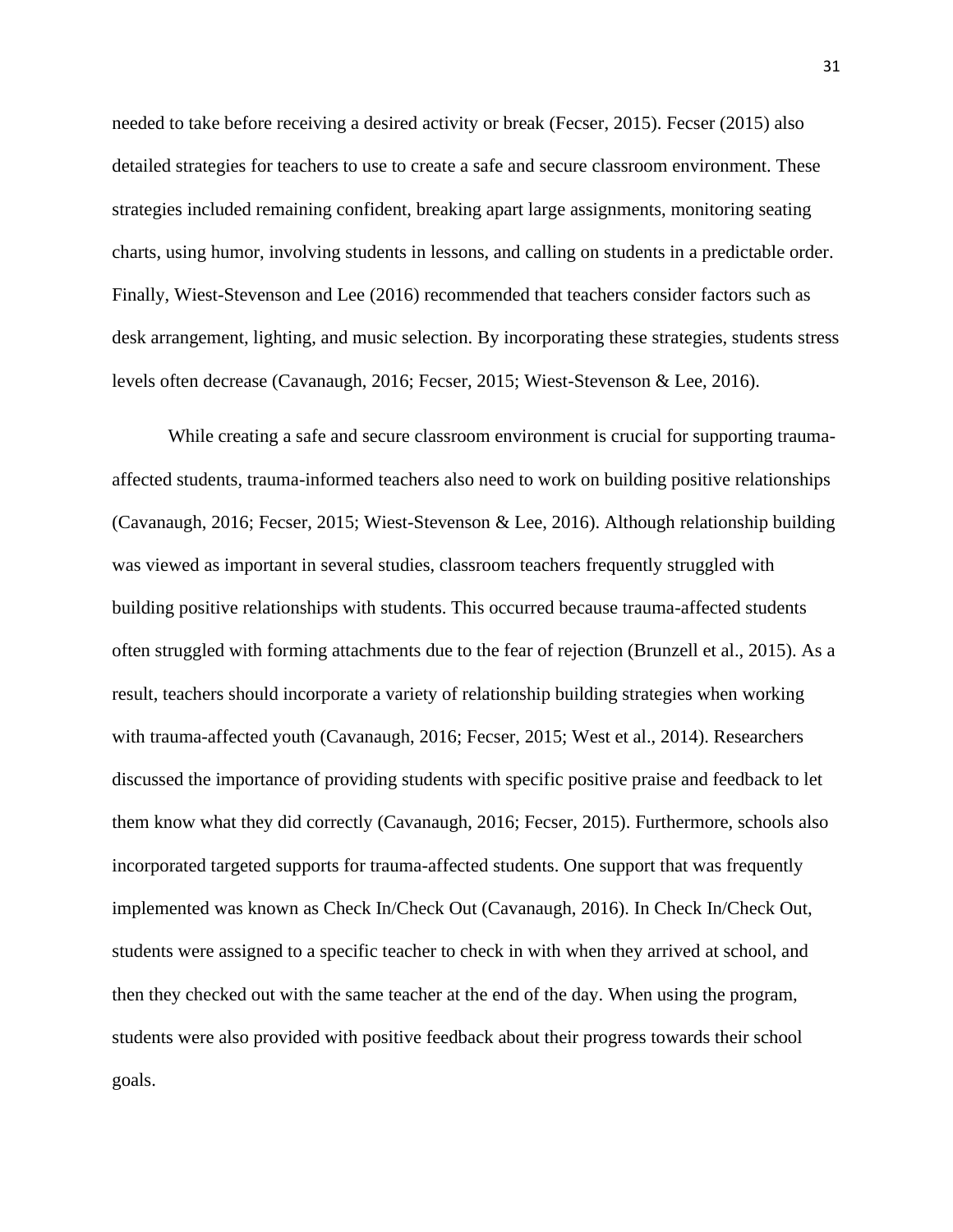Another approach for supporting trauma-affected students within the classroom setting was for teachers to focus on teaching students coping and self-regulation skills (Allison & Ferreira, 2016; Cavanaugh, 2016; West et al., 2014; Wiest-Stevenson & Lee, 2016). Since students exposed to trauma often struggled with regulating their emotions and behaviors, researchers found that students needed to be taught self-regulation skills when they became dysregulated (Brunzell et al., 2015). Stokes and Brunzell (2019) suggested that educators start by teaching students about how their bodies and brains work before teaching them specific selfregulation strategies. Once students had been taught about how their brains and bodies work, teachers were able to teach students a variety of self-regulation strategies to help them cope with difficult events in their lives (Brunzell et al., 2015; Stokes & Brunzell, 2019). Teachers were also recommended to teach students strategies such as mindful breathing, visualizations, and movement-based exercises such as yoga (Brunzell et al., 2015). Researchers also encouraged the use of sensory activities to help students learn to self-regulate their emotions (Brunzell et al., 2015; Stokes & Brunzell, 2019). Finally, teachers should teach students a variety of coping skills and self-regulation skills such as deep breathing, guided imagery, and taking small breaks to help students manage their stress levels (Crosby et al., 2018; Wiest-Stevenson & Lee, 2016). When taught a variety of coping and self-regulation skills, students were typically able to manage their emotions and behaviors in the classroom setting (Stokes & Brunzell, 2019).

#### **Supporting Teachers**

In order to support trauma-affected students and their teachers, teachers also needed to recognize the effects of trauma on themselves (Cavanaugh, 2016; Eyal et al., 2019). Teachers working with trauma-affected students frequently suffered from vicarious trauma (Cavanaugh, 2016). As mentioned previously, this form of trauma occurred as a result of the teacher working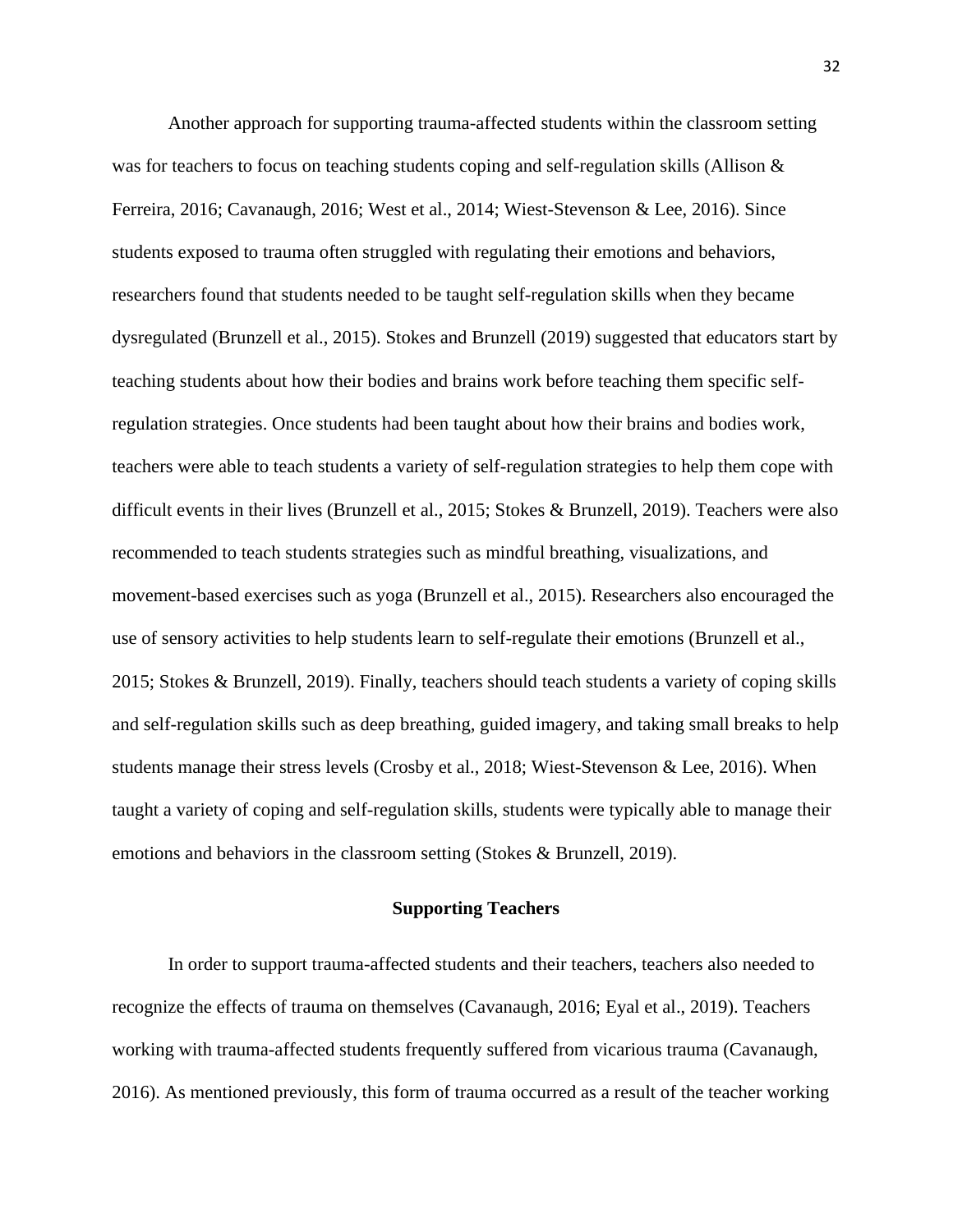with a student who had been exposed to a traumatic event (Eyal et al., 2019). When teachers feel empathetic towards their students, they may internalize their student's trauma (Cavanaugh, 2016; Eyal et al., 2019). This can lead to high levels of stress and burnout, which often causes teachers to be on edge, become dysregulated, experience decreased motivation, and experience reductions in job performance (Cavanaugh, 2016; Eyal et al., 2019; Thomas et al., 2019). As a result, researchers recommended that schools provide supports to teachers who were working with trauma-affected students (Cavanaugh, 2016; Eyal et al., 2019). This would help teachers cope with the traumatic experiences that they were being exposed to (Cavanaugh, 2016; Eyal et al., 2019; Thomas et al., 2019).

Although teacher burnout can negatively impact trauma-affected students, many schools still failed to provide trauma-related supports to teachers (Eyal et al., 2019). In order to support teachers experiencing vicarious trauma, other researchers have also suggested different supports (Cavanaugh, 2016; Thomas et al., 2019). Cavanaugh (2016) suggested the use of formal mentoring programs for teachers through individual or small group sessions. He suggested that these programs could be used to teach educators various strategies on how to cope with their stress. In addition to mentoring programs, one study explored the effectiveness of a program called The Mind-Body Group at two Southwestern schools in the United States (Eyal et al., 2019). The program was designed to encourage teachers to practice self-care when working with traumatized students. The majority of students who attended the school were Hispanic. However, the majority of the teachers at the school were Caucasian. Out of the 15 teachers who volunteered to participate, all of them were female. After teachers volunteered to participate, they were provided with supports to help them cope with the trauma that they were exposed to. Teachers were taught several therapy techniques including mindfulness strategies, guided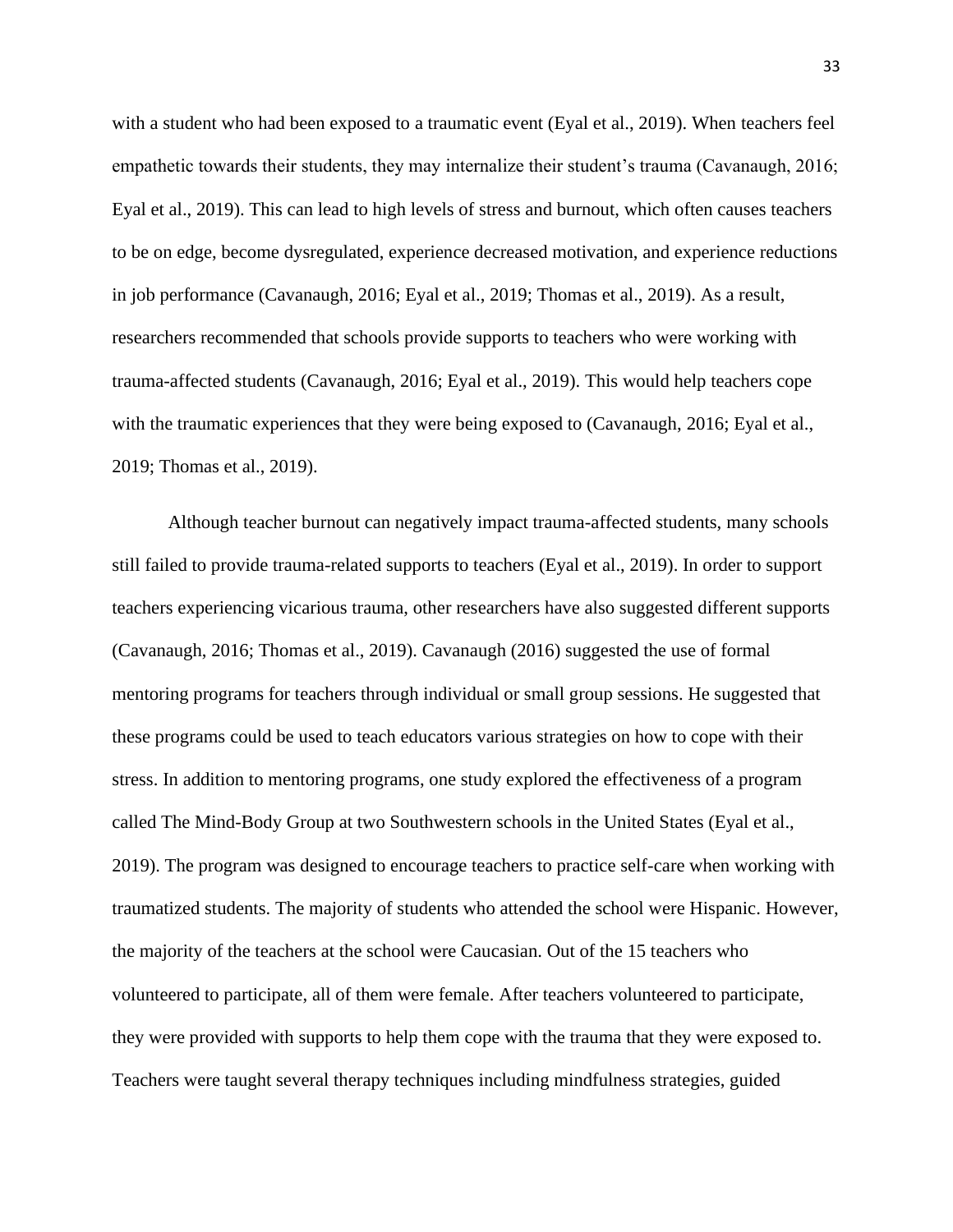imagery, meditation, and progressive muscle relaxation. Overall, the program decreased the levels of stress and burnout amongst the teachers who participated. By providing teachers with mental health supports, teachers' willingness to support trauma-affected students may improve (Alisic et al., 2012; Eyal et al., 2019).

### **Barriers within Trauma-Informed Education**

Although trauma-informed approaches have been shown to be generally successful for students affected by trauma, the information that exists is still relatively new. With PTSD not even being officially define until the 1980's, the literature on supporting students who have been exposed to trauma is still limited (Thomas et al., 2019). Researchers are continuing to learn better approaches and strategies to support trauma-affected students. Furthermore, there was limited research on trauma-informed approaches for teachers who worked with students who had been affected by trauma. Several articles mentioned the problem with vicarious trauma, but information was limited on the supports available to teachers who were directly impacted by this form of trauma (Cavanaugh, 2016; Eyal et al., 2019; Thomas et al., 2019).

Another barrier that existed within specific therapy related programs like CBITS was that students and parents had different perceptions of therapy (Goodkind et al., 2010). Goodkind et al. (2010) addressed this concern after several parents and students declined to participate in the CBITS group counseling sessions due to the stigma associated with mental illnesses. Parents and students in the study viewed therapy negatively and believed the misconception that students who were in therapy were weak (Goodkind et al., 2010). This shows that researchers and schools need to determine ways to increase parent and student buy in for therapy-based supports. However, even when parents were in agreement with students receiving treatments, another barrier that existed within the research was limited access to mental health services (Goodkind et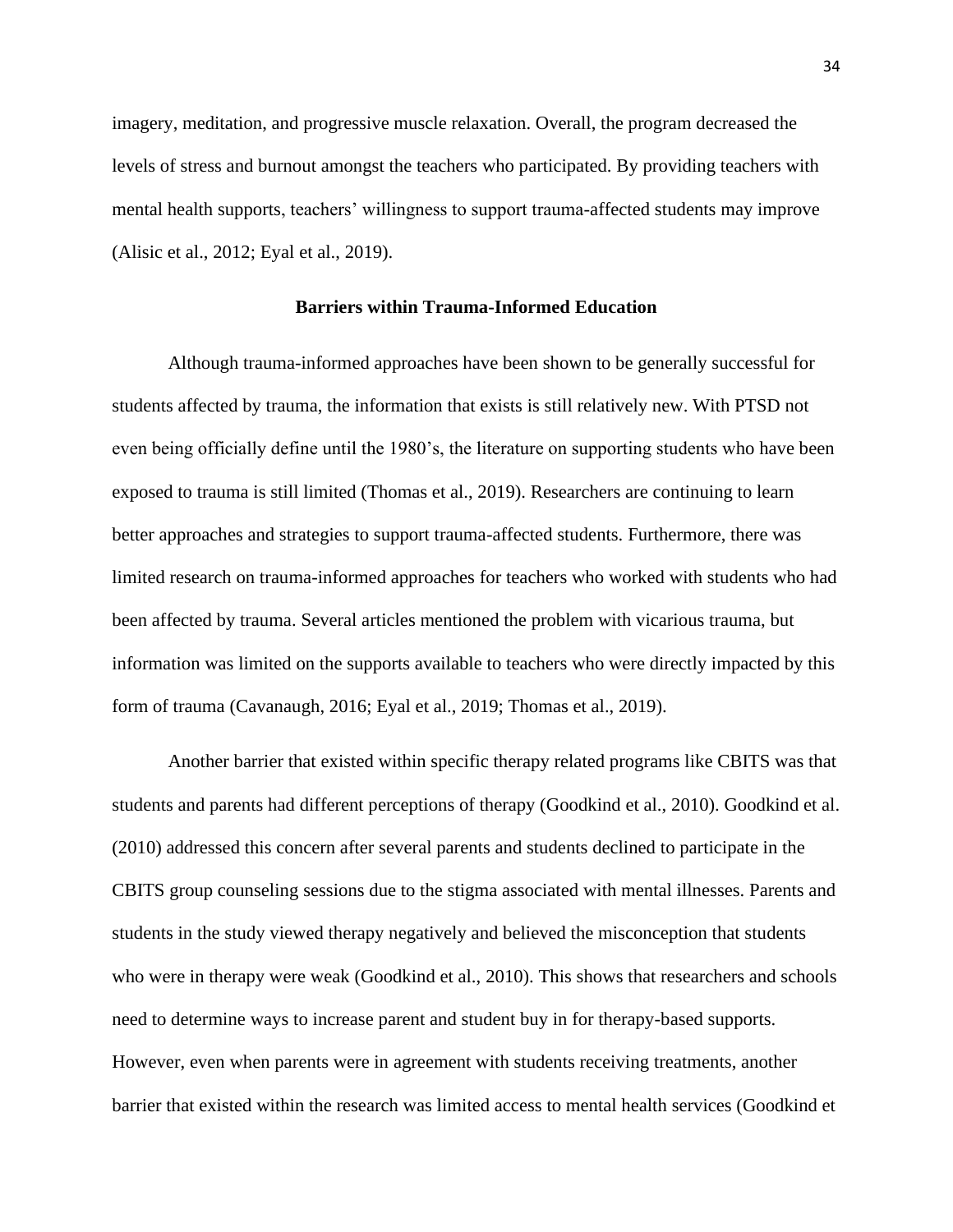al., 2010). This was especially problematic for students who did not qualify for school-based supports such as CBITS. If students were not offered supports throughout the school day, they were not learning ways to cope with their trauma (Thompson & Trice-Black, 2012; Wiest-Stevenson & Lee, 2016). Therefore, even when students were willing to attend school-based therapy, some of them were not receiving supports at school for their trauma due to the complexity of the trauma (Allison & Ferreira, 2016). For example, students who were exposed to sexual abuse as their only form of trauma were excluded from CBITS programs and referred directly to a therapist. For students who could not access therapy outside of the school setting, this would be problematic because they would not be receiving mental health supports (Allison & Ferreira, 2016; Rolfsnes & Idsoe, 2011).

An additional barrier that existed for teachers working in trauma-informed classrooms was the lack of resources that they were provided with to support trauma-affected students. The research addressed the concern that teachers were often not aware of approaches and strategies to use when working with traumatized students. According to Alisic et al. (2012), only 9% of teachers in their study had any form of trauma-informed training. Without proper resources and trainings, teachers lacked the knowledge and skills necessary to support trauma-affected students (Alisic et al., 2012). This is problematic because students are not receiving the supports needed, and teachers are continuing to experience high levels of stress and burnout (Eyal et al., 2019; Thompson & Trice-Black, 2012).

A final barrier that existed was within administration. Administrators do not always recognize the effects of vicarious trauma on teachers (Eyal et al., 2019). When administrators fail to recognize the negative effects of vicarious trauma, they do not provide teachers with needed supports to cope with the trauma. Therefore, teachers will continue to burn out due to the stress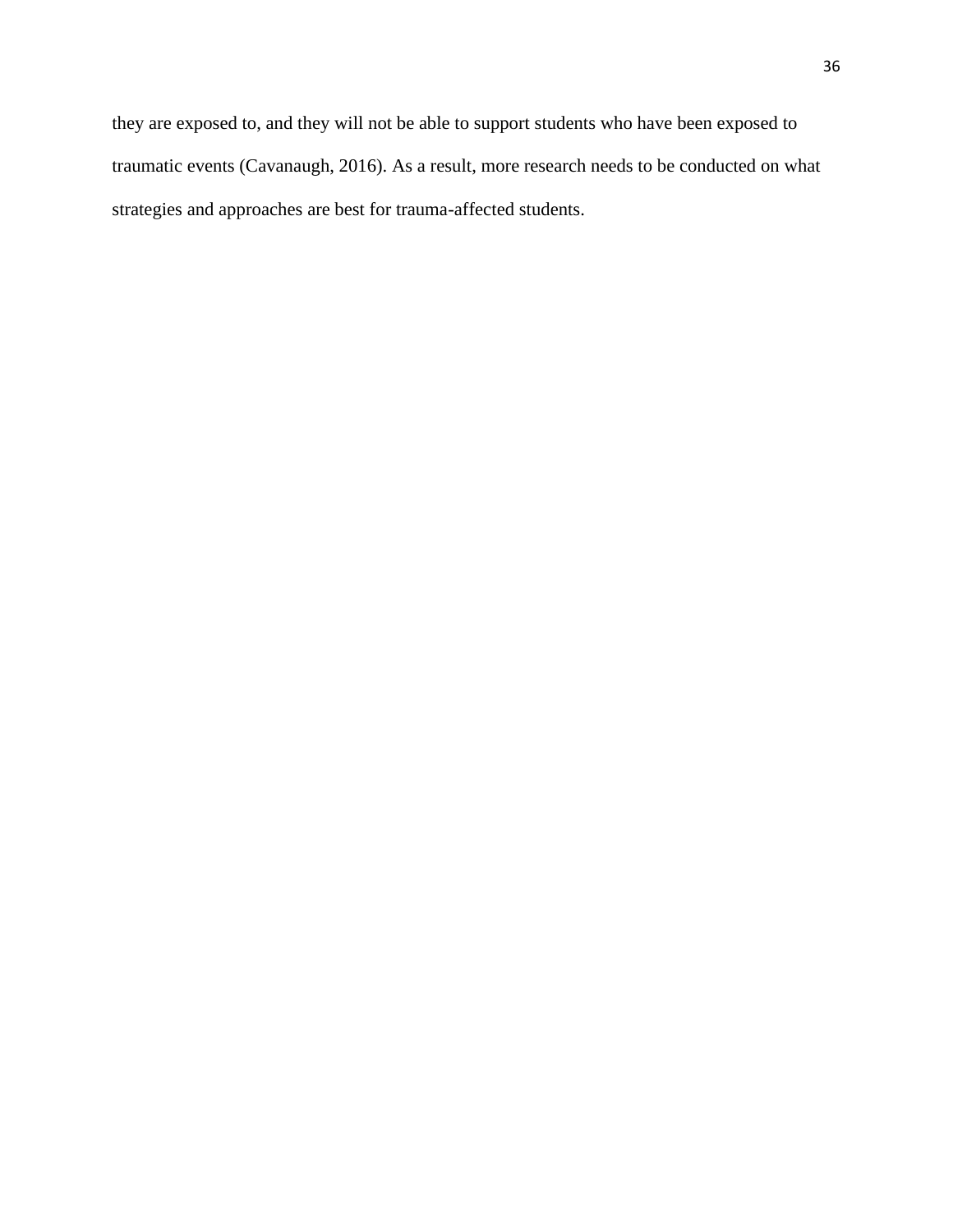#### **Chapter 3: Method**

The purpose of this study was to answer the question how do teachers use different trauma-informed strategies and approaches to support trauma-affected students in general and special education classes. This study contributed to the field by providing detailed information on the different trauma-informed approaches available to support trauma-affected students in the secondary classroom setting. Information was gathered about the approaches and strategies that teachers did and did not use in their classes in an effort to determine what additional strategies and approaches teachers could implement. Although this study was conducted in one school, hopefully, other schools will benefit from this data by being able to identify gaps within their schools to support trauma-affected students. By understanding where gaps exist, schools will then be able to provide teachers with the resources needed to support students in their classrooms.

In order to gather data about the teaching strategies and approaches that general and special education teachers did and did not use with their trauma-affected students, a survey was distributed to all of the teachers at Waterton High School. Quantitative data was used to gather specific information about the different approaches that teachers used within the school system to support students. The quantitative data gathered from the survey used multiple-choice questions with the opportunity of selecting multiple options (Gall et al., 2007). In order to prevent teachers from selecting random options, "none of the options listed above" was also provided as a choice in the multiple-choice options (Bruce  $\&$  Pine, 2010). Multiple-choice options were primarily used to provide teachers with specific strategies and approaches that they may use in their classrooms to support students. Although quantitative data was the primary type of data collected, qualitative data was also collected through the use of follow-up questions after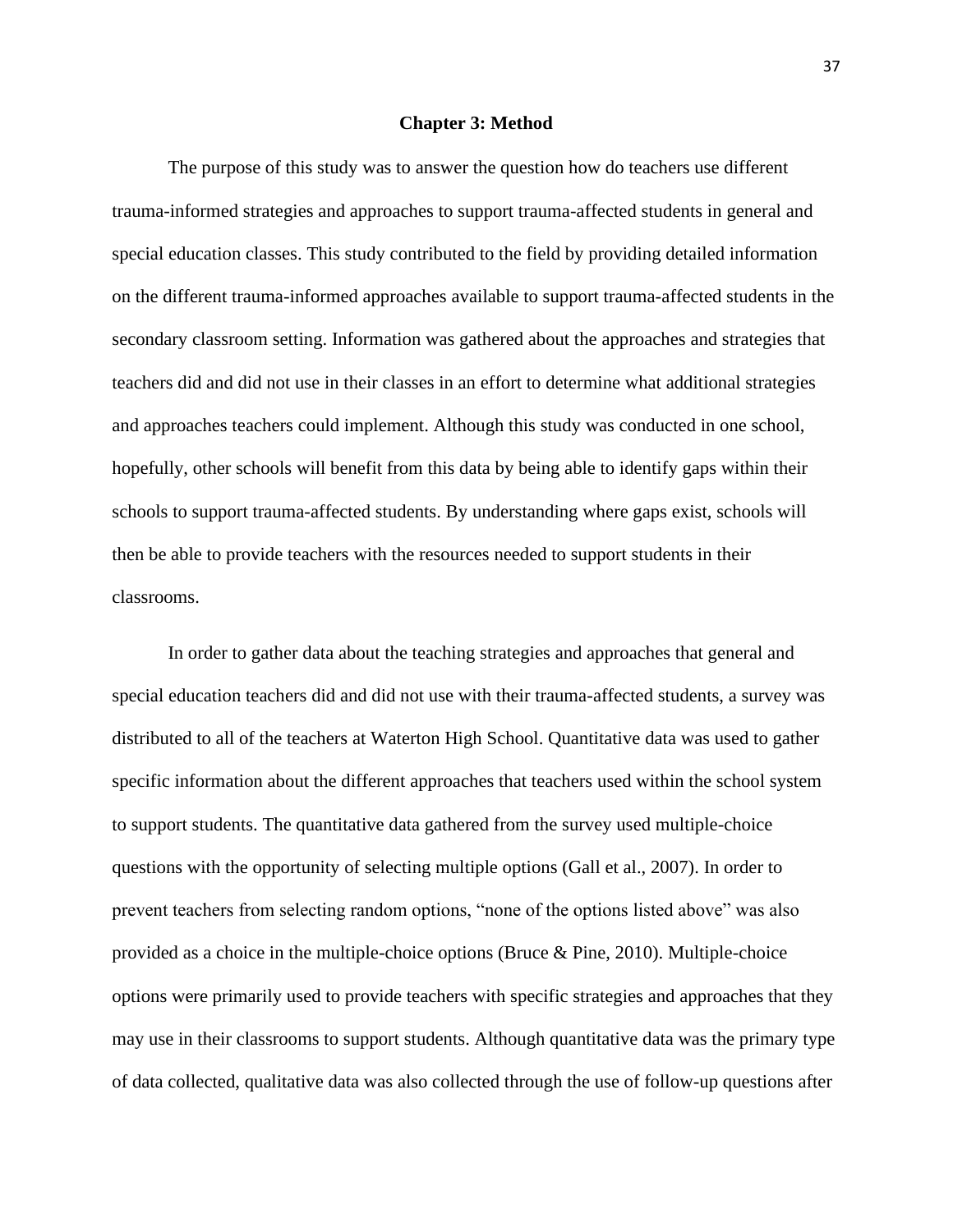each trauma-specific question asked. In an effort to allow teachers to provide follow-up information for options that were not provided, teachers were queried about any additional strategies and approaches that they used in the secondary setting to support their students.

# **Waterton High School**

The high school studied is identified by the pseudonym of Waterton High School. Waterton High School is located in a large town in a Midwestern state with a population of less than 30,000 people. The high school had a total of 86 teachers who were actively teaching during the 2020 – 2021 school year with 20 of those teachers classified as special education teachers. Waterton High School served a total of 1,308 students with 15.8% receiving special education services, and 13.6% identified as English Language Learners. Furthermore, 39.4% of the student body also qualified for free and reduced lunch.

Waterton High School was selected due to the school's high percentage of diversity, the school's percentage of economically disadvantaged students, and due to the fact that I work at the district. The school has a large population of immigrant students because many of the students or their families have left their native country to escape adverse experiences. According to the Waterton Public Schools data, 54% of the student body in the district are classified as nonwhite students. The district as a whole has seen a 38.8% increase in non-white students over the last 19 years, and the percentage of non-white students is continuing to increase. White students at the high school comprise 51.5% of the student body. While white students were in the majority at the high school setting, the school projects a continued increase in minority students. White students at the district's middle school make up 48.1% of the student body, and 44.2% of the student body at the intermediate school.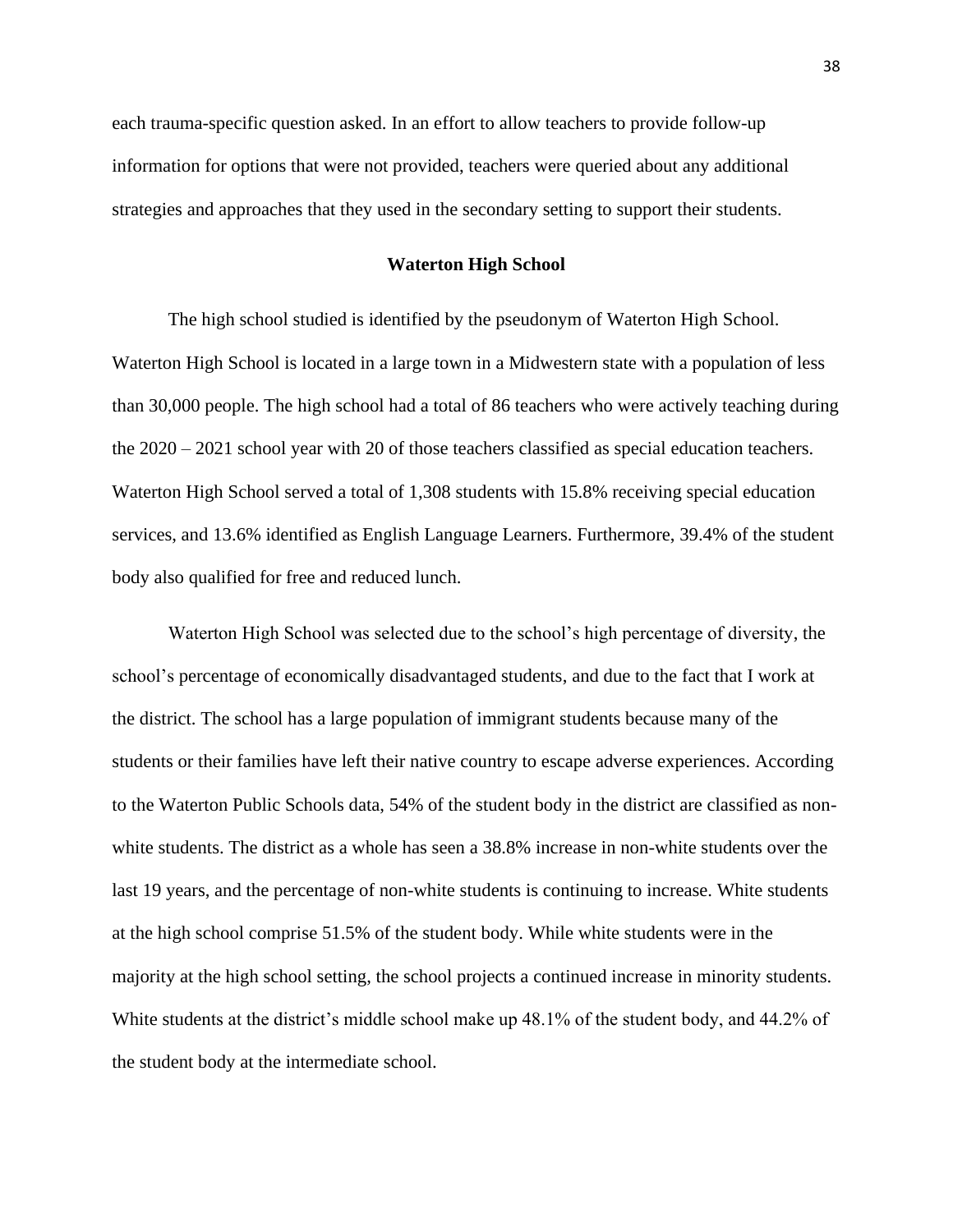### **Table 1**

#### *Ethnic Breakdown of Students at Waterton High School*

| Ethnicity                                 | Percent | <b>Students</b> |
|-------------------------------------------|---------|-----------------|
| White                                     | 51.5%   | 674             |
| Hispanic or Latino                        | 27.6%   | 361             |
| Asian                                     | 9%      | 118             |
| <b>Black or African American</b>          | 7.6%    | 99              |
| Native Hawaiian or Other Pacific Islander | 1.1%    | 15              |
| American Indian or Alaska Native          | 0.2%    | 2               |
| Two or more races                         | 3%      | 39              |
|                                           |         |                 |

### **Participants**

The participants in the study were general and special education teachers in grades 9 through 12. In order to collect data for the survey, convenience sampling was used. All of the teachers worked at the school where the research was being conducted (Creswell, 2003). Eightysix teachers received the online survey through email with 40 of those teachers providing their consent to participate. Sixty-seven percent of the teachers who responded reported that they worked within the general education setting; while 33% of the respondents reported that they worked in special education. A total of 64% of the special education teachers worked in settings I and II, and 36% of the special education teachers reported working in setting III. Within special education settings I and II, students are provided with services in a pull-out environment for less than 60% of the school day. The remainder of the classes that students receive are in the general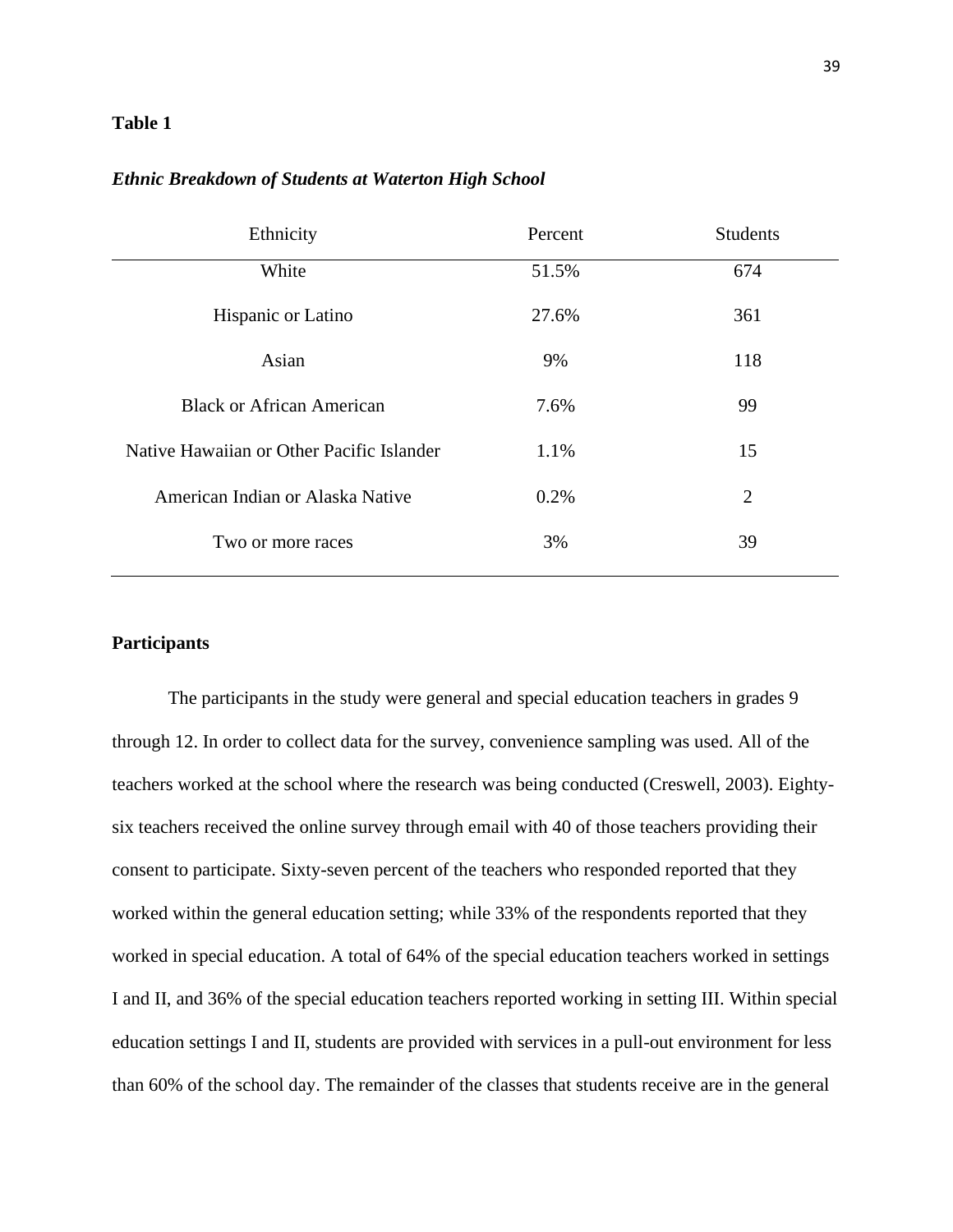education setting. For setting III, students are pulled-out of their general education classes to receive special education services for more than 60% of the day. The school did not contain any special education programs that were more restrictive than setting III, so information from special education teachers in those settings was not collected.

# **Table 2**

|                  | <b>Total Number of</b><br>Teachers | General<br>Education | <b>Special Education</b><br>(Settings I & II) | Special<br>Education<br>(Setting III) |
|------------------|------------------------------------|----------------------|-----------------------------------------------|---------------------------------------|
| Less than 1 year | $\overline{2}$                     |                      | $\theta$                                      |                                       |
| 1-4 years        | $\overline{2}$                     | 1                    | $\overline{0}$                                | 1                                     |
| 5-9 years        | 11                                 | 6                    | 3                                             | $\overline{2}$                        |
| $10-14$ years    | $\overline{4}$                     | 3                    | 1                                             | $\theta$                              |
| $15-20$ years    | 7                                  | $\overline{2}$       | $\overline{4}$                                | $\mathbf{I}$                          |
| 20 or more       | 14                                 | 13                   |                                               | $\theta$                              |
|                  |                                    |                      |                                               |                                       |

#### *Years of Teaching Experience*

years

Teachers were also asked about how long they had been teaching in order to learn more about specific teaching experience. The length of teaching experience ranged significantly with two of the general and special education teachers reporting that this was their first-year teaching; while 14 of the teachers reported having taught for more than 20 years. Additionally, 86% of the general and special education teachers had taught for more than five years. Fifty percent of those teachers reported having taught at least 15 years, and 36% of the teachers reported having taught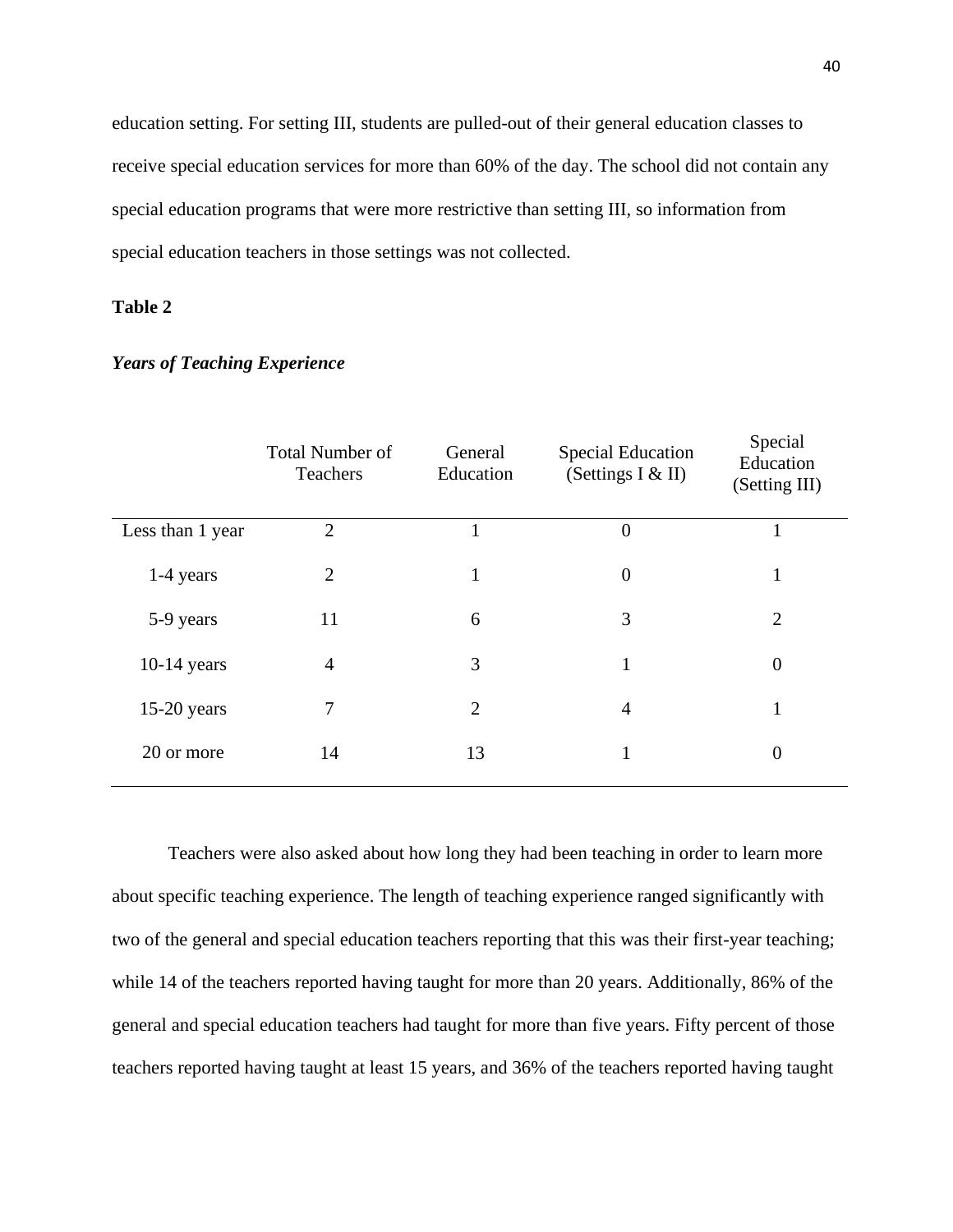at least 20 years. In addition to the combined teaching experience of educators, teaching experience was also examined between general and special education teachers. Forty-three percent of the special education teachers reported teaching for at least 15 years; while only 7% or 1 out of 14 special education teachers had taught for more than 20 years. This was a stark contrast to the 31% of general education teachers who had taught for more than 20 years. Table 2 shown above shows the breakdown of the educators' years of experience and their setting.

#### **Procedure**

#### **Data Collection**

*Survey.* Data was collected from one source using an online survey. The questions were created based on recommendations to avoid text boxes and to keep the survey short (Bruce & Pine, 2010; Gall et al., 2007). Closed-form questions were also used to provide teachers with the option to provide follow-up information (Gall et al., 2007). For the follow-up information, openform questions provided teachers with the option to include additional approaches or strategies that they used with their students. The survey was also used because it was easy to gather a large amount of data in a short period of time. Furthermore, the survey was also used to show patterns in the types of teaching strategies and approaches that teachers used (Gall et al., 2007). Data for the survey was gathered from the beginning to the end of March. Finally, in order to prevent participants from responding multiple times to the survey, a feature was enabled to prevent ballot stuffing.

#### **Recruitment Process**

After obtaining permission from Waterton school district and IRB approval from Winona State University, a list of teachers' names was obtained from the school's staff directory. Once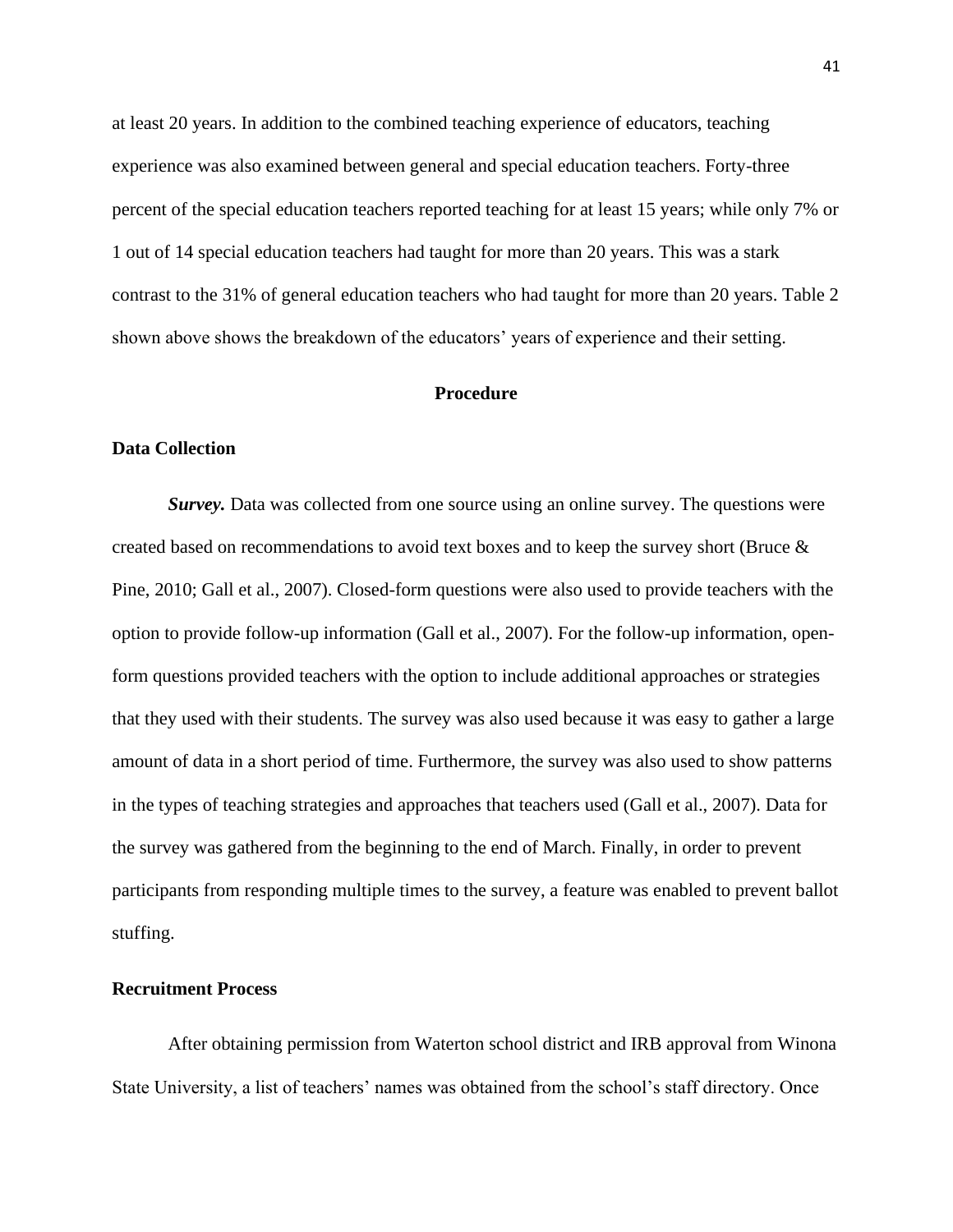names were gathered, both the general and special education teachers were sent emails asking for their participation in the survey. The purpose of the study and its benefits were explained to participants to encourage maximum participation. In the email, teachers were notified that the survey was anonymous and that their participation was voluntary. As recommended by Bruce and Pine (2010), participants were also notified that the survey would take approximately 5 to 10 minutes. Teachers also received an email with the consent form and the specific details about the survey. The following week teachers received another email with the same link and consent form before this procedure was completed during the third week. In the last email, teachers were informed that this would be the final participation request. A total of three emails were sent out to teachers with the survey to encourage maximum participation.

# **Instrument Used**

For the purpose of this research study, an 11-question online survey was created using the Qualtrics program. The questions were all self-created and included questions related to commonly used trauma-informed teaching strategies and approaches. To ensure that the educators knew that participation was voluntary, the first question on the survey asked for their consent. The survey consisted of three separate questions pertaining to approaches used by teachers in their classrooms. For each of the questions, teachers were provided with a list of options in which they could select multiple options. This allowed for teachers to select all of the options that applied to their teaching. The multiple-choice questions also contained the option "none of the options listed above" to prevent teachers from checking boxes just because there were no better options (Gall et al., 2007). Also, after each trauma-informed question, there was a textbox for participants to add more information about additional strategies and approaches that they used. The final questions on the survey asked teachers about their length of time teaching,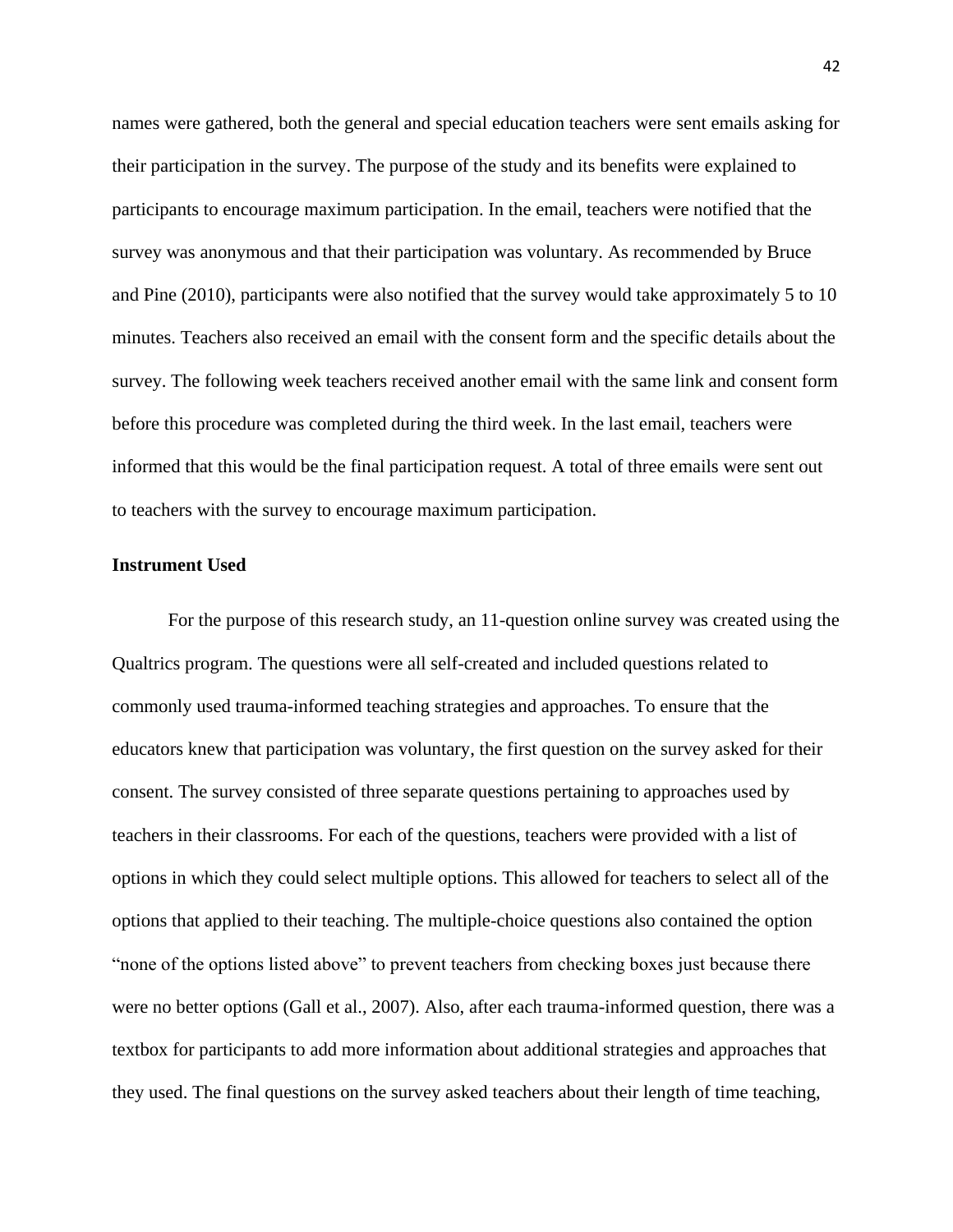the setting they worked in, and if they had previously participated in any trauma-informed trainings.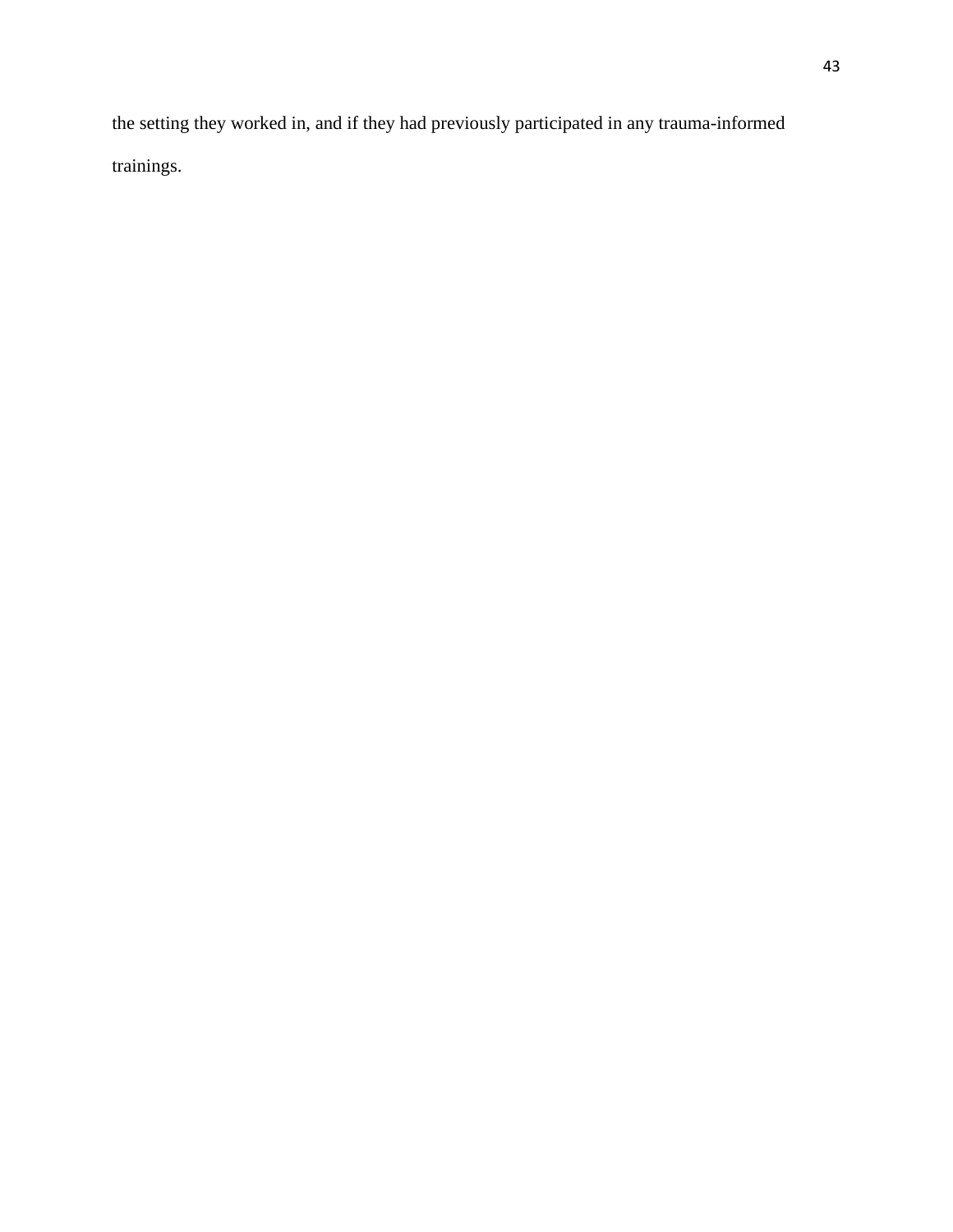#### **Chapter 4: Results**

Out of the 84 teachers sampled, 42 teachers agreed to participate in the survey. However, only 40 teachers provided answers to the majority of the questions asked. Two of the teachers only agreed to participate in the survey and responded to what environment they taught in. As a result, a total of 26 general education teachers and 14 special education teachers completed the majority of the survey. Within special education settings I and II, 9 teachers completed the survey; while 5 teachers in setting III responded. All participants in the study were secondary teachers in grades 9 through 12. Teachers were asked questions about their length of time teaching, if they had attended trauma-informed trainings, and the setting they currently worked in. If teachers worked in the special education setting, they were also asked if they worked in settings I and II or setting III. Teachers were also asked about specific trauma-informed practices used within their classes. Check box questions allowed teachers to answer questions on how they built relationships with students, how they taught coping skills, and what individual supports teachers used when students failed to respond to typical classroom management strategies. Finally, after each of the questions about trauma-informed practices, teachers were provided with a text box for additional strategies that they used when working with students.

#### **Relationship Building**

Teachers were asked what strategies they used for building relationships with traumaaffected students. Out of the 40 respondents, at least 80% of general and special education teachers stated that they used humor, treated students with respect, asked students about themselves, talked about common interests, and stood at the door to greet and dismiss students. More than 70% of both general and special education teachers stated that they used a variety of the listed relationship building strategies when they were working with students who displayed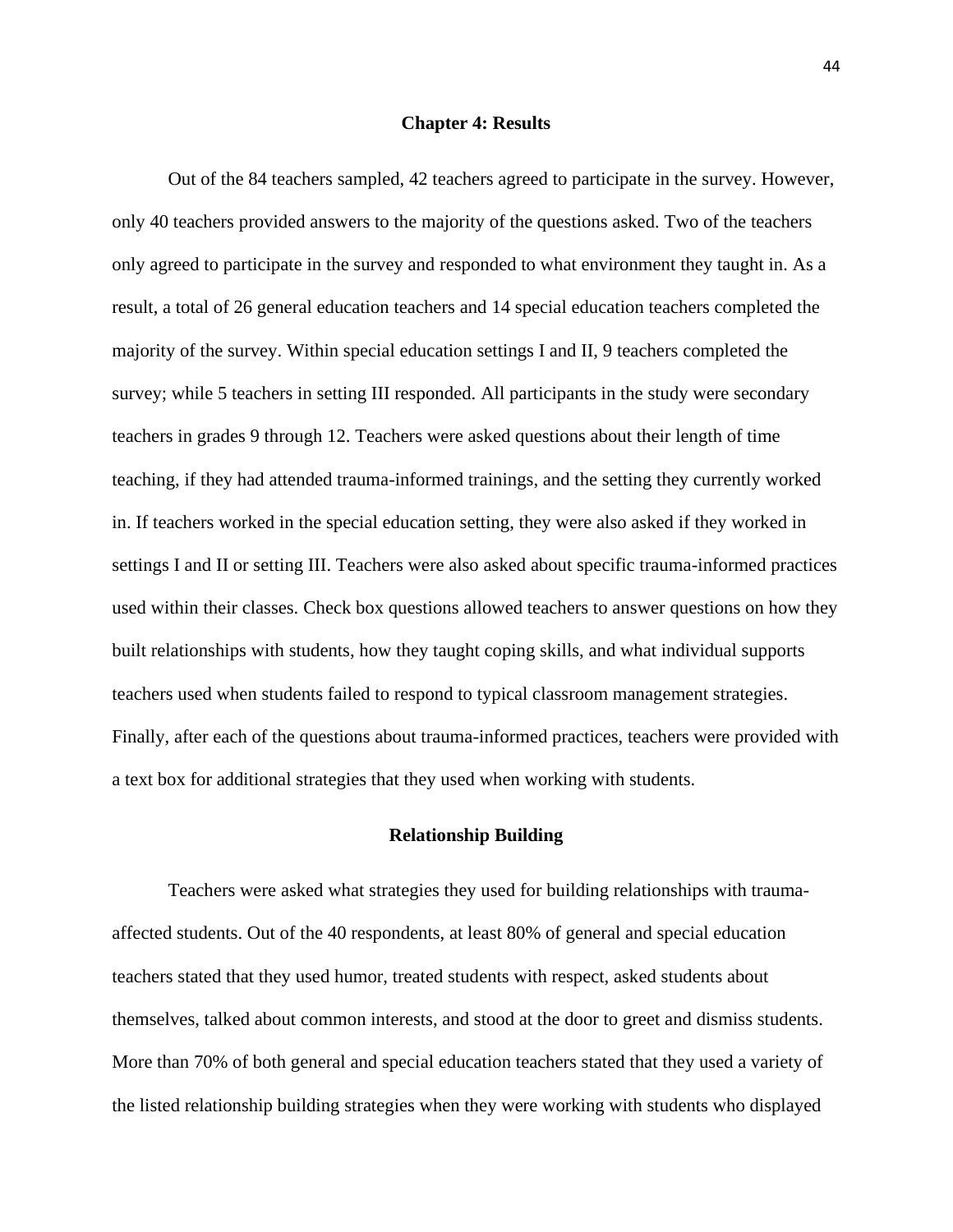challenging behaviors. However, only 33% of special education teachers within settings I and II said that they tried to make the learning fun for the students; while 100% of setting III teachers said that they tried to make learning fun. Similarly, 71% of the general education teachers stated that they tried to make learning fun. While examining the data, the only low percentage for both general and special education teachers was in the area of attending student events. According to both general and special education teachers, only 43% of them stated that they attended student events.

When breaking down the results between special education teachers, setting III teachers had higher percentages of strategies used in almost all areas compared to the teachers teaching in settings I and II. In setting III, 100% of the teachers stated that they used relationship building skills such as using humor, asking students about themselves, and talking about common interests. In settings I and II, at least 89% of the teachers used these strategies. One area that was lower for setting III teachers was in the area of treating students with respect. In setting III, 80% of teachers said that they treated students with respect. However, in setting I and II, 80% of teachers said that they treated students with respect.

Since all possible relationship building techniques could not be covered through check boxes, teachers were also given the option to list additional strategies that they used for building relationships. Forty-three percent of all of the teachers added additional information for strategies that they used. One of the special education teachers talked about the importance of talking to students about themselves, and two of the special education teachers talked about the importance of making themselves relatable. One general education and one special education teacher talked about using games in the classroom as a way to connect with the students.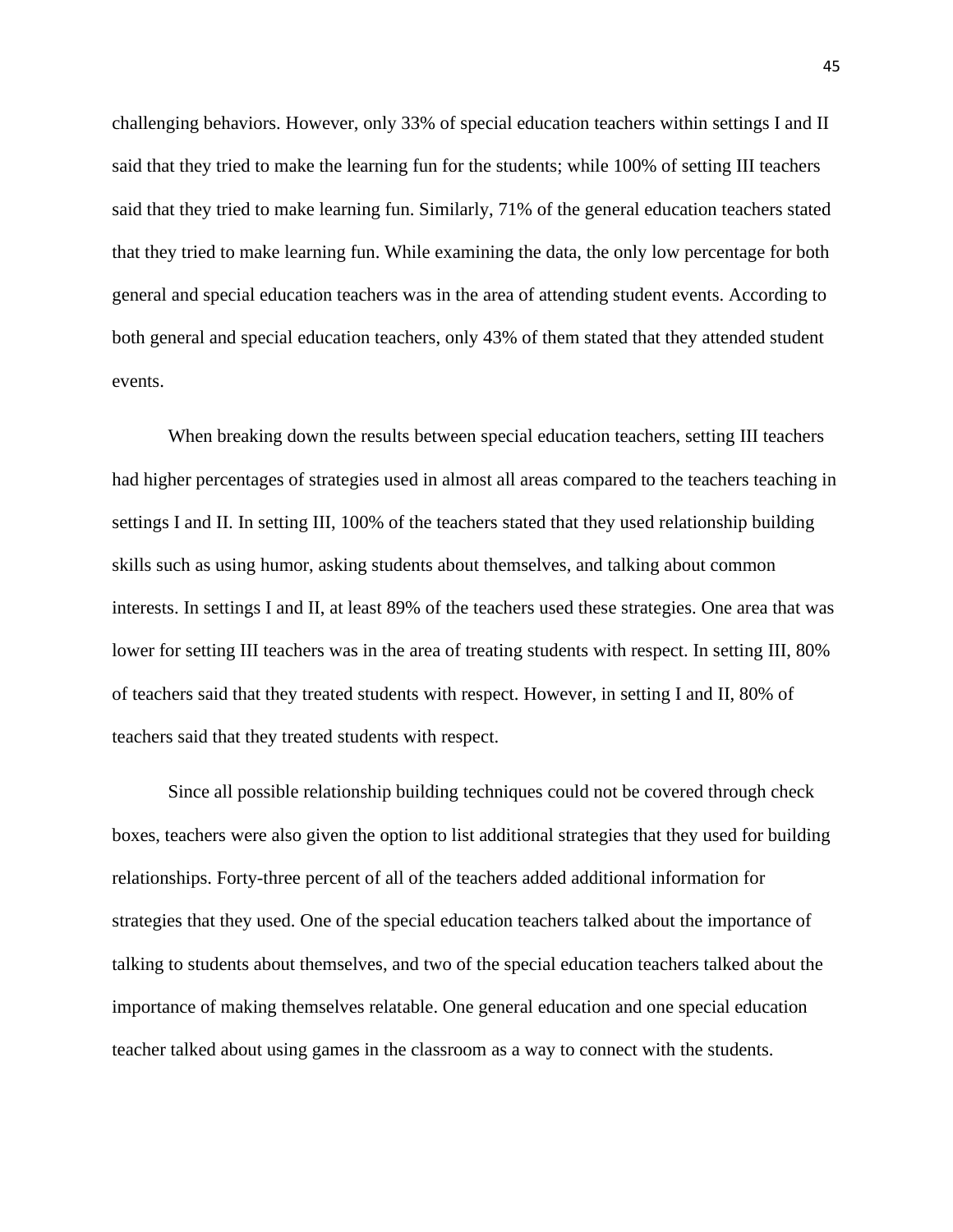Additional strategies listed included being flexible with the learning and being willing to change, asking lighthearted questions, and watching student's body language.

### **Table 3**

### *Ways teachers build relationships*

|                                                     | General<br>Education | <b>Special Education</b><br>(Settings I & II) | Special<br>Education<br>(Setting III) |
|-----------------------------------------------------|----------------------|-----------------------------------------------|---------------------------------------|
| Using humor                                         | 86%                  | 89%                                           | 100%                                  |
| Asking students about themselves                    | 86%                  | 89%                                           | 100%                                  |
| Attending student events                            | 43%                  | 33%                                           | 60%                                   |
| Talking about common interests                      | 89%                  | 89%                                           | 100%                                  |
| Greeting students at the door and<br>saying goodbye | 82%                  | 78%                                           | 100%                                  |
| Asking for student input into the class             | 71%                  | 67%                                           | 100%                                  |
| Telling stories                                     | 75%                  | 78%                                           | 80%                                   |
| Making learning fun                                 | 71%                  | 33%                                           | 100%                                  |
| Treating students with respect                      | 82%                  | 89%                                           | 80%                                   |

### **Coping Skills**

In addition to building relationships, teachers were also asked what coping skills they taught. When looking at the individual breakdown of coping skills taught by teachers, the special education teachers taught students coping skills at a much higher rate than general education teachers. However, despite special education teachers teaching the skills more frequently, the percentage of teachers that taught coping skills in the table below were still far less than the percentage of teachers who used different strategies for building relationships. When looking at general and special education teachers, 64% of general education teachers said that they taught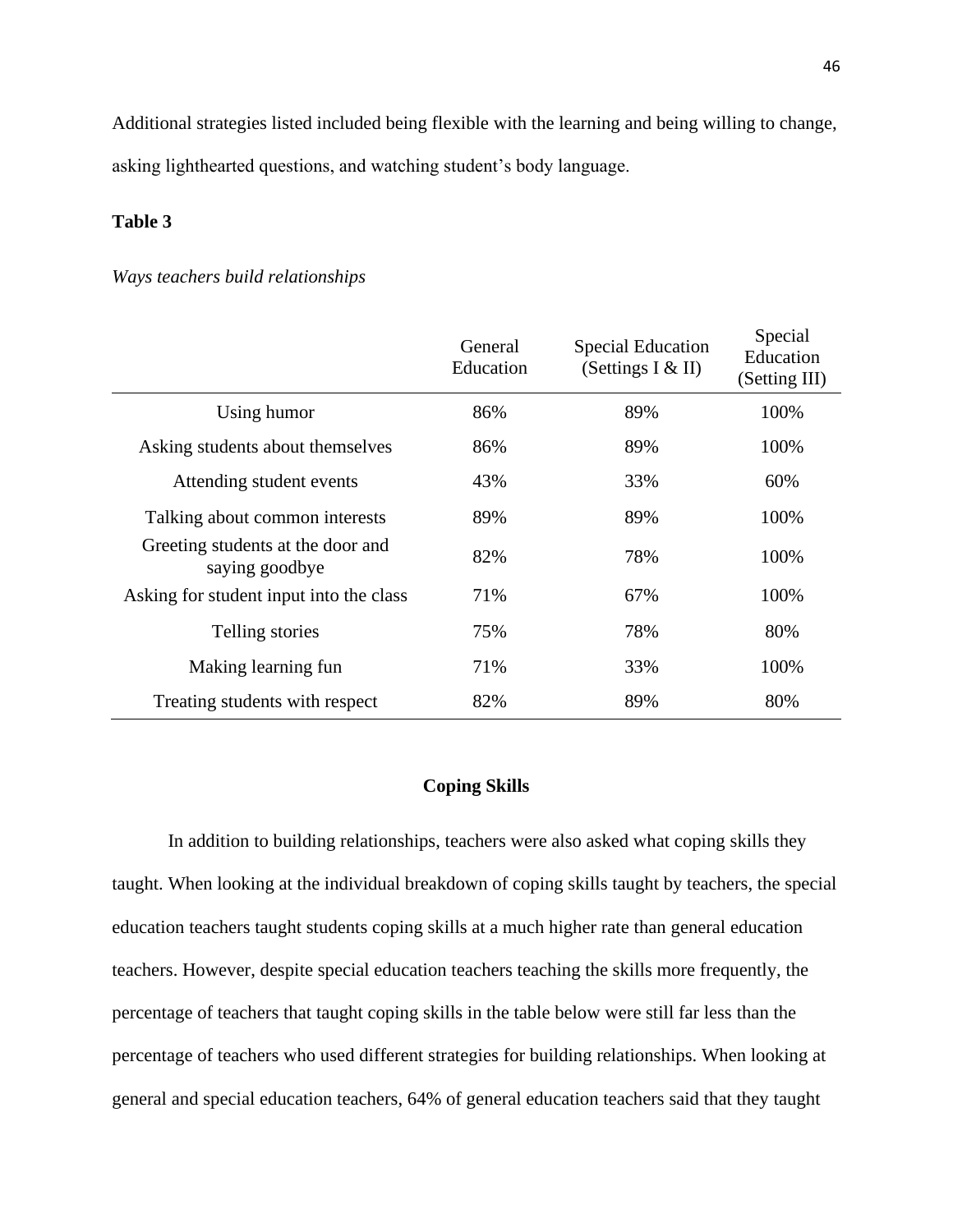growth mindset versus 57% of special education teachers. In special education, teachers were more likely than general education teachers to teach students to journal, take breaks, use positive self-talk, and to use deep breathing techniques. The next most commonly used strategy was teaching positive self-talk, which 41% of general education teachers taught their students. This number varied between settings for special education teachers with 56% of settings I and II teachers reporting that they taught students to use positive self-talk compared to 100% of the setting III teachers. In the area of teaching students to use deep breathing, 44% of the special education teachers in settings I and II taught students to use deep breathing techniques compared to 80% of setting III teachers. In the general education setting, the percentage dropped significantly with only 11% of general education teachers teaching students deep breathing skills.

### **Table 4**

|                                            |                          | Special             | Special       |
|--------------------------------------------|--------------------------|---------------------|---------------|
|                                            | <b>General Education</b> | Education           | Education     |
|                                            |                          | (Settings I $&$ II) | (Setting III) |
| Teaching students to use deep<br>breathing | 11%                      | 44%                 | 80%           |
| Teaching students to take breaks           | 50%                      | 67%                 | 100%          |
| Teaching students to use<br>meditation     | 7%                       | $0\%$               | 60%           |
| Teaching students positive self-<br>talk   | 43%                      | 56%                 | 100%          |
| Teaching students to journal               | 14%                      | 33%                 | 60%           |
| Teaching students to use growth<br>mindset | 64%                      | 56%                 | 60%           |
| None of the options listed above           | 4%                       | 11%                 | 0%            |
| The teacher doesn't teach coping<br>skills | 21%                      | 0%                  | 0%            |

#### *Ways teachers teach coping skills*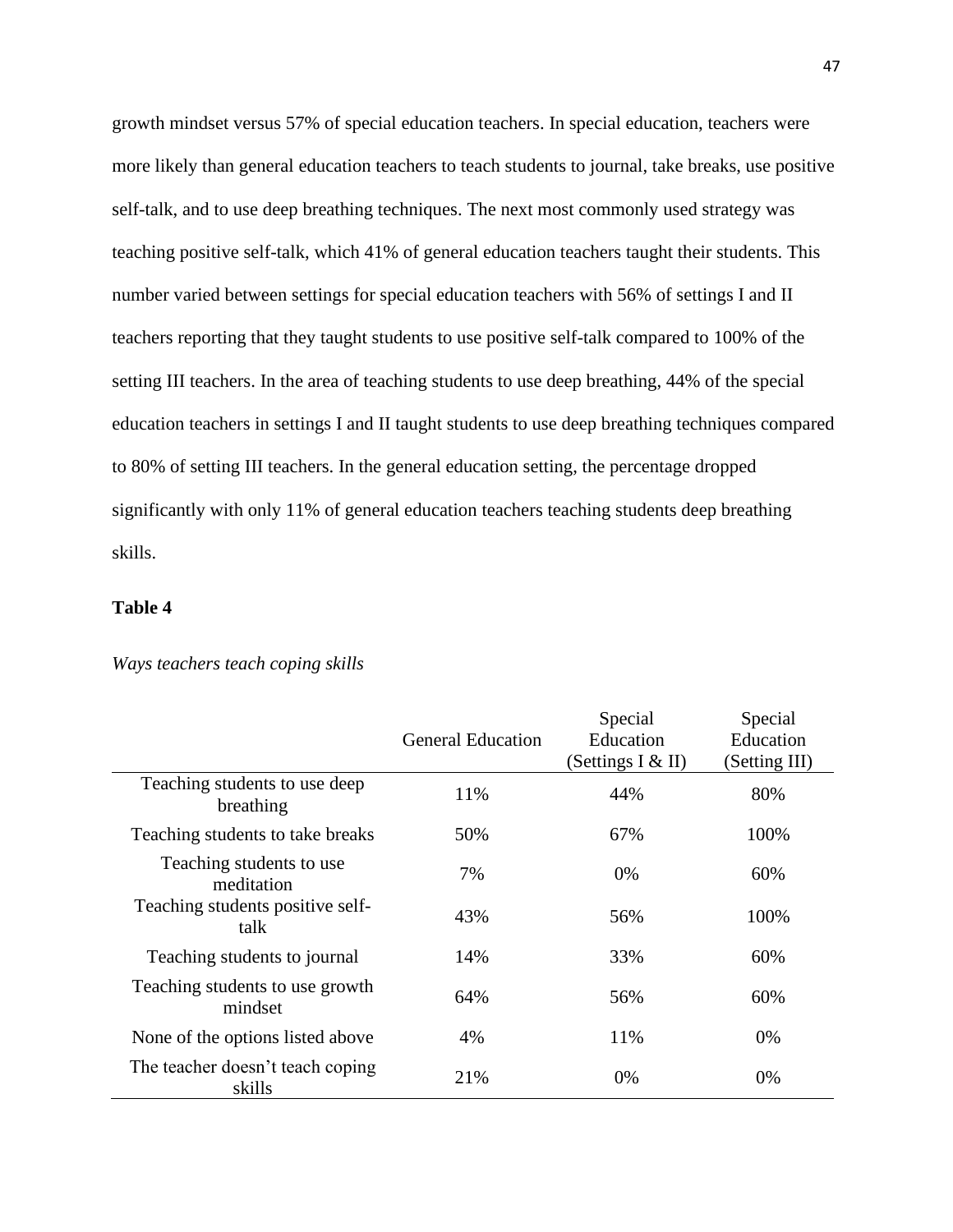Although a high percentage of teachers did not teach a variety of coping skills within their classes, 13 teachers provided additional ways that they taught students coping skills. In text boxes, teachers stated that they used different strategies; these included teaching students to get exercise and to listen to music as well as practicing calming strategies such as coloring, using aromatherapy, and doing brain teasers to help students cope with difficult emotions.

#### **Individual Supports**

The last area that was looked at was the use of individual supports by teachers. These individual supports provided data on what teachers did to support students who did not respond to typical interventions. Special education teachers again reported using more individual supports than the general education teachers. However, a couple of the areas were close for teachers using individual supports with students. For example, 86% of general education teachers met with students individually compared to 100% of special education teachers in setting III and 89% of special education teachers in settings I and II. Although there were similarities, discrepancies also existed. For example, only 14% of general education teachers taught students conflict resolution skills compared to 22% of special education teachers in settings I and II. This was drastically different than in setting III where 80% of the teachers stated that they taught conflict resolution skills to students. Another area where there was a large discrepancy was in the area of parent communication. Forty percent of general education teachers stated that they contacted parents versus 89% of special education teachers in settings I and II and 80% of special education teachers in setting III. When using individual supports, setting III teachers were often the most likely to provide the supports listed; while general education teachers were the least likely to provide the supports.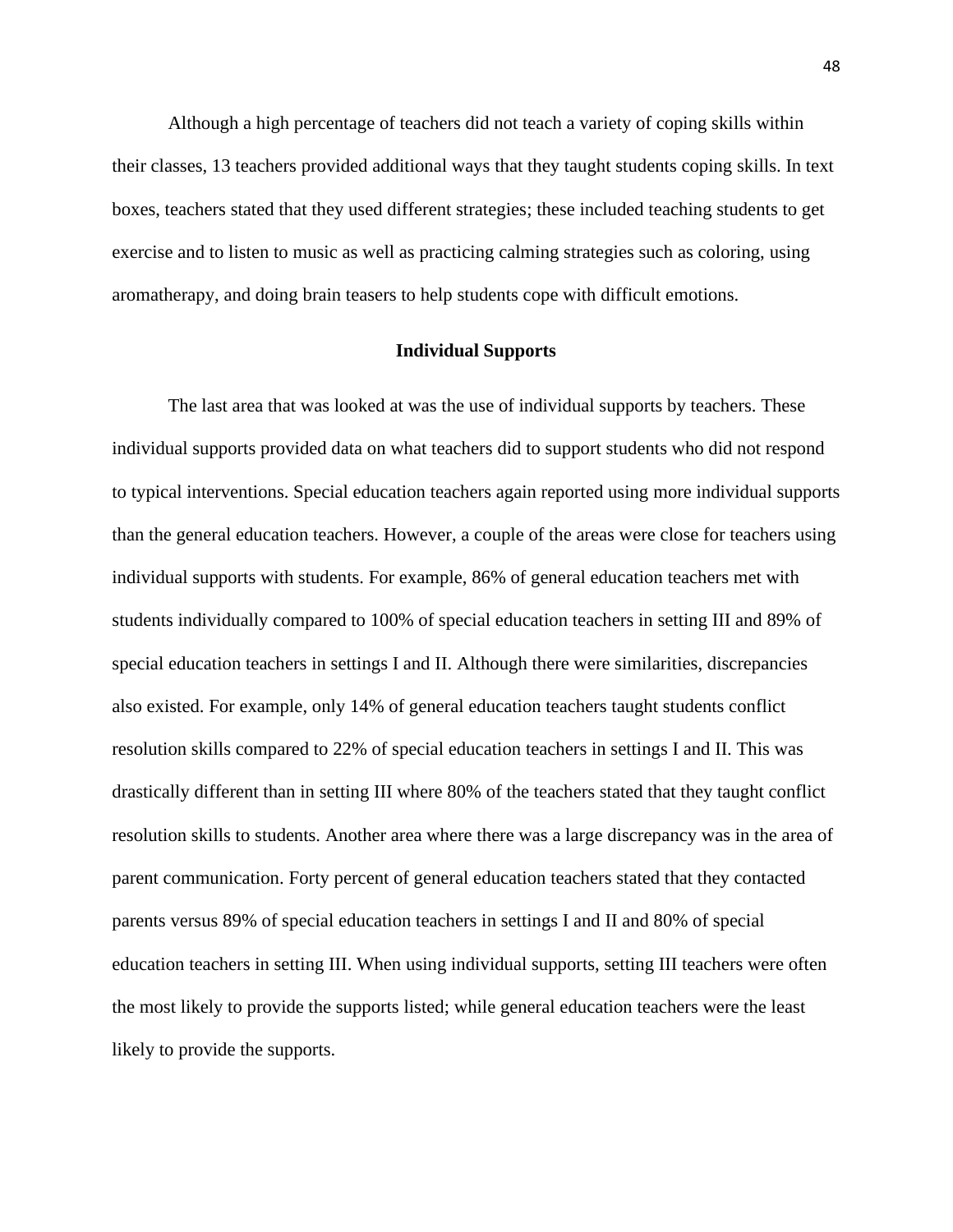In addition to looking at comparisons between special education and general education teachers, data were also analyzed on the variations between special education settings. For example, parent contact in the areas of special education was high for settings I, II, and III teachers. Within setting III, a higher percentage of teachers used behavioral contracts, individual student meetings, reward systems, and peer supports. Setting III teachers were also much more likely to teach students conflict resolution skills and social skills. One hundred percent of the teachers in setting III taught students social skills compared to only 44% of special education teachers in settings I and II.

# **Table 5**

### *Individually supporting students*

|                                            | General<br>Education | Special<br>Education<br>(Settings $I & H$ ) | Special<br>Education<br>(Setting III) |
|--------------------------------------------|----------------------|---------------------------------------------|---------------------------------------|
| Parent contact                             | 40%                  | 89%                                         | 80%                                   |
| <b>Behavioral contract</b>                 | 15%                  | 22%                                         | 40%                                   |
| Individual meeting with student            | 86%                  | 89%                                         | 100%                                  |
| Meeting with administration and<br>student | 50%                  | 78%                                         | 40%                                   |
| Teaching conflict resolution               | 14%                  | 22%                                         | 80%                                   |
| Teaching social skills                     | 29%                  | 44%                                         | 100%                                  |
| Daily behavior checklist                   | 0%                   | 11%                                         | 40%                                   |
| Reward system                              | 14%                  | 33%                                         | 60%                                   |
| Peer supports                              | 11%                  | 11%                                         | 60%                                   |
| Individual supports used but not listed    | 4%                   | 22%                                         | 80%                                   |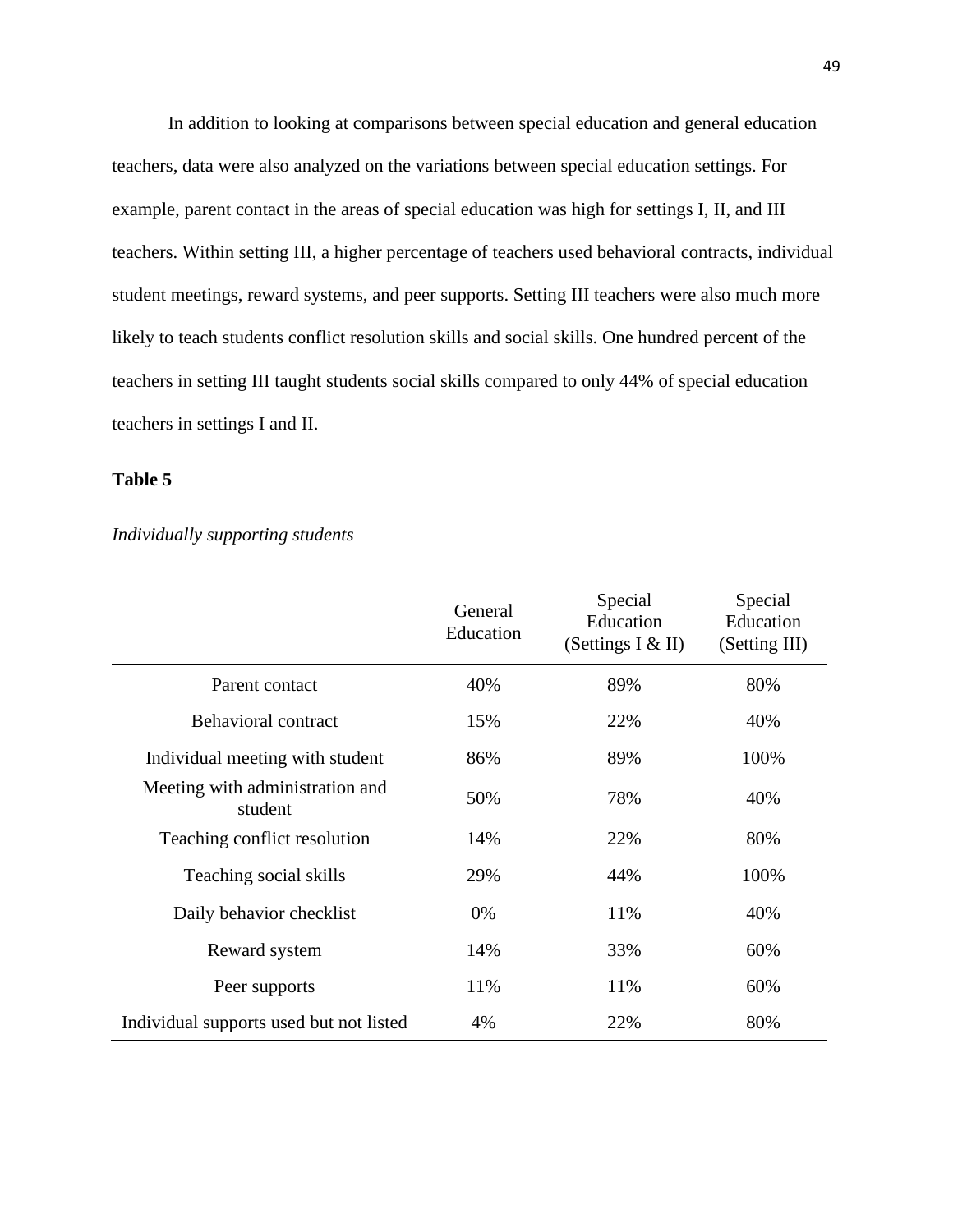Finally, when looking at additional individual supports provided by teachers, only four of the teachers provided additional comments on the individual supports that they used with students. One special education teacher stated that they provided students with de-escalation time before talking to the student. Other teachers mentioned that they had individual conversations with students in order to support them. One general education teacher also said that they only reported students to administration as a last resort. Finally, one general education teacher mentioned that they only made parent contact with positives or solutions-based feedback.

### **Trauma-Informed Training**

The final area looked at was whether teachers had attended trauma-informed trainings. Fifty-five percent of all of the teachers said that they had attended a trauma-informed training; while 25% of the respondents were uncertain if they had attended one or not. Another 20% of the teachers said that they had not attended a trauma-informed training. When looking at the breakdown further, 78% of special education teachers in settings I and II had attended a traumainformed training. This was drastically different than the 40% of the setting III teachers who stated that they had attended a trauma-informed training. Finally, 50% of the general education teachers stated that they had attended a trauma-informed training previously.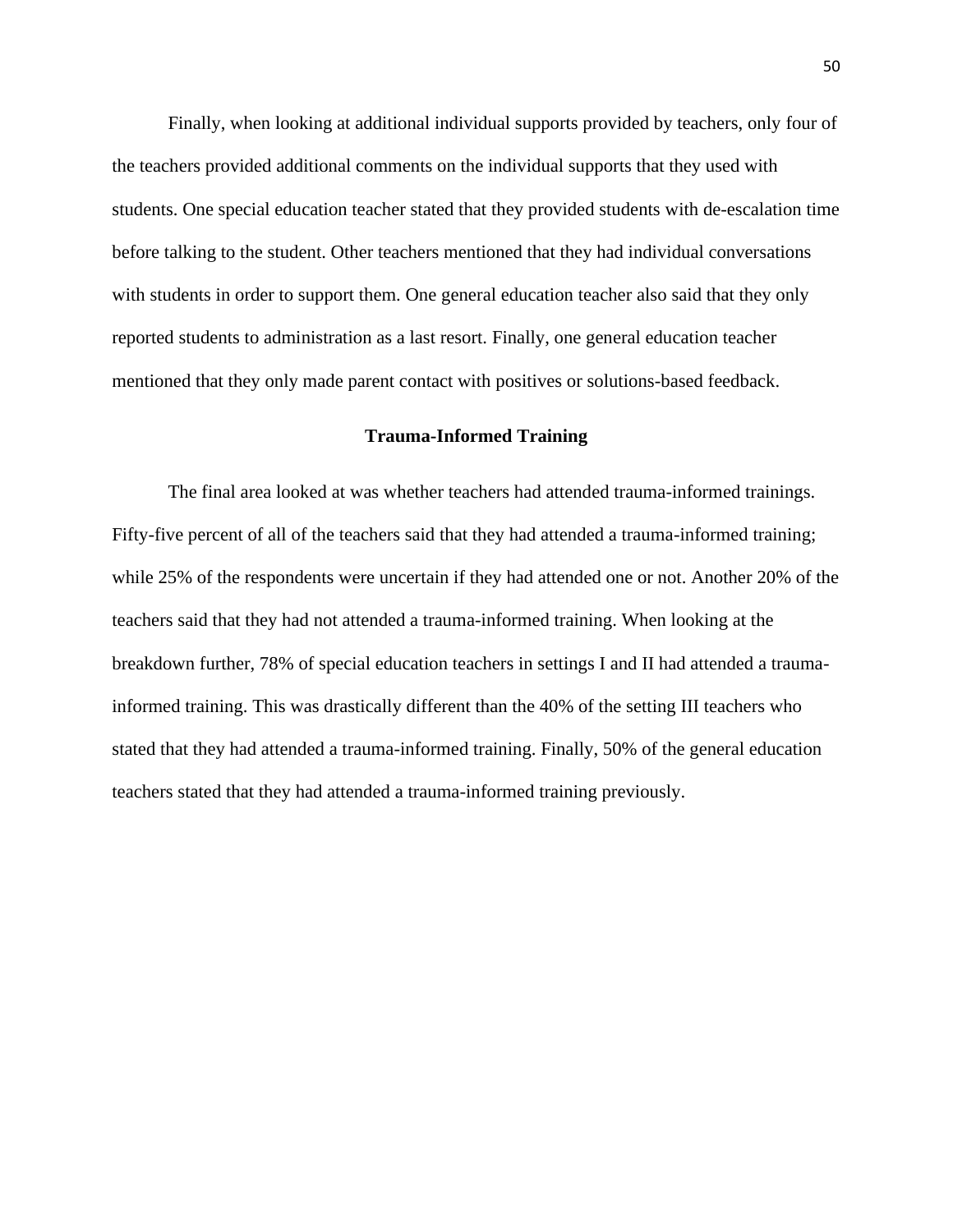#### **Chapter 5: Discussion**

According to Cavanaugh (2016), trauma-informed practices need to focus on a wide variety of approaches and strategies when working with trauma-affected students. By incorporating a variety of these strategies, teachers can effectively support trauma-affected students within their classes (Brunzell et al., 2015; Cavanaugh, 2016; Stokes & Brunzell, 2019). Some of these strategies include building relationships, teaching coping skills, and using individual supports (Brunzell et al., 2015; Cavanaugh, 2016; Fecser, 2015; Stokes & Brunzell, 2019). This study examined how both general and special education teachers utilized different trauma-informed strategies and approaches to support trauma-affected students at one high school in the Midwest. The strategies examined included: (1) relationship building, (2) teaching coping skills, and (3) individual supports. The findings of this study show that most of the general and special education teachers used a variety of relationship building strategies (see Table 2). Whereas, both general and special education teachers in settings I and II were less likely than setting III teachers to teach coping skills and use individual supports with students (see Tables  $3 \& 4$ ). These findings show that teachers do not necessarily need to incorporate additional relationship building strategies like the literature suggests (Cavanaugh, 2016). However, teachers do need to learn how to use individual supports and coping skills to support trauma-affected students (Brunzell et al., 2015; Brunzell et al., 2019; Cavanaugh, 2016; Fecser, 2015; Thompson & Trice-Black, 2012; Wiest-Stevenson & Lee, 2016).

When working with trauma-affected students, one recommendation is that teachers work on building positive relationships (Brunzell et al., 2019; Crosby et al., 2018; Fecser, 2015; Ngo et al., 2008; West et al., 2014). Students exposed to trauma need to build relationships with supportive adults in order to help them be successful in the school setting. Teachers can do this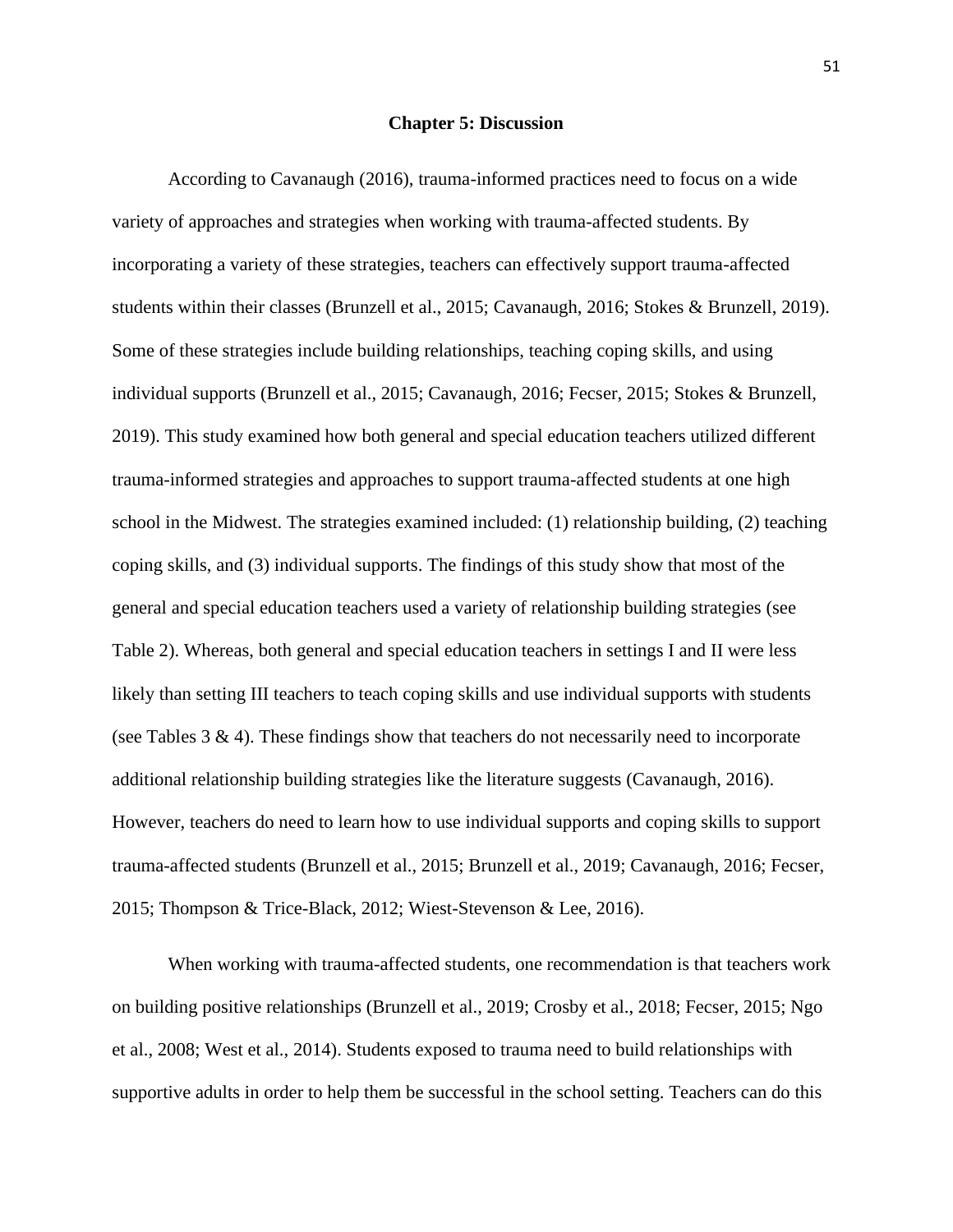by incorporating humor and involving students in class decisions (Fecser, 2015). In the current study, more than half of the general and special education teachers reported using humor and involving students in decision making. Additionally, more than 75% of teachers used additional relationship building strategies such as talking about common interests and telling stories. Teachers should also ask students about themselves and treat students with respect (Cavanaugh, 2016; Fecser, 2015). At least 80% of all teachers in this study reported treating students with respect and asking students about themselves. This information indicates that the majority of teachers use multiple relationship building strategies when working with trauma-affected students.

Another important approach for working with trauma-affected students is to teach them coping skills. Coping skills are taught to students in the classroom setting as well as in CBITS programs in order to help students learn to regulate their behaviors and emotions (Allison & Ferreira, 2016; Brunzell et al., 2015; Brunzell et al., 2016; Brunzell et al., 2019; Chafouleas et al., 2019; Crosby et al., 2018; Goodkind et al., 2010; Stokes & Brunzell, 2019; West et al., 2014; Wiest-Stevenson & Lee, 2016). Teaching students coping skills such as practicing deep breathing, taking breaks, using positive self-talk, and using meditation skills can help the students cope with difficult emotions that arise (Brunzell et al., 2015; Fecser, 2015; Stokes & Brunzell, 2019). Teachers were surveyed to determine if they taught students these coping skills. In the study, less than half of the general education and special education teachers in settings I and II taught students to use coping skills such as deep breathing and meditation. This differed from teachers in special education setting III where more than half of the teachers taught students these skills. Students who lack these skills will struggle with regulating their emotions and behaviors. Another coping skill that was examined was teaching students to use positive self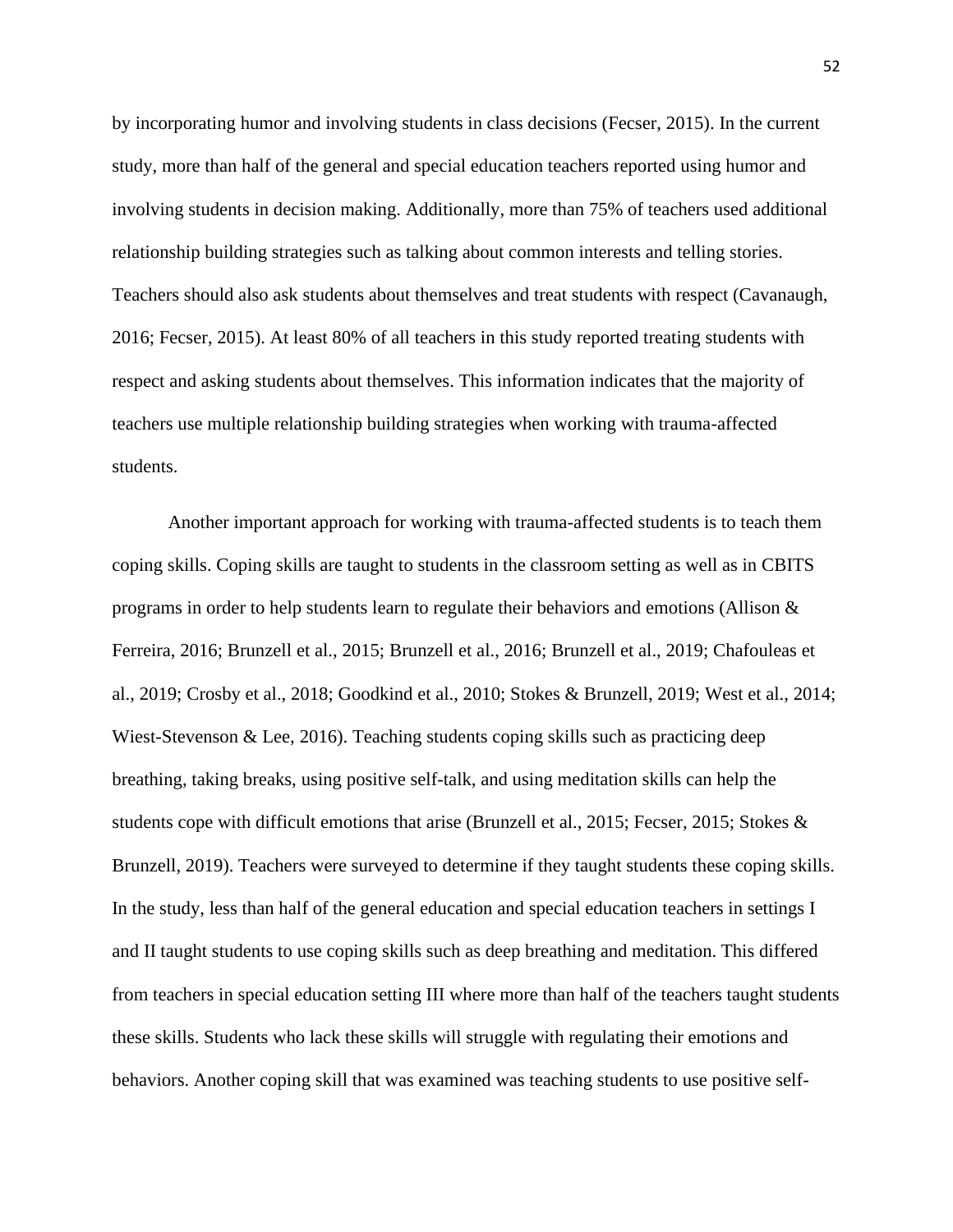talk. General education teachers were less likely than special education teachers in settings I, II, and III to teach students to use positive self-talk. The only coping skill that many general and special education teachers taught was the importance of having a growth mindset. Overall, general education teachers were less likely than special education teachers in any setting to teach students coping skills. Furthermore, special education teachers in settings I and II were less likely than setting III teachers to teach coping skills. Based on the information, it was concerning to see how few of the teachers in the general education and special education settings I and II taught coping skills. Of these varied findings, it would be beneficial to develop ways that general education and special education teachers in settings I and II can teach students how to use coping skills in the classroom setting.

Beyond teaching coping skills, researchers also suggested that teachers need to use a variety of individual supports when working with trauma-affected students. The use of peer supports can be beneficial for trauma-affected students because these supports place students in a leadership role (Cavanaugh, 2016). Less than a quarter of general education teachers and settings I and II special education teachers in this study used peer supports. This differed from special education teachers in setting III, where more than half of the teachers used peer supports. Overall, the data shows that special education teachers in setting III have a much larger arsenal of tools for working with trauma-affected students than general education and special education teachers in setting I and II. Another effective support involves teaching students conflict resolution skills; which encourages students to solve their conflicts through their words (Thompson & Trice-Black, 2012). Although researchers suggested teaching conflict resolution skills, in this study less than half of the general education and special education teachers in settings I and II taught these skills. The only classrooms where most of the teachers taught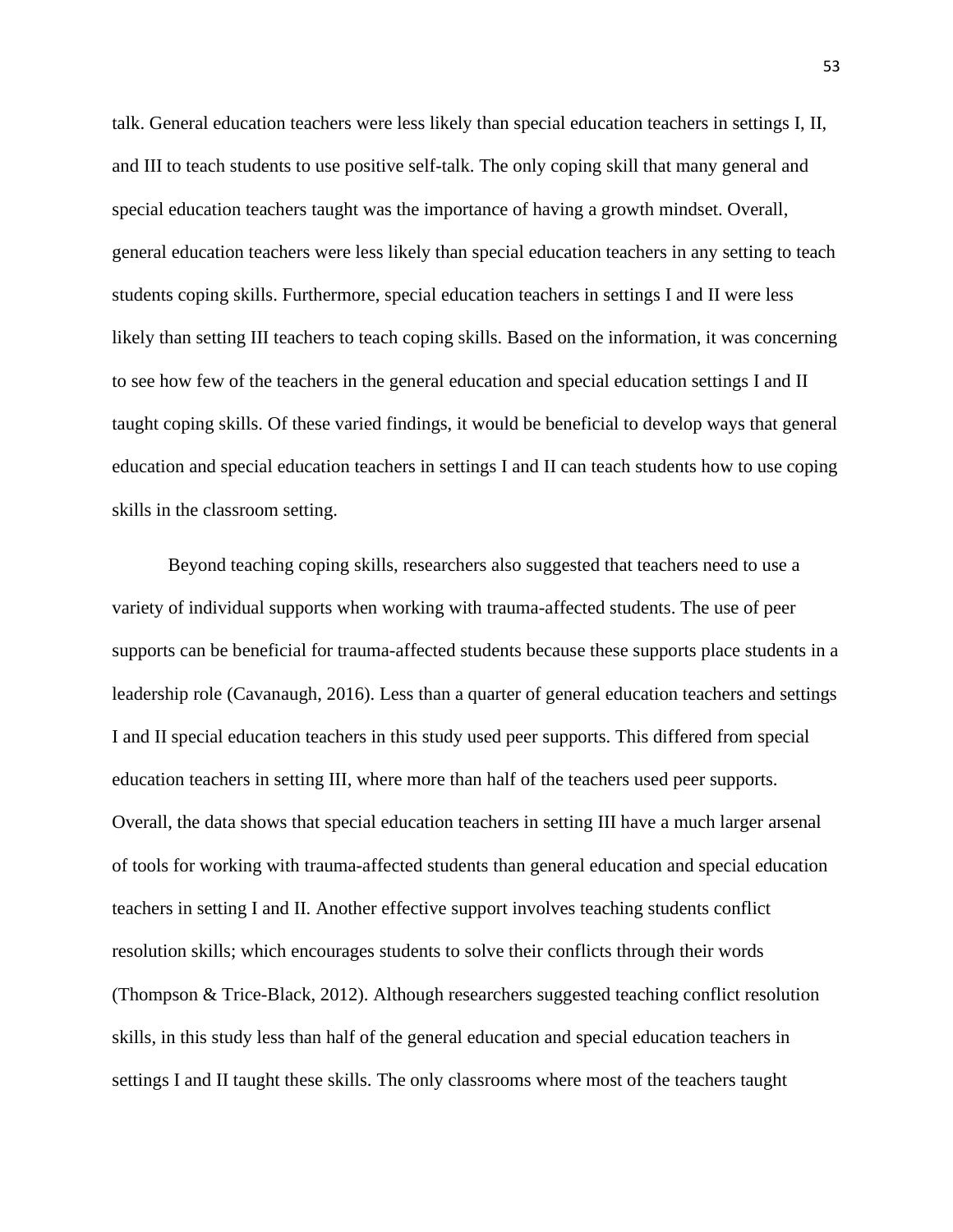conflict resolution skills was in special education setting III. This means that many students in general education and special education settings I and II are not learning how to manage conflicts while they are in class. Finally, when looking at supports for trauma-affected students, social skills instruction was also recommended as an effective intervention (Cavanaugh, 2016). All of the special education setting III teachers in this study reported teaching students social skills. However, less than half of the general education and special education teachers in settings I and II taught students social skills. It was surprising to learn that less than half of the general education and setting I and II special education teachers used individual supports with students.

# **Implications**

According to the general and special education teachers' responses, relationship building was shown to be the most utilized strategy amongst teachers. Most of the teachers reported using a variety of relationship building strategies when working with trauma-affected students. By being aware of the high percentage of teachers who use relationship building strategies, teachers can focus their attention on building relationships with their most challenging students. In addition to relationship building, the study also examined the percentage of teachers who taught different coping skills and found that the majority of general education and special education teachers in settings I and II did not teach students these skills. This was vastly different than special education teachers in setting III where more than half of the teachers taught a variety of coping skills. Based on this information, teachers in the general education and special education settings I and II need to learn additional strategies to support trauma-affected students. Teacher preparation programs should teach students how to work with trauma-affected students. Finally, the study found that special education teachers in setting III used a variety of individual supports for students, while teachers in the general education and special education settings I and II did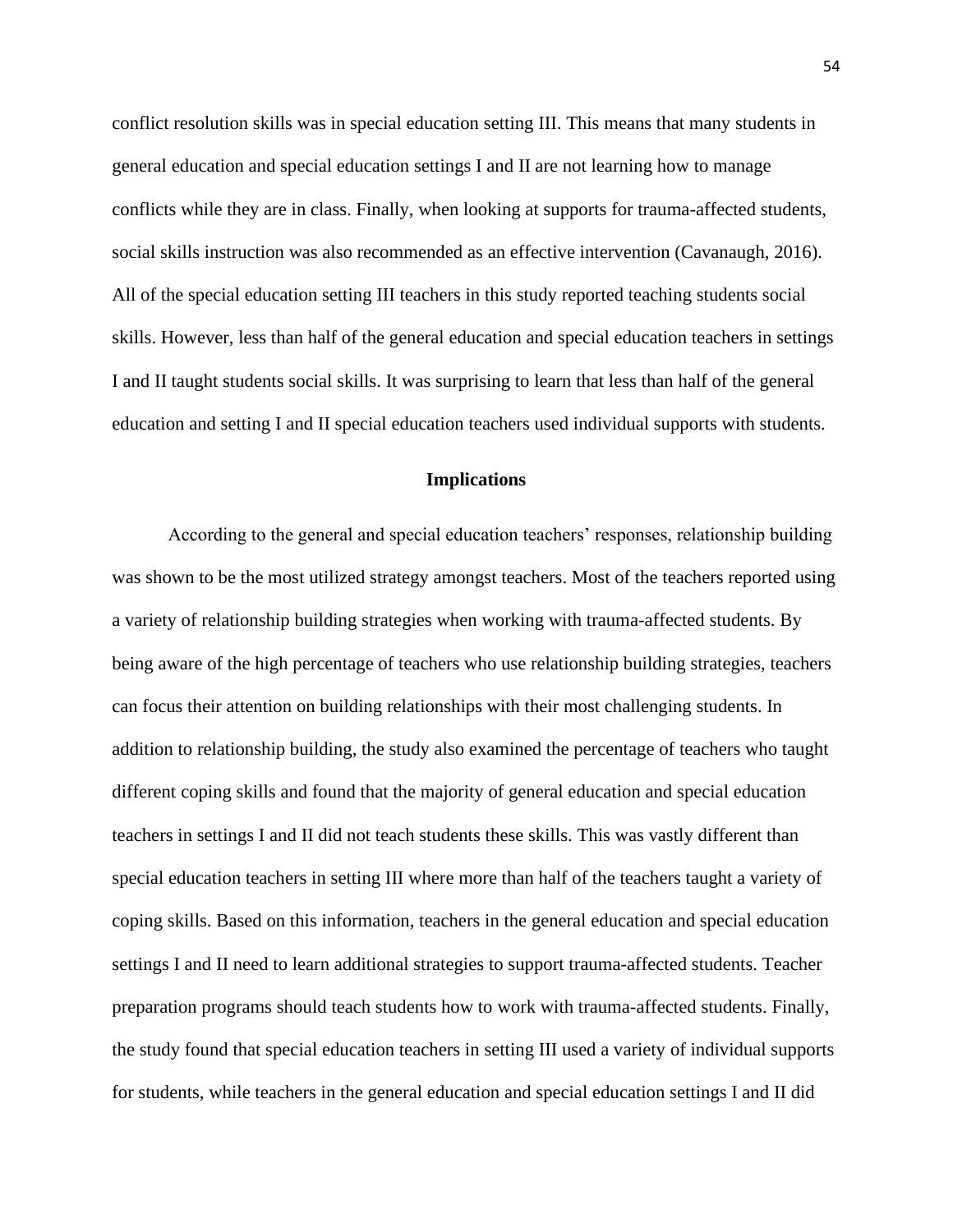not use these supports. Since general education and setting I and II special education teachers struggled with teaching coping skills and implementing individual supports, administration needs to focus on providing teachers with trauma-informed professional development trainings in order to increase their implementation of these skills.

### **Limitations and Future Research**

There were several limitations to this study. The first limitation was that less than half of the teachers participated in the survey; this means that additional respondents could have changed the survey results. The second limitation was that the study collected data through an anonymously administered survey; therefore, follow-up questions could not be asked to clarify information. The third limitation of the study was that the survey was multiple-choice, multiple option, which may have allowed participants to select options that they felt they should be practicing rather than ones that they were actually using. The fourth limitation of the study was that it examined both special education and general education teachers, so information differed drastically depending on the setting that the teacher worked in. The fifth limitation was that the study looked at three different areas rather than one specific area. This approach provided a lot of general data rather than more specific data. The final limitation of this study was that 45% of the teachers had either not attended trauma-informed trainings or were uncertain as to whether or not they had attended a training. This means that many of the teachers surveyed were not provided with insight on how to incorporate different strategies in their classrooms.

While a lot of research has been aimed at supporting trauma-affected students through CBITS and counseling programs, there was limited research available for supports within the classroom setting (Bruznell et al., 2015; Cavanaugh, 2016; Fecser, 2015; Wiest-Stevenson & Lee, 2016). Although teachers indicated that they use several classroom-based strategies, further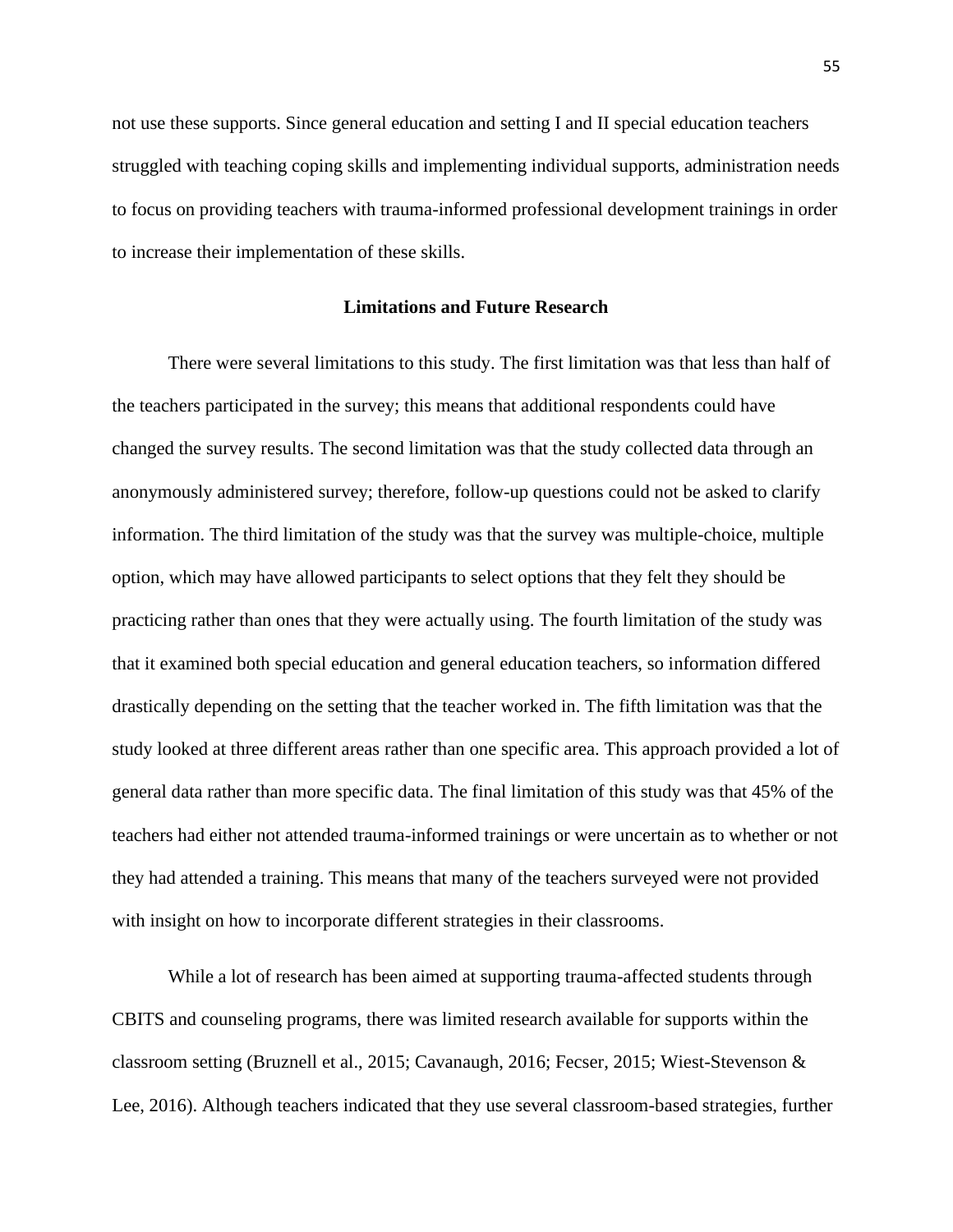research should be conducted on what strategies are and are not working for the students who resist building relationships. By focusing on the students who have the hardest time building relationships, teachers can improve their practices for the future. Additionally, since many teachers teach growth mindset, researchers may want to examine ways to incorporate teaching coping skills within this area. This is important because it will allow teachers to support students with coping skills through practices that the teachers are already using. Finally, researchers should focus on the barriers that prevent teachers from using these strategies. In the areas of coping skills and using individual supports, less than half of the general education and special education teachers in settings I and II used these approaches. By learning what prevents teachers from using these strategies, researchers can determine ways to help general education and special education teachers in settings I and II incorporate these practices in the classroom setting.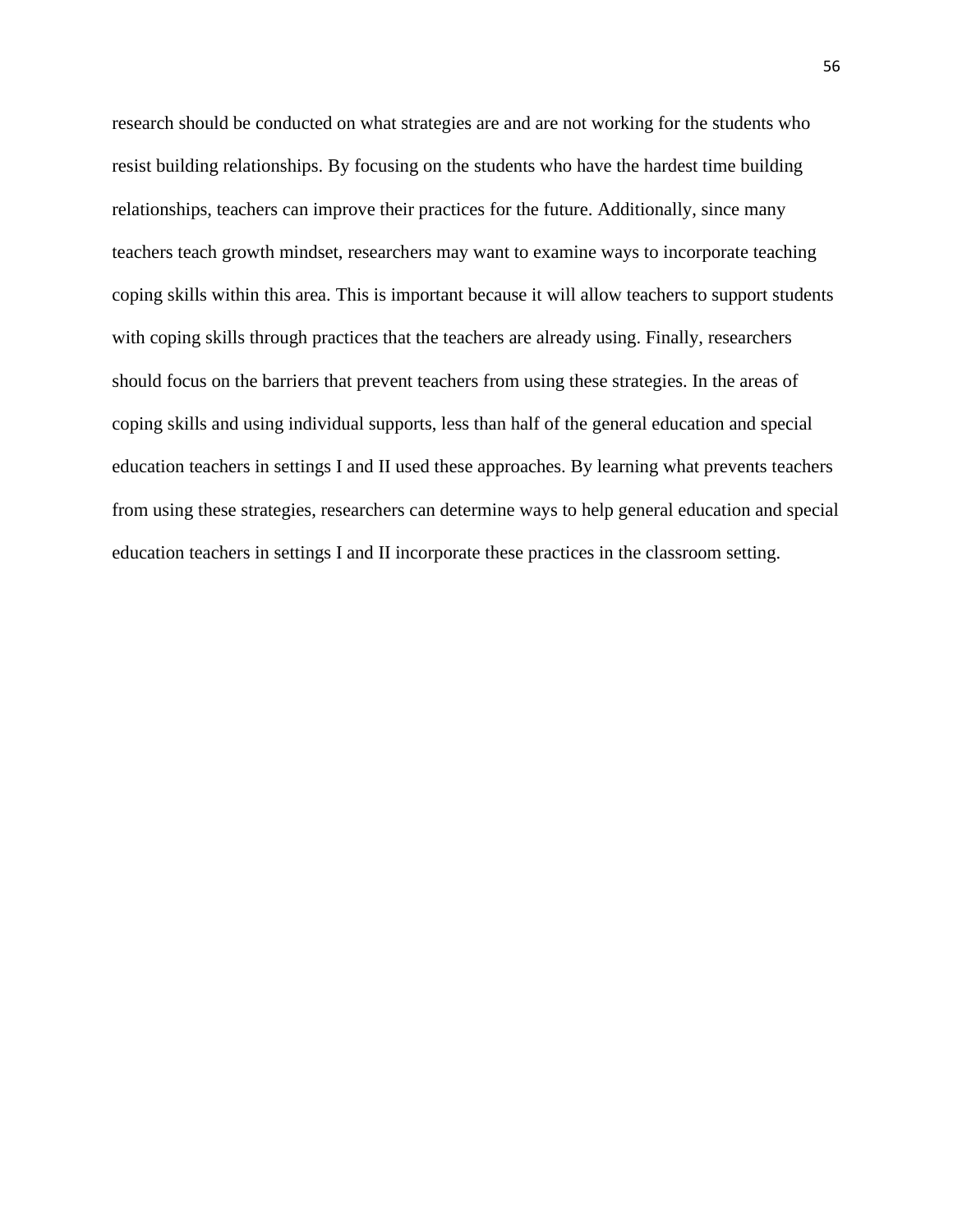#### **References**

- Alisic, B., Bus, M., Dulack, W., Pennings, L., & Splinter, J. (2012). Teachers' experiences supporting children after traumatic exposure. *Journal of Traumatic Stress*, *25*(1), 98–101. https://doi.org/10.1002/jts.20709
- Allison, F., & Ferreira, R. J. (2016). Implementing cognitive behavioral intervention for trauma in schools (CBITS) with Latino youth. *Child & Adolescent Social Work Journal*, *34*(2), 181–189. https://doi.org/10.1007/s10560-016-0486-9
- Austin, V. (2003). Fear and loathing in the classroom: A candid look at school violence and the policies and practices that address it. *Journal of Disability Policy Studies*, *14*(1), 17–22. https://doi.org/10.1177/10442073030140010301
- Brunzell, W., Stokes, H., & Waters, L. (2016). Trauma-informed flexible learning: classrooms that strengthen regulatory abilities. *International Journal of Child, Youth and Family Studies*, *7*(2), 218-239. https://doi.org/10.18357/ijcyfs72201615719
- Brunzell, W., Stokes, H., & Waters, L. (2019). Shifting teacher practice in trauma-affected classrooms: Practice pedagogy strategies within a trauma-informed positive education model. *School Mental Health, 11*, 600-614. https://doi.org/10.1007/s12310-018-09308-8
- Brunzell, W., Waters, L., & Stokes, H. (2015). Teaching with strengths in trauma-affected students: A new approach to healing and growth in the classroom. *American Journal of Orthopsychiatry*, *85*(1), 3–9. https://doi.org/10.1037/ort0000048
- Bruce, S M. & Pine, G.J. (2010). Action research in special education: An inquiry approach for effective teaching and learning. New York: Teachers College Press.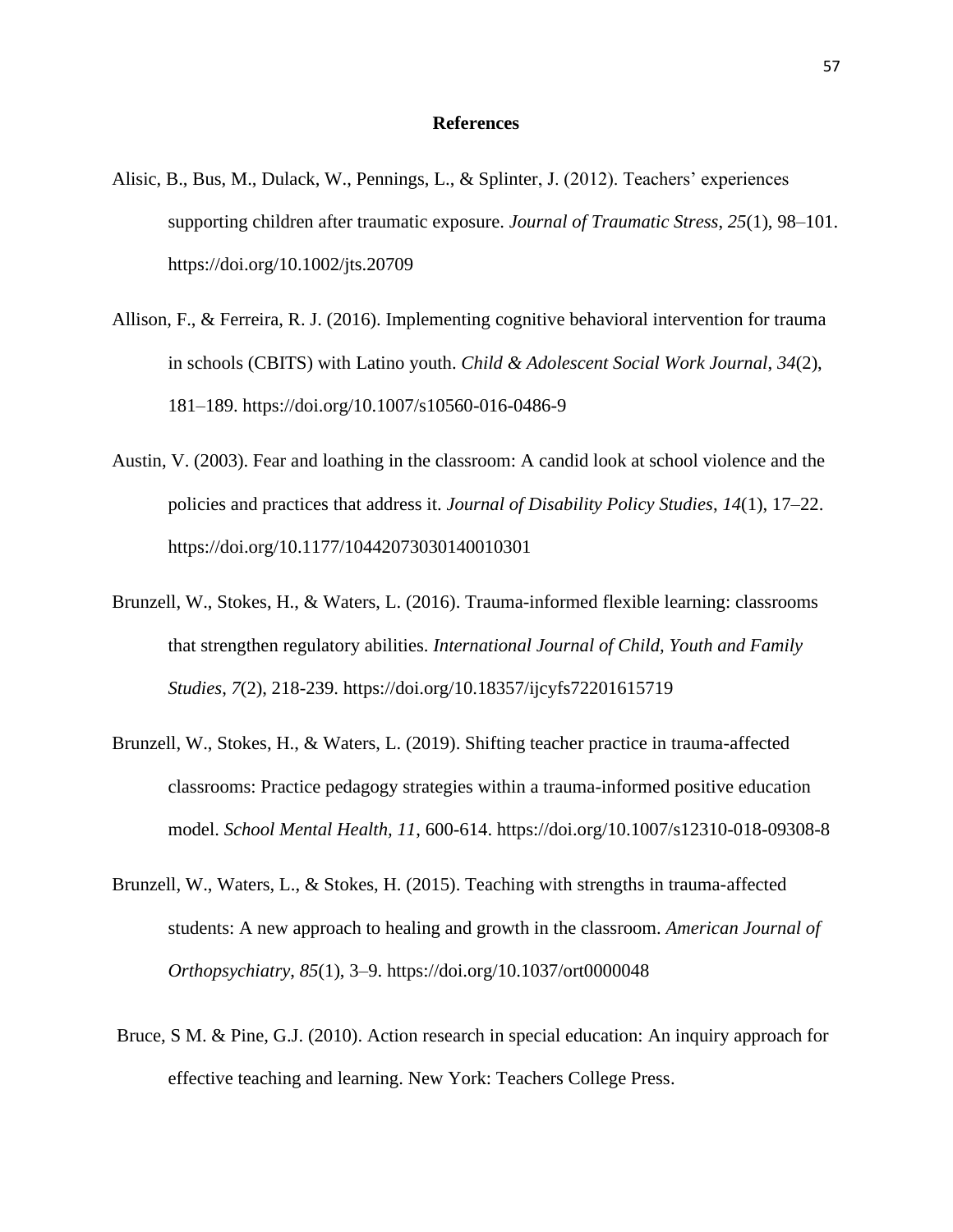- Cavanaugh, B. (2016). Trauma-informed classrooms and schools. *Beyond Behavior, 25*(2), 41– 46. https://doi.org/10.1177/107429561602500206
- Chafouleas, S. M., Koriakin, T. A., Roundfield, K. D., & Overstreet, S. (2019). Addressing childhood trauma in school settings: A framework for evidence-based practice. *School Mental Health: A Multidisciplinary Research and Practice Journal, 11*(1), 40–53. https://doi-org.wsuproxy.mnpals.net/10.1007/s12310-018-9256-5
- Creswell, J. W. (2003). Research design: Qualitative, quantitative, and mixed methods approaches. Thousand Oaks, Calif: Sage Publications.
- Crosby, S. (2015). An ecological perspective on emerging trauma-informed teaching practices. *Children & Schools, 37*(4), 223–230. https://doi.org/10.1093/cs/cdv027
- Crosby, S. D., Day, A. G., Somers, C. L., & Baroni, B. A. (2018). Avoiding school suspension: Assessment of a trauma-informed intervention with court-involved, female students. *Preventing School Failure, 62*(3), 229–237.

https://doi.org/10.1080/1045988x.2018.1431873

Eyal, B., Bauer, T., Playfair, E., & McCarthy, C. J. (2019). Mind-body group for teacher stress: A trauma-informed intervention program. *The Journal for Specialists in Group Work*, *44*(3), 204–221. https://doi.org/10.1080/01933922.2019.1634779

Fecser, M. (2015). Classroom strategies for traumatized, oppositional students. *Reclaiming Children and Youth, 24*(1), 20–24. Retrieved from http://www.icase.org/resources/Documents/Classroom%20Strategies%20for%20Traumat ized,%20OppositionalStudents(1).pdf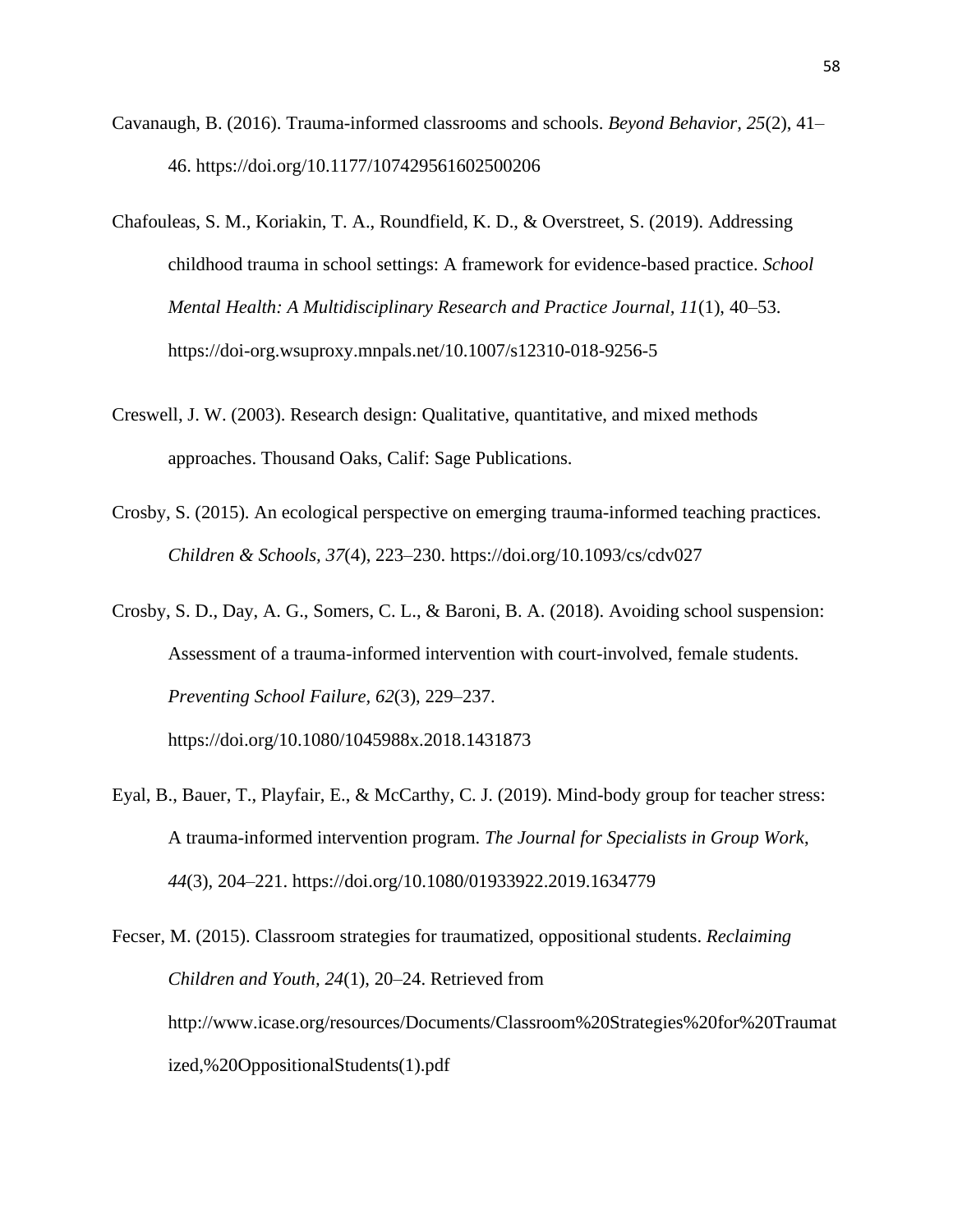- Gall, M., Gall, J., & Borg, R. (2007). Educational research: An introduction (8th ed.). New York, NY: Pearson Education.
- Goodkind, L., LaNoue, M. D., & Milford, J. (2010). Adaptation and implementation of cognitive behavioral intervention for trauma in schools with American Indian youth. *Journal of Clinical Child and Adolescent Psychology*, *39*(6), 858–872. https://doi.org/10.1080/15374416.2010.517166
- Jaycox, L. H., Kataoka, S. H., Stein, B. D., Langley, A. K., & Wong, M. (2012). Cognitive behavioral intervention for trauma in schools. *Journal of Applied School Psychology, 28*, 239-255. https://doi.org/10.1080/15377903.2012.695766
- Mendelson, T., Tandon, D. S., O'Brennan, L., Leaf, P. J., & Ialongo, N. S. (2015). Moving prevention into schools: The impact of a trauma-informed school-based intervention. *Journal of Adolescence* (London, England.), *43*, 142–147. https://doi.org/10.1016/j.adolescence.2015.05.017
- Ngo, V., Langley, A., Kataoka, S. H., Nadeem, E., Escudero, P., & Stein, B. D. (2008). Providing evidence-based practice to ethnically diverse youths: Examples from the cognitive behavioral intervention for trauma in schools (CBITS) program. *Journal of the American Academy of Child Adolescent Psychiatry, 47*, 858-862. https://doi.org/10.1097/CHI.0b013e3181799f19
- Rolfsnes, I., & Idsoe, T. (2011). School-based intervention programs for PTSD symptoms: A review and meta-analysis. *Journal of Traumatic Stress*, *24*(2), 155–165. https://doi.org/10.1002/jts.20622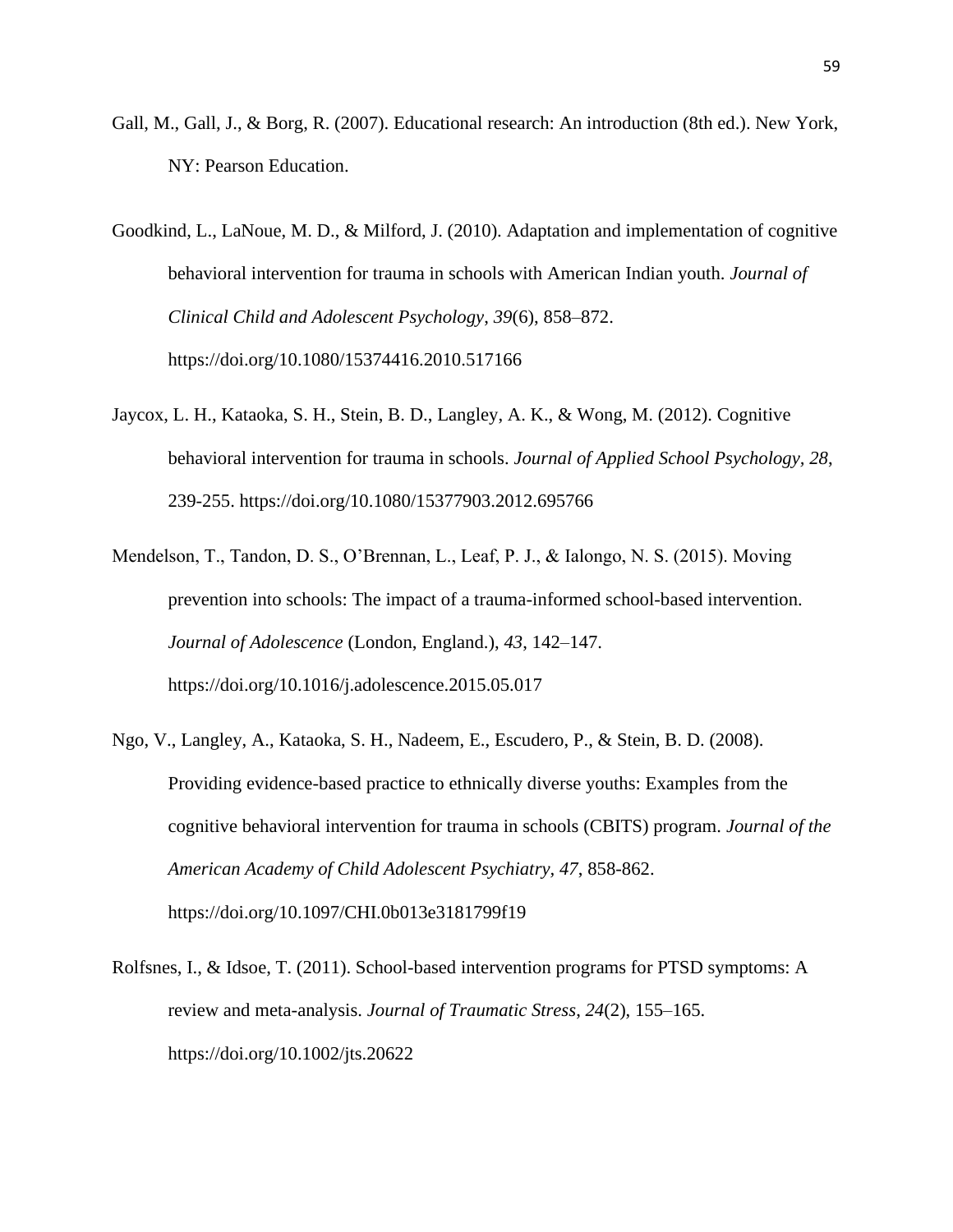- Stokes, H., & Brunzell, T. (2019). Professional learning in trauma informed positive education: Moving school communities from trauma affected to trauma aware. *School Leadership Review*, *14*(2), 6. Retrieved from https://scholarworks.sfasu.edu/slr/vol14/iss2/6
- Thomas, M. S., Crosby, S., & Vanderhaar, J. (2019). Trauma-informed practices in schools across two decades: An interdisciplinary review of research. *Review of Research in Education*, *43*(1), 422–452. https://doi.org/10.3102/0091732X18821123
- Thompson, T. & Trice-Black, S. (2012). School-based group interventions for children exposed to domestic violence*. Journal of Family Violence*, *27*(3), 233–241. https://doi.org/10.1007/s10896-012-9416-6
- West, S. D., Day, A. G., Somers, C. L., & Baroni, B. A. (2014). Student perspectives on how trauma experiences manifest in the classroom: Engaging court-involved youth in the development of a trauma-informed teaching curriculum. *Children and Youth Services Review, 38*: 58-65. http://dx.doi.org/10.1016/j.childyouth.2014.01.013
- Wiest-Stevenson, C., & Lee, C. (2016). Trauma-informed schools. *Journal of Evidence-Informed Social Work*, *13*(5), 498–503. https://doi.org/10.1080/23761407.2016.1166855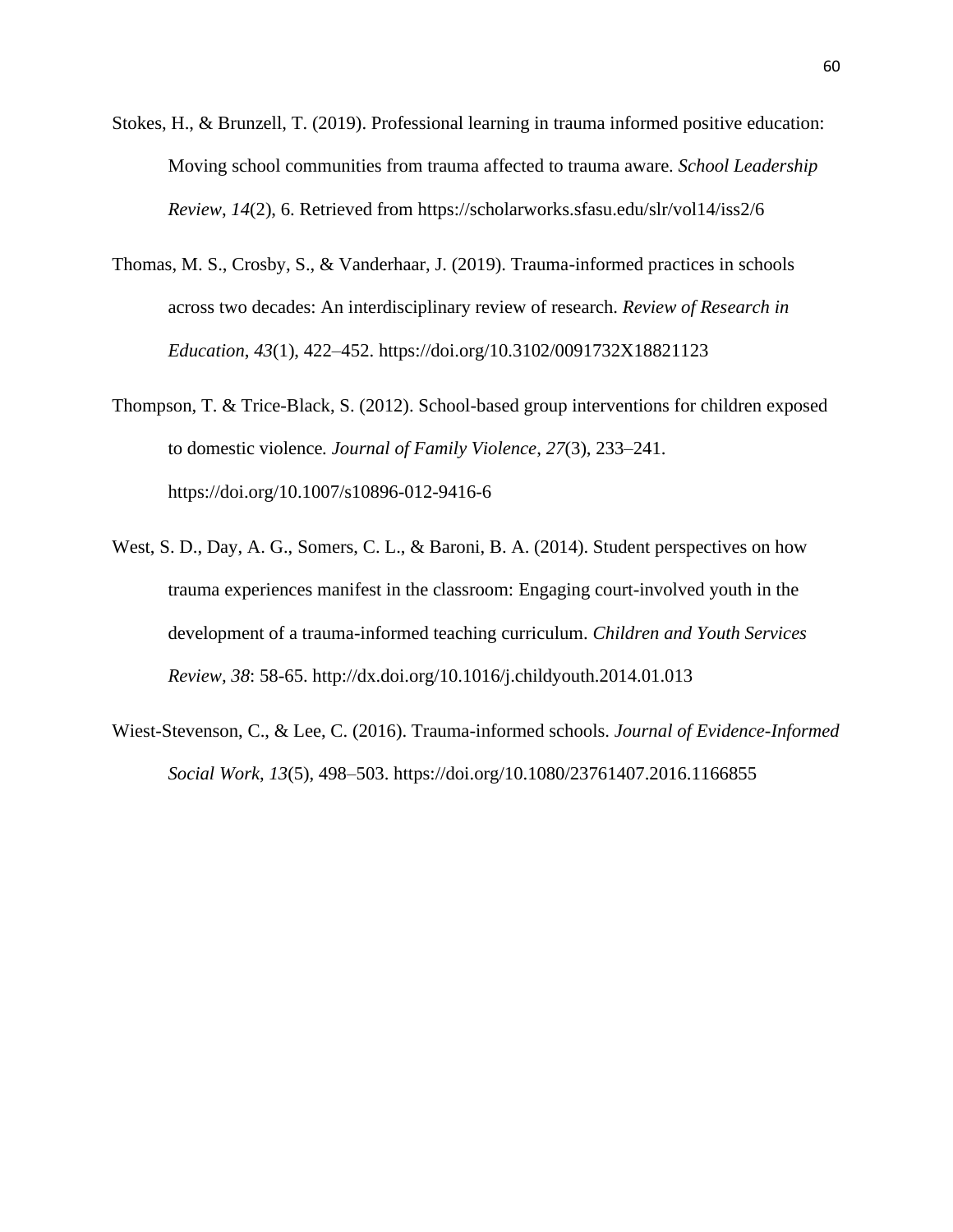# **Appendix A**

#### Consent Form

What is this research study about?

This research study is designed to collect data on how teachers use different trauma-informed strategies to support all students in their inclusive and resource room classes. I hope to learn how teachers support students who have been exposed to trauma and what strategies they use to instruct these students. I hope to also learn how they manage student's behaviors and what are the most challenging parts of dealing with students who have been exposed to trauma.

All data collected for this study is anonymous and will not be linked back to any of your identifying information.

What activities will this study involve?

If you decide to participate, you will be asked to complete the survey provided. Data will be collected through the Qualtrics survey tool. Responses will be anonymous. Participants will be given the option to opt out of the survey anytime that they are completing it. The survey will take approximately 5 to 10 minutes, and it will be administered once. The email to invite you to participate in the survey will be sent out 3 times as a reminder for participants to complete the survey if they have not completed it.

How much time will this take?

Participation will require approximately 5 to 10 minutes to complete.

Are there any risks for participating?

There are no appreciable risks from participating in this study.

Are there any benefits for participating?

The benefits reasonably expected from this study are to provide information to the behavioral support team at the high school to assist you with strategies for working with students displaying behavioral concerns.

#### **What are my rights as a participant?**

Participation in this study is voluntary and you may stop at any time. You may decide not to participate or to discontinue participation at any time without penalty or loss of benefits. A decision not to participate or withdraw will not affect your current or future relationship with Winona State University and/or Waterton Public Schools.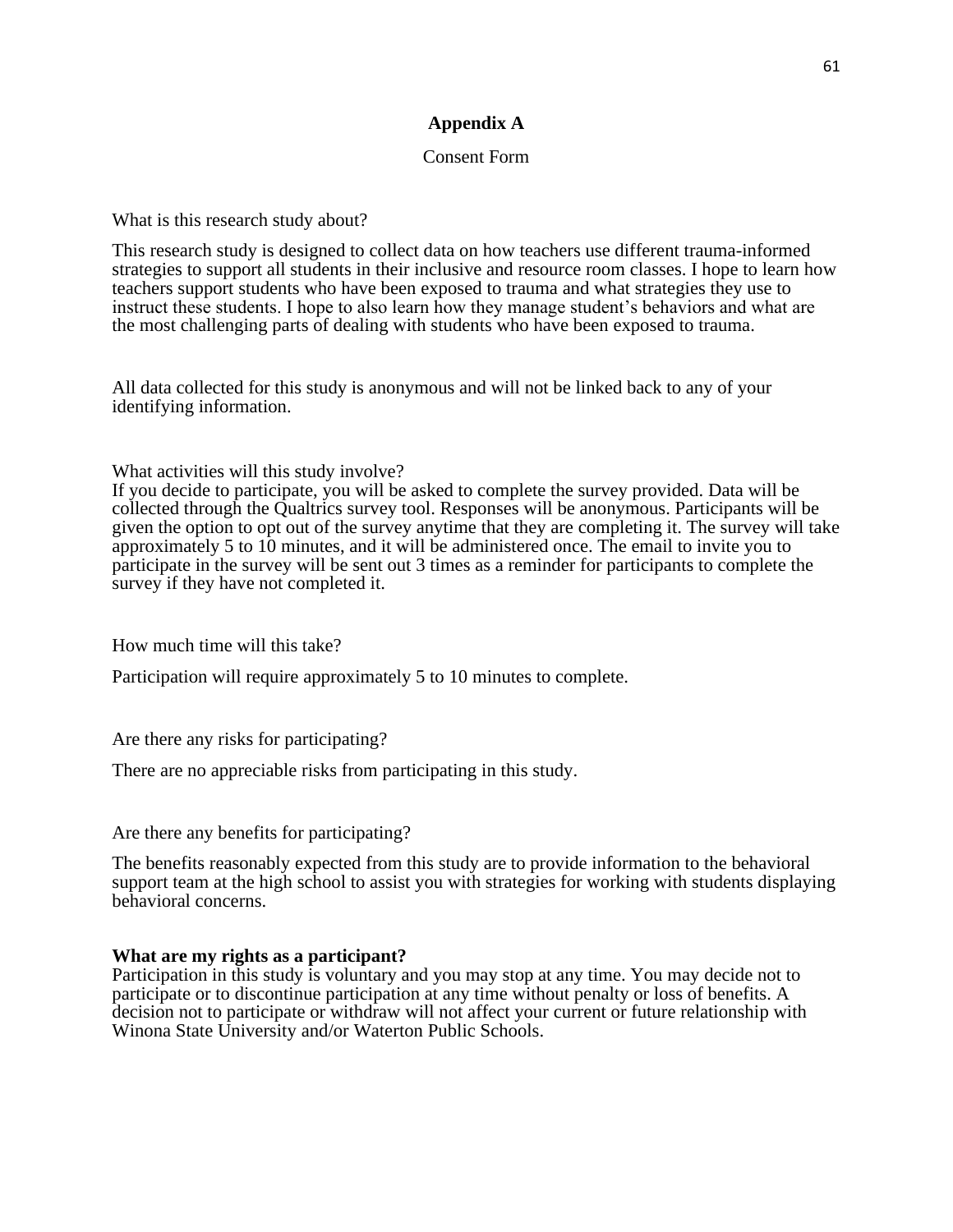- a. If you agree to participate, responding to the survey questions constitutes your consent. Participation is voluntary and you may stop participating at any time.
- b. Click "Yes" if you agree to participate in this study. Click "No" if you do not wish to participate in this study. Participation is voluntary and you may stop participating at any time.

### **Who can I contact if I have questions or concerns about this study?**

If you have any questions about the study or your participation, contact Shandi Taylor at 507- 412-3254 or [shandi.taylor@austin.k12.mn.us](mailto:shandi.taylor@austin.k12.mn.us) or Amy Olson at [ajolson@winona.edu.](mailto:ajolson@winona.edu)

Who can I contact if I have questions about my rights as a participant?

If you have questions about your rights as a participant, contact Human Protections Administrator Brett Ayers at 507-457-5519 or bayers@winona.edu. This project has been reviewed by the Winona State University Institutional Review Board for the protection of human subjects.

Participation in Survey:

- a. If you agree to participate, responding to the survey questions constitutes your consent. Participation is voluntary and you may stop participating at any time.
- b. Click "Yes" if you agree to participate in this study. Click "No" if you do not wish to participate in this study. Participation is voluntary and you may stop participating at any time.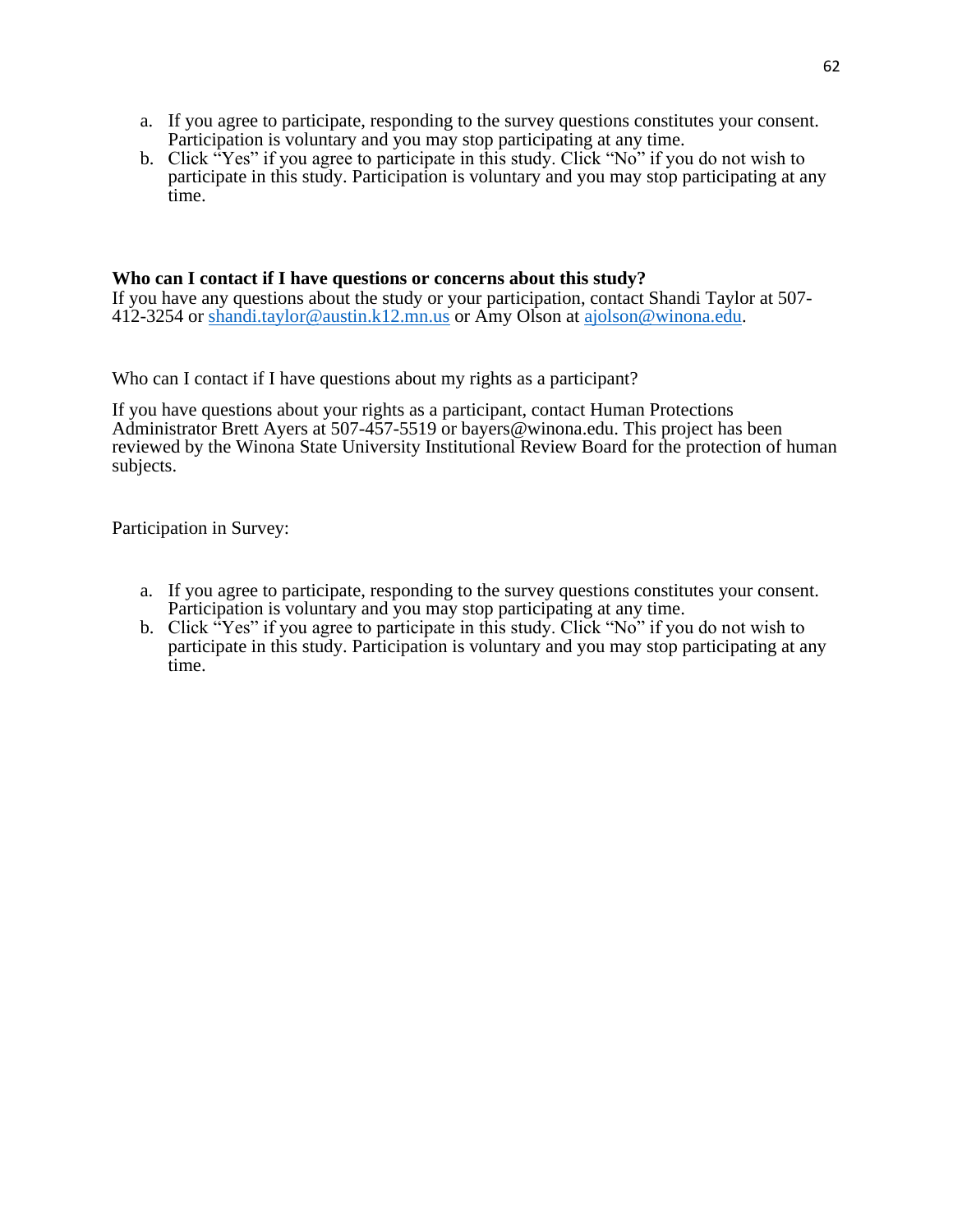# **Appendix B**

# Initial Email

Hello,

As part of my master's thesis, I am working on collecting information on how teachers support students in their classes through strategies that are aimed at helping students who have been exposed to trauma. I have selected this topic because it will provide me with valuable information to bring back to the Behavioral Support Team.

This survey will be anonymous and will only take a few minutes to complete. If you agree to participate, responding to the survey questions will constitute your consent. Participation is voluntary and you may stop participating at any time. As a condition for conducting the research, Austin High School guarantees that a subject's decision whether to participate or not participate, or to withdraw from the study, will not affect the subject's current or future relationship with Austin High School.

If you have any questions about the survey or have suggestions that you would like to add to improve the behavioral support team, please email me at [shandi.taylor@austin.k12.mn.us.](mailto:shandi.taylor@austin.k12.mn.us) Thank you for your time.

Shandi Taylor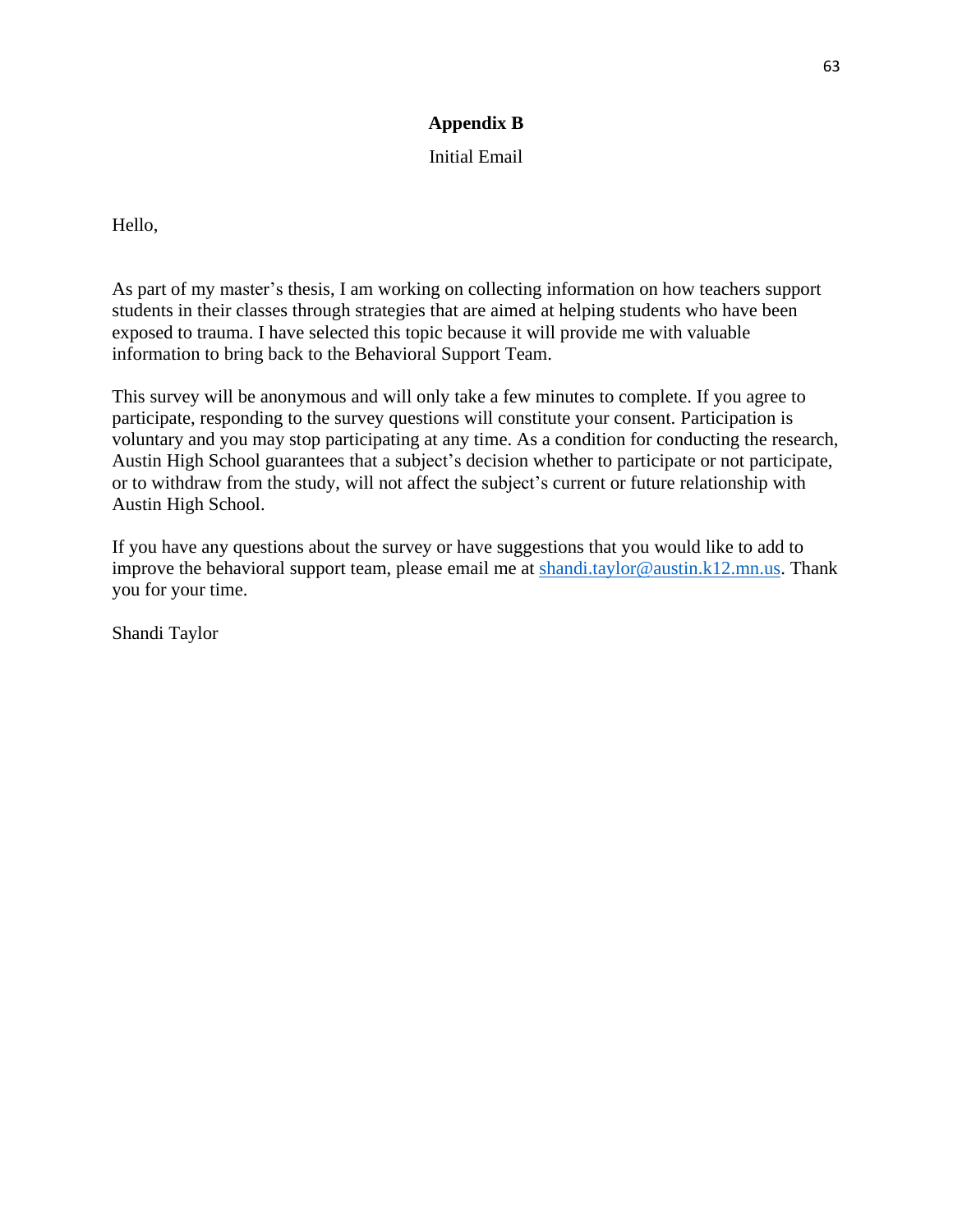# **Appendix C**

# Follow-Up Email

Hello,

I am conducting a short survey as part of my research project for my masters and to improve the behavioral support team. The survey is designed to explore how teachers use specific strategies to support students who have been exposed to trauma in their classes. I am looking for additional approaches and strategies in order to support students at the high school with emotional and behavioral concerns. If you are willing to participate, please complete the anonymous survey provided. Please do not include any identifiable information about students. If you have any suggestions for the behavioral support team or would be interested in joining the team, please email me.

Thank you, Shandi Taylor, Special Education Teacher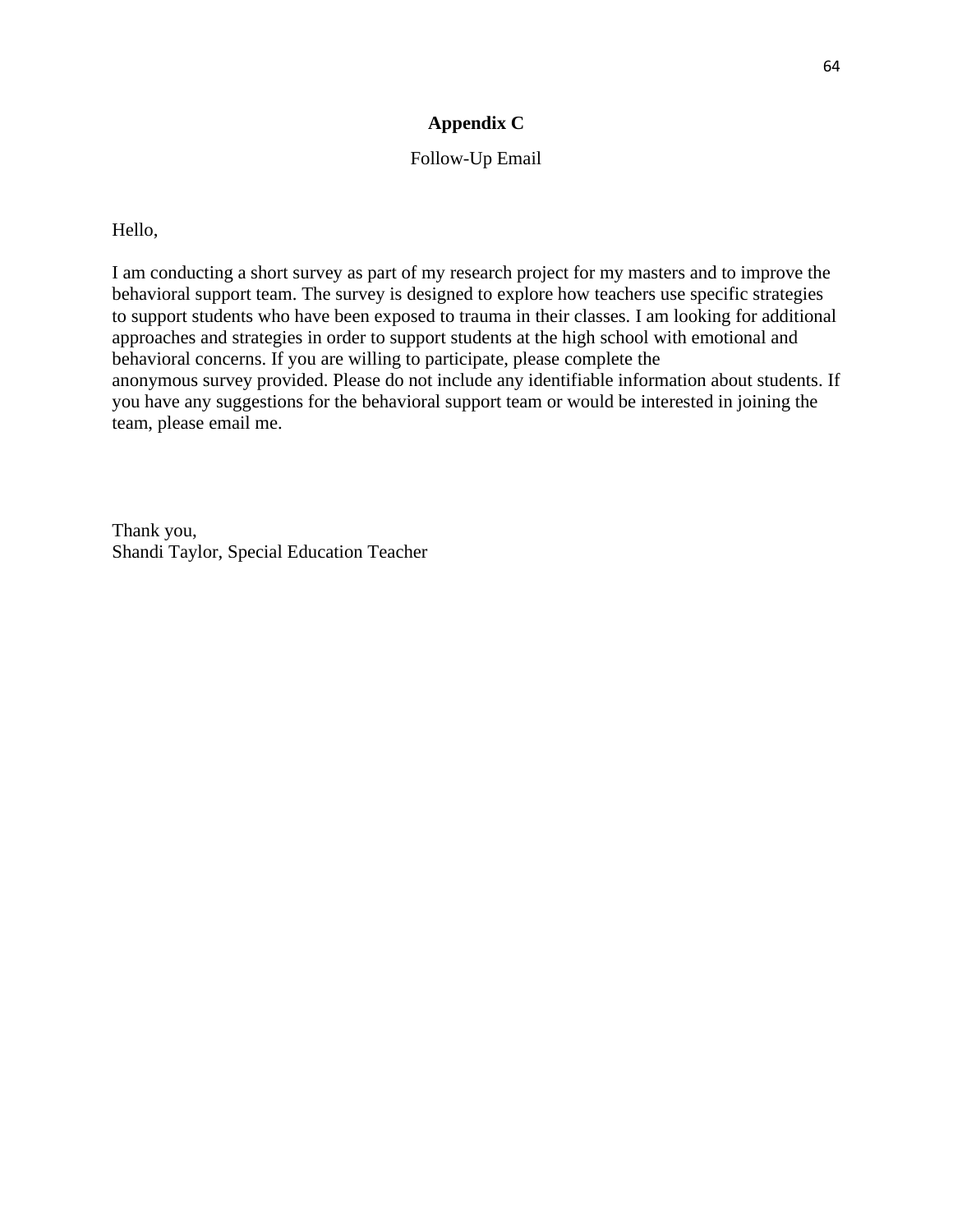# **Appendix D**

## Final Email

Hello,

This is the final reminder that I am conducting a short survey as part of my research project for my masters and to improve the behavioral support team. The survey is designed to explore how teachers use specific strategies to support students who have been exposed to trauma in their classes. I am looking for additional approaches and strategies in order to support students at the high school with emotional and behavioral concerns. If you are willing to participate, please complete the anonymous survey provided. Please do not include any identifiable information about students. If you have any suggestions for the behavioral support team or would be interested in joining the team, please email me.

Thank you,

Shandi Taylor, Special Education Teacher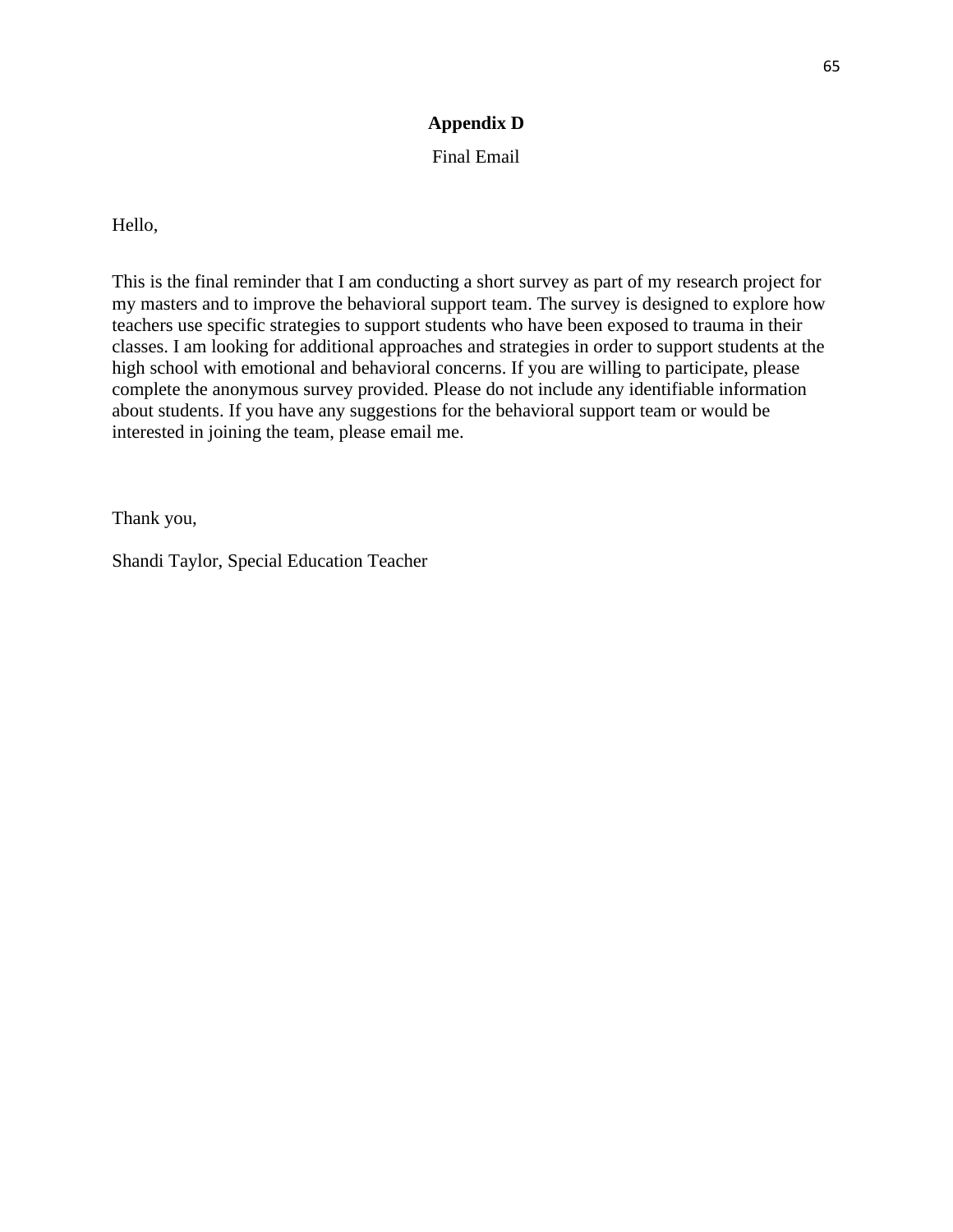#### **Appendix E**

#### School Agreement Letter

#### 2/3/2021

To whom it may concern,

Independent School District 492 (Austin Public Schools) recognizes the value of educational research as we pursue our core mission - engaging & empowering ALL learners for life. The first responsibility of the district is the teaching and learning which occurs in its classrooms, so any cooperation with research must occur with that obligation in mind.

The District Research Committee has reviewed the application to conduct research submitted by Shandi Taylor titled "Supporting Students with Trauma in the Classroom" and I am happy to inform you that her application has been approved on February 2, 2021.

Austin Public Schools, in conjunction with Austin Senior High School, has given Shandi Taylor permission to conduct research involving its employees. As a condition for conducting the research, Austin Public Schools guarantees that a subject's decision whether to participate or not participate, or to withdraw from the study, will not affect the subject's current or future relationship with the district. We understand that a statement to that effect will be included in all informed consent documents or verbal informed consent procedures used by the investigators conducting the study.

In addition, it is understood that the granting of permission to pursue this research project in Austin Public Schools obligates Shandi Taylor to provide an abstract of findings to the Research Evaluation & Assessment Department and one copy of the abstract to the principal of Austin Senior High School where the project was carried out within one year of the completion of data collection. Per application requirement, Austin Public Schools has permission to post the abstract to their website and further agree to comply with all conditions and policies outlined by Austin Public Schools.

Educationally,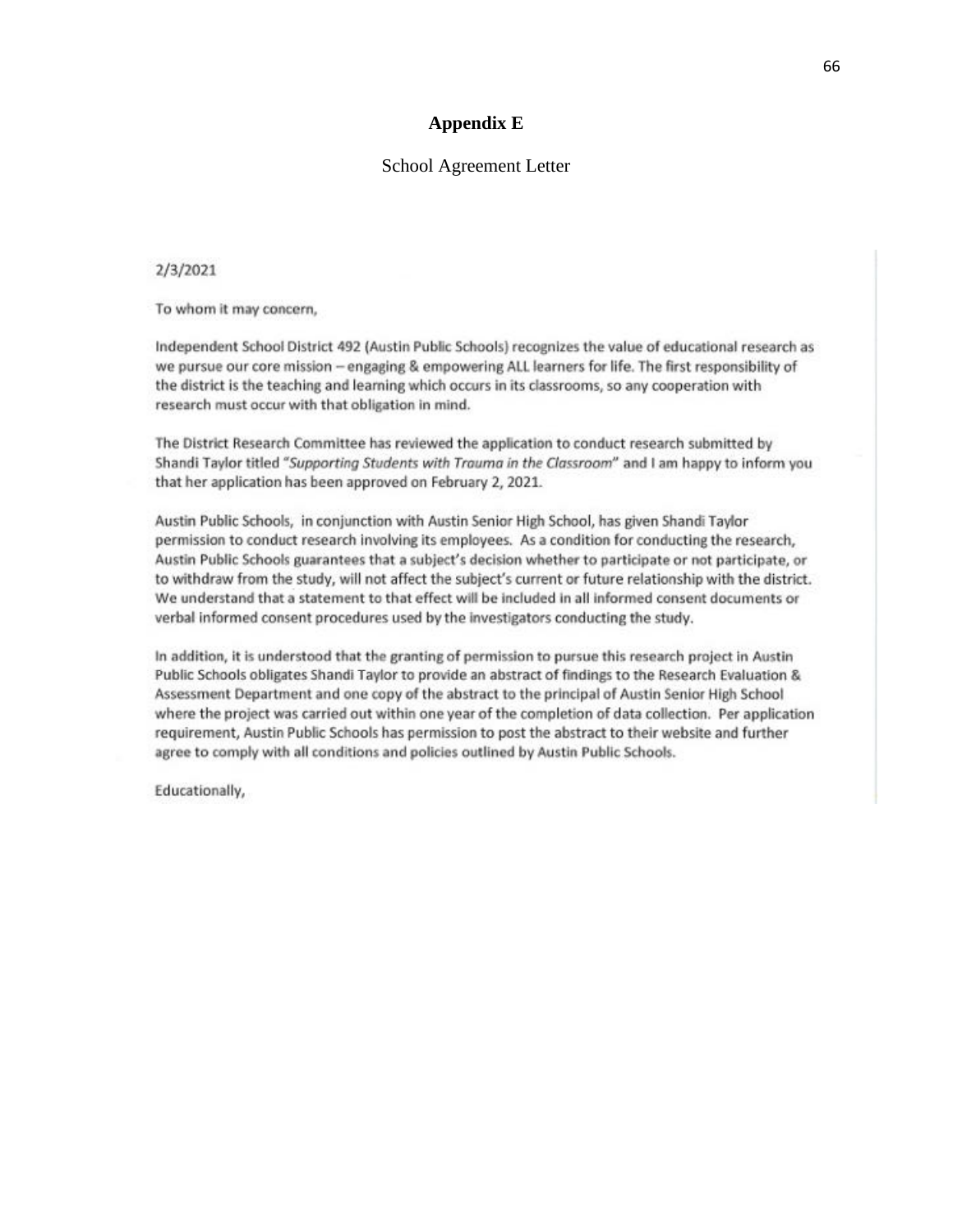# **Appendix F**

# Survey Questions

# **How do you build positive relationships with students who exhibit challenging behaviors in your classes?**

- Through humor
- By asking students about themselves
- Attending student events
- Talking about common interests
- Greeting students at the door and saying goodbye regularly
- Asking for student input in class
- Telling stories
- Making learning fun
- Treating students with respect
- I don't work on building positive relationships with students
- None of the options listed above

# **Additional relationship building strategies used with students (if any).**

# **How do you teach coping skills to students (i.e. deep breathing, taking breaks, etc...)?**

- I don't teach coping skills
- By teaching students to take a break
- By teaching students to use Deep breathing
- By teaching students to use Meditation
- By teaching students to use positive self-talk
- By teaching students to use journaling
- None of the options listed above

# **Additional coping skills that you teach if any.**

# **How do you individually support students in your classes that aren't responding to typical behavioral interventions?**

- Parent contact
- Individual meeting with student
- Behavior contract